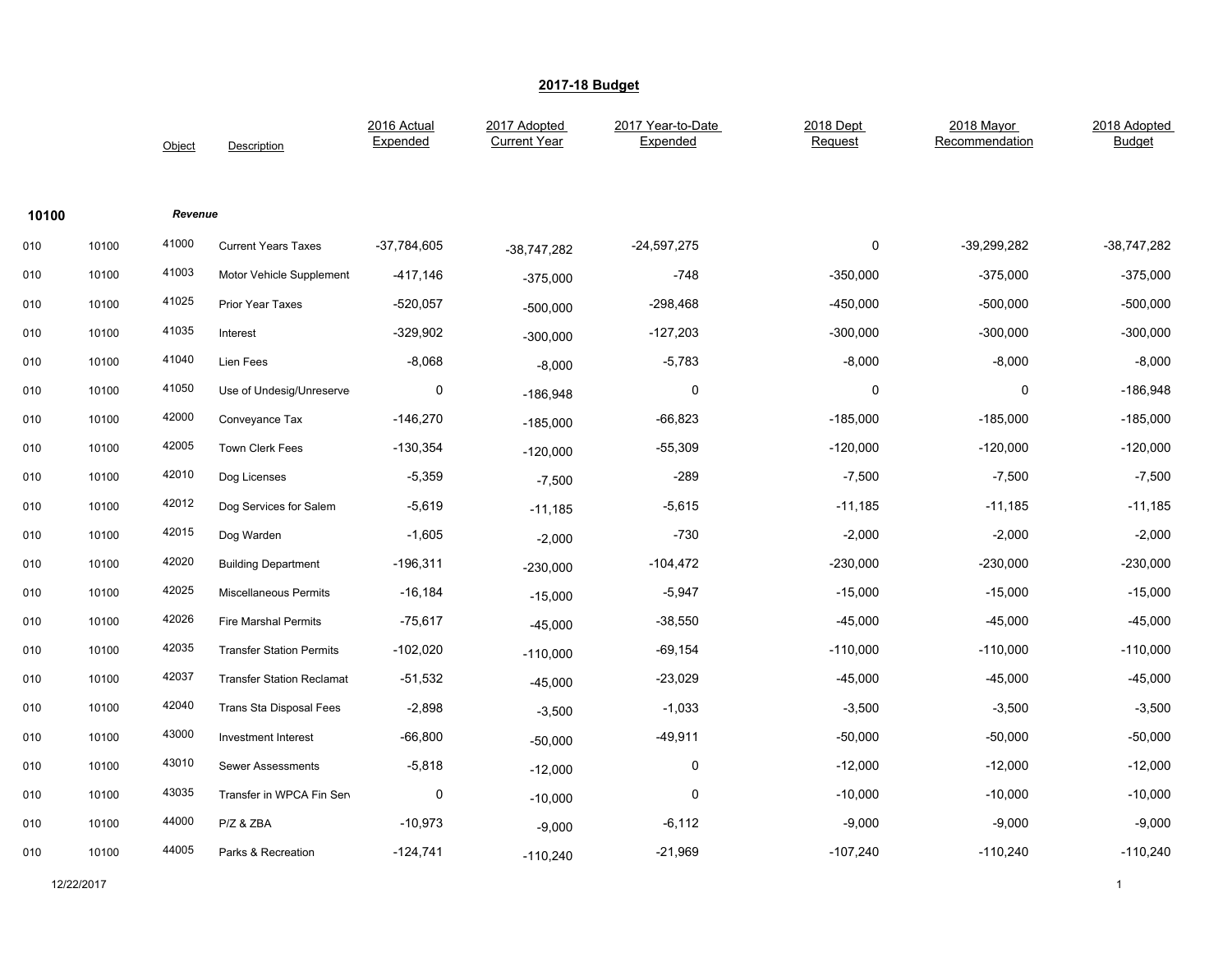|     |       | Object | Description                     | 2016 Actual<br>Expended | 2017 Adopted<br><b>Current Year</b> | 2017 Year-to-Date<br>Expended | 2018 Dept<br>Request | 2018 Mayor<br>Recommendation | 2018 Adopted<br><b>Budget</b> |
|-----|-------|--------|---------------------------------|-------------------------|-------------------------------------|-------------------------------|----------------------|------------------------------|-------------------------------|
| 010 | 10100 | 44006  | Camp Oakdale/Other Rent         | $-3,995$                | $-4,500$                            | $-3,790$                      | $-4,500$             | $-4,500$                     | $-4,500$                      |
| 010 | 10100 | 44007  | Fair Oaks Facility Rental       | $-1,500$                | $-1,500$                            | $-100$                        | $-1,500$             | $-1,500$                     | $-1,500$                      |
| 010 | 10100 | 44010  | <b>Housing Authority</b>        | $-30,906$               | $-29,620$                           | $\pmb{0}$                     | $-29,620$            | $-29,620$                    | $-29,620$                     |
| 010 | 10100 | 44020  | Youth Services Program          | $-53,752$               | $-48,139$                           | $-9,210$                      | $-48,139$            | $-48,139$                    | $-48,139$                     |
| 010 | 10100 | 45000  | <b>ECS Grant</b>                | $-12,631,589$           | $-10,936,376$                       | $-2,734,094$                  | $-10,063,726$        | $-10,063,726$                | $-10,936,376$                 |
| 010 | 10100 | 45005  | Transportation                  | $-81,576$               | $-80,000$                           | $-44,850$                     | 0                    | 0                            | $-80,000$                     |
| 010 | 10100 | 45015  | Special Education               | -316,063                | $-316,000$                          | 0                             | $-3,577,810$         | $-3,577,810$                 | $-316,000$                    |
| 010 | 10100 | 45020  | <b>Adult Education</b>          | $-33,809$               | $-32,767$                           | $-23,061$                     | $-33,611$            | $-33,611$                    | $-32,767$                     |
| 010 | 10100 | 46005  | Lieu of Taxes/State Prop        | $-1,788,640$            | $-1,079,480$                        | $-1,082,647$                  | $-1,294,698$         | $-1,294,698$                 | $-1,079,480$                  |
| 010 | 10100 | 46010  | Emerg Manage Assist Prog        | $-11,521$               | $-4,877$                            | $\pmb{0}$                     | $-4,877$             | -4,877                       | $-4,877$                      |
| 010 | 10100 | 46015  | <b>Disability Grant</b>         | $-3,146$                |                                     | 0                             | $-3,800$             | $-3,800$                     | $-3,800$                      |
|     |       | 46025  |                                 |                         | $-3,800$                            | 0                             |                      |                              |                               |
| 010 | 10100 | 46030  | Tax Relief for Elderly          | $-106,756$              | $-100,000$                          |                               | $-100,000$           | $-100,000$                   | $-100,000$                    |
| 010 | 10100 |        | <b>Additional Veteran Grant</b> | $-9,691$                | $-9,000$                            | $\pmb{0}$                     | $-9,000$             | $-9,000$                     | $-9,000$                      |
| 010 | 10100 | 46035  | <b>Telephone Access Line</b>    | $-56,053$               | $-55,000$                           | $\mathbf 0$                   | $-55,000$            | $-55,000$                    | $-55,000$                     |
| 010 | 10100 | 46040  | <b>Other Grants</b>             | $-61,800$               | $-45,000$                           | $-27,192$                     | $-45,000$            | $-45,000$                    | $-45,000$                     |
| 010 | 10100 | 46041  | MUNICIPAL REVENUE SH            | -426,836                | $-881,541$                          | $-881,541$                    | $-26,217$            | $-26,217$                    | $-881,541$                    |
| 010 | 10100 | 46042  | CT Fines Reimbursement          | $-11,434$               | $-12,000$                           | $-5,865$                      | $-12,000$            | $-12,000$                    | $-12,000$                     |
| 010 | 10100 | 46045  | Pequot Funds                    | -952,470                | $-952,470$                          | 0                             | -997,846             | -997,846                     | $-952,470$                    |
| 010 | 10100 | 47005  | <b>MRSA MUNICIPAL PROJI</b>     | $-528,644$              | $-528,644$                          | $\mathbf 0$                   | $-578,318$           | $-578,318$                   | $-528,644$                    |
| 010 | 10100 | 48005  | <b>Tuition Regular</b>          | $-21,392$               | $-21,000$                           | $-10,921$                     | 0                    | $-21,000$                    | $-21,000$                     |
| 010 | 10100 | 48010  | <b>Tuition Special Ed</b>       | $-70,958$               | $-100,000$                          | $-5,036$                      | 0                    | $-100,000$                   | $-100,000$                    |
| 010 | 10100 | 48013  | School Misc Revenue             | $-1,225$                | $-3,000$                            | 0                             | $-3,000$             | $-3,000$                     | $-3,000$                      |
| 010 | 10100 | 48015  | <b>Personal Property Audits</b> | 0                       | $-5,000$                            | $\mathbf 0$                   | $-5,000$             | $-5,000$                     | $-5,000$                      |
| 010 | 10100 | 48020  | Public Works Dept.              | $-50$                   | $-500$                              | $-25$                         | $-500$               | $-500$                       | $-500$                        |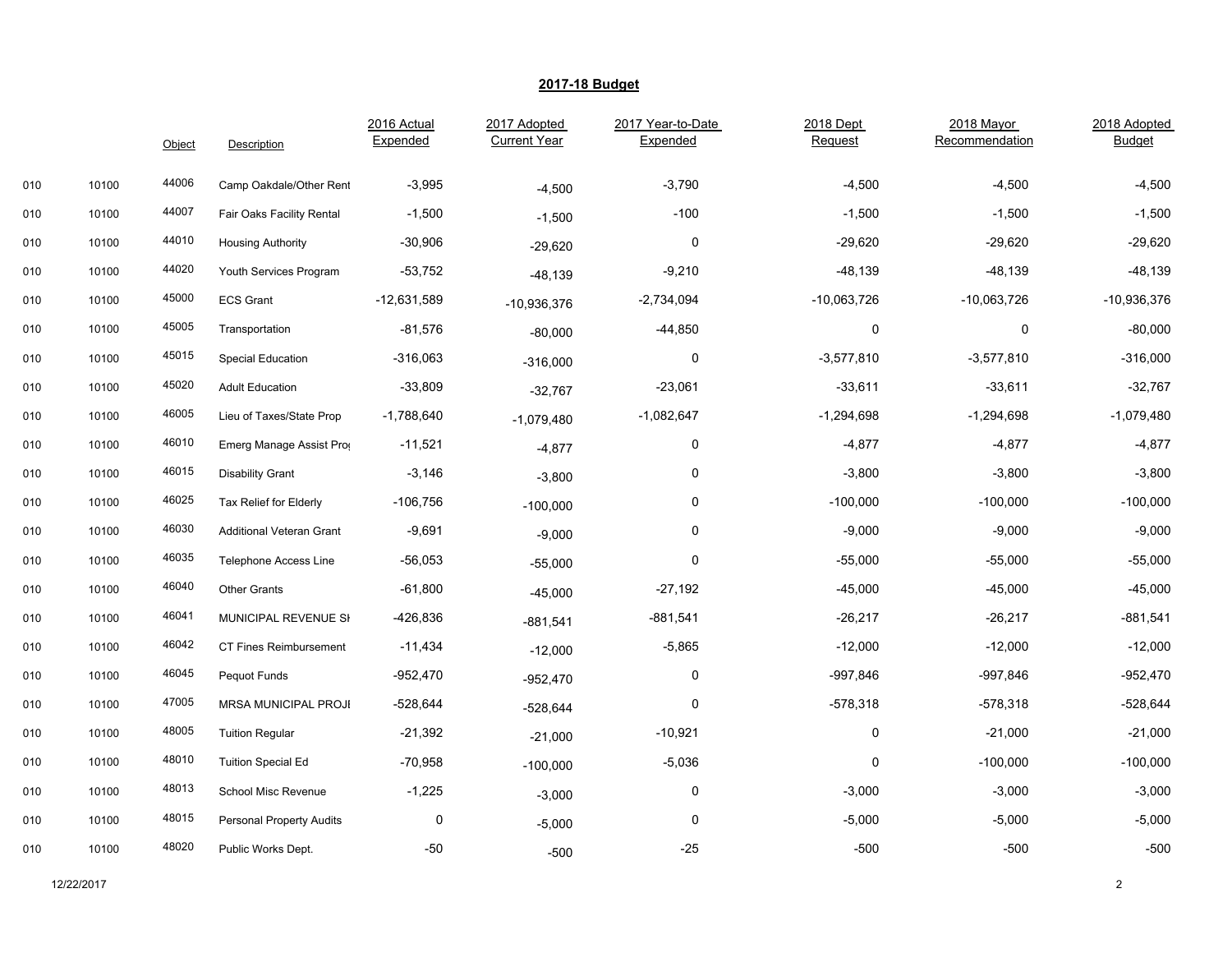|     |       | Object | Description                     | 2016 Actual<br>Expended | 2017 Adopted<br><b>Current Year</b> | 2017 Year-to-Date<br>Expended | 2018 Dept<br>Request | 2018 Mayor<br>Recommendation | 2018 Adopted<br><b>Budget</b> |
|-----|-------|--------|---------------------------------|-------------------------|-------------------------------------|-------------------------------|----------------------|------------------------------|-------------------------------|
| 010 | 10100 | 48023  | <b>Commercial Tipping Fees</b>  | $-401,620$              | $-400,000$                          | $-128,569$                    | $-400,000$           | $-400,000$                   | $-400,000$                    |
| 010 | 10100 | 48025  | Copy Money                      | $-1,172$                | $-1,000$                            | $-564$                        | $-1,000$             | $-1,000$                     | $-1,000$                      |
| 010 | 10100 | 49005  | Police Reimb. Priv Duty         | $-228,257$              | $-185,000$                          | $-127,238$                    | $-185,000$           | $-185,000$                   | $-185,000$                    |
| 010 | 10100 | 49010  | St Bernards Health Clinic       | $-19,347$               | $-20,000$                           | 0                             | $-20,000$            | $-20,000$                    | $-20,000$                     |
| 010 | 10100 | 49015  | Insurance Reimbursement         | $-54,260$               | $-65,000$                           | $-37,076$                     | $-65,000$            | $-65,000$                    | $-65,000$                     |
| 010 | 10100 | 49020  | Millstone Reimbursement         | $-44,335$               | $-15,000$                           | 0                             | $-15,000$            | $-15,000$                    | $-15,000$                     |
| 010 | 10100 | 49025  | Verizon                         | $-6,600$                | $-6,000$                            | $-6,780$                      | $-6,000$             | $-6,000$                     | $-6,000$                      |
| 010 | 10100 | 49035  | Fire Marshal Private Dty        | 0                       | $-5,000$                            | 0                             | $-5,000$             | $-5,000$                     | $-5,000$                      |
| 010 | 10100 | 49049  | <b>Engineering Review Reimt</b> | 0                       | $-1,000$                            | 0                             | $-1,000$             | $-1,000$                     | $-1,000$                      |
| 010 | 10100 | 49050  | Miscellaneous                   | $-74,956$               | $-20,000$                           | $-41,806$                     | $-20,000$            | $-20,000$                    | $-20,000$                     |
| 010 | 10100 | 49060  | Sale of Town Property           | $-17,605$               | $-100,000$                          | 0                             | $-5,000$             | $-100,000$                   | $-100,000$                    |
| 010 | 10100 | 49080  | <b>Mohegan Contributions</b>    | $-500,000$              | $-500,000$                          | $-500,000$                    | $-500,000$           | $-500,000$                   | $-500,000$                    |
|     |       |        | Revenue                         | $-58,553,834$           | $-57,650,869$                       | $-31,148,782$                 | $-20, 187, 587$      | -59,780,869                  | $-57,650,869$                 |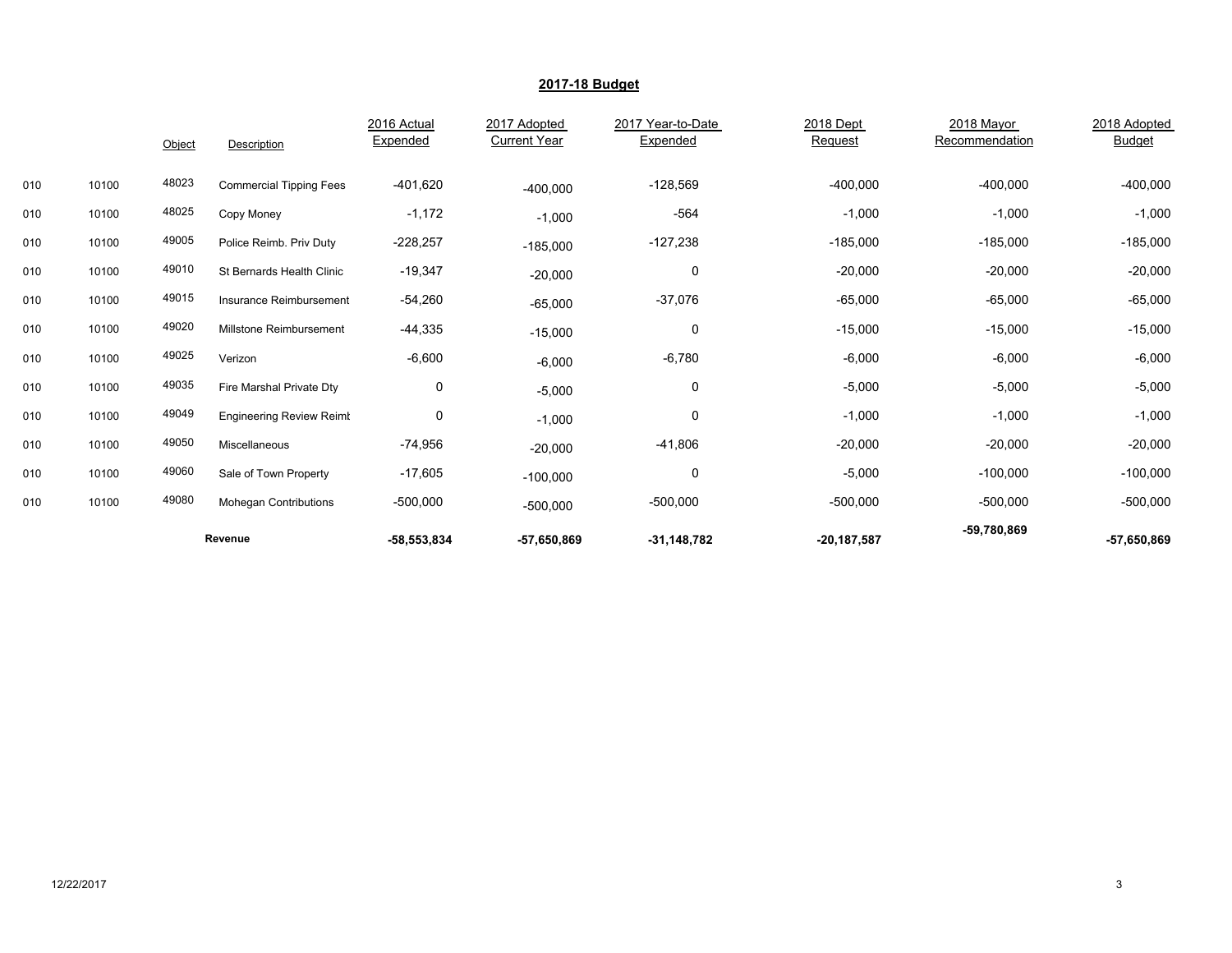|       |       | Object | Description                    | 2016 Actual<br>Expended | 2017 Adopted<br><b>Current Year</b> | 2017 Year-to-Date<br>Expended | 2018 Dept<br>Request | 2018 Mayor<br>Recommendation | 2018 Adopted<br><b>Budget</b> |
|-------|-------|--------|--------------------------------|-------------------------|-------------------------------------|-------------------------------|----------------------|------------------------------|-------------------------------|
| 10310 |       | Mayor  |                                |                         |                                     |                               |                      |                              |                               |
| 010   | 10310 | 51001  | <b>Mayor Salary</b>            | 80,308                  | 80,000                              | 36,923                        | 80,000               | 80,000                       | 80,000                        |
| 010   | 10310 | 51050  | <b>Admin Secretary</b>         | 56,171                  | 57,600                              | 26,472                        | 54,725               | 57,600                       | 57,600                        |
| 010   | 10310 | 52075  | <b>Veterans Funerals</b>       | 0                       | 100                                 | 0                             | 100                  | 100                          | 100                           |
| 010   | 10310 | 52079  | <b>Condemnation Relocation</b> | 0                       | 500                                 | 0                             | 500                  | 500                          | 500                           |
| 010   | 10310 | 52129  | <b>Outside Contractors</b>     | 848                     | 2,000                               | 1,053                         | 2,000                | 2,000                        | 2,000                         |
| 010   | 10310 | 52136  | Fees (Membership)              | 48,709                  | 47,000                              | 42,498                        | 47,000               | 47,000                       | 47,000                        |
| 010   | 10310 | 52150  | Memorial Day Parade            | 2,588                   | 3,500                               | $\pmb{0}$                     | 3,500                | 3,500                        | 3,500                         |
| 010   | 10310 | 53004  | Training & Conferences         | 249                     | 500                                 | $\pmb{0}$                     | 500                  | 500                          | 500                           |
| 010   | 10310 | 53008  | Advertising                    | 209                     | 500                                 | 0                             | 500                  | 500                          | 500                           |
| 010   | 10310 | 53014  | Printing                       | 335                     | 500                                 | 242                           | 500                  | 500                          | 500                           |
| 010   | 10310 | 53019  | <b>Misc Supplies</b>           | 934                     | 1,000                               | 349                           | 1,000                | 1,000                        | 1,000                         |
| 010   | 10310 | 53033  | Occasions                      | 54                      | 350                                 | 74                            | 350                  | 350                          | 350                           |
| 010   | 10310 | 53049  | <b>Town Publications</b>       | 1,820                   | 1,850                               | 0                             | 1,850                | 1,850                        | 1,850                         |
| 010   | 10310 | 53060  | <b>Cellular Phone</b>          | 780                     | 800                                 | 325                           | 800                  | 800                          | 800                           |
|       |       |        | Mayor                          | 193,004                 | 196,200                             | 107,935                       | 193,325              | 196,200                      | 196,200                       |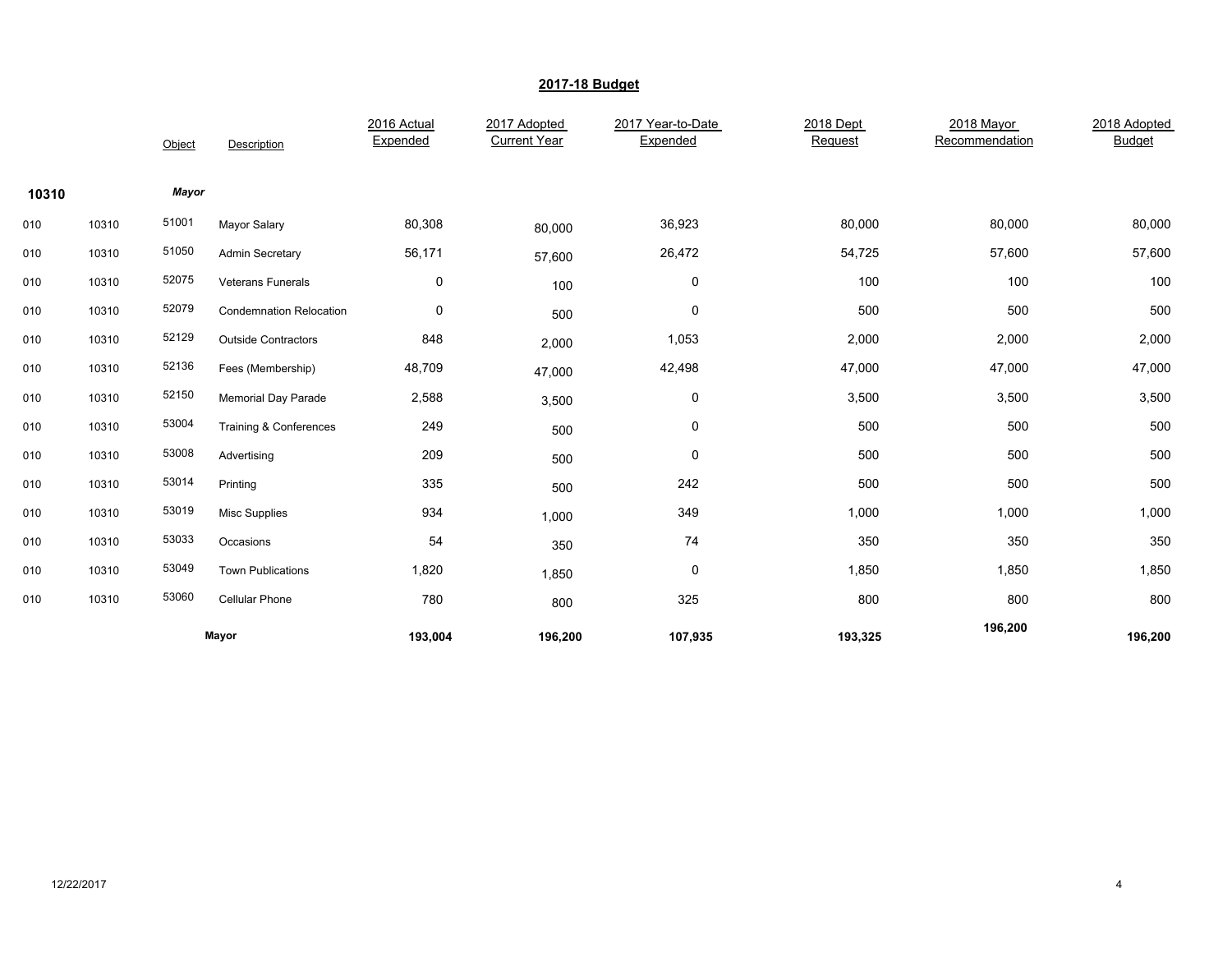|       |       | Object | Description                       | 2016 Actual<br>Expended | 2017 Adopted<br><b>Current Year</b> | 2017 Year-to-Date<br>Expended | 2018 Dept<br>Request | 2018 Mayor<br>Recommendation | 2018 Adopted<br><b>Budget</b> |
|-------|-------|--------|-----------------------------------|-------------------------|-------------------------------------|-------------------------------|----------------------|------------------------------|-------------------------------|
| 10330 |       |        | <b>Town Council</b>               |                         |                                     |                               |                      |                              |                               |
| 010   | 10330 | 51013  | <b>Town Council Salary</b>        | 14,500                  | 14,500                              | 7,083                         | 14,500               | 14,500                       | 14,500                        |
| 010   | 10330 | 51075  | PT Clerical                       | 2,146                   | 4,000                               | 919                           | 4,000                | 4,000                        | 4,000                         |
| 010   | 10330 | 53002  | <b>Consulting Services</b>        | 752                     | 2,500                               | 0                             | 2,500                | 2,500                        | 2,500                         |
| 010   | 10330 | 53004  | <b>Training &amp; Conferences</b> | $\mathbf 0$             | 100                                 | 0                             | 100                  | 100                          | 100                           |
| 010   | 10330 | 53008  | Advertising                       | 4,827                   | 7,000                               | 2,108                         | 7,000                | 7,000                        | 7,000                         |
| 010   | 10330 | 53019  | <b>Misc Supplies</b>              | 67                      | 2,500                               | 416                           | 2,500                | 2,500                        | 2,500                         |
| 010   | 10330 | 53033  | Occasions                         | 54                      | 200                                 | 140                           | 200                  | 200                          | 200                           |
|       |       |        | <b>Town Council</b>               | 22,346                  | 30,800                              | 10,666                        | 30,800               | 30,800                       | 30,800                        |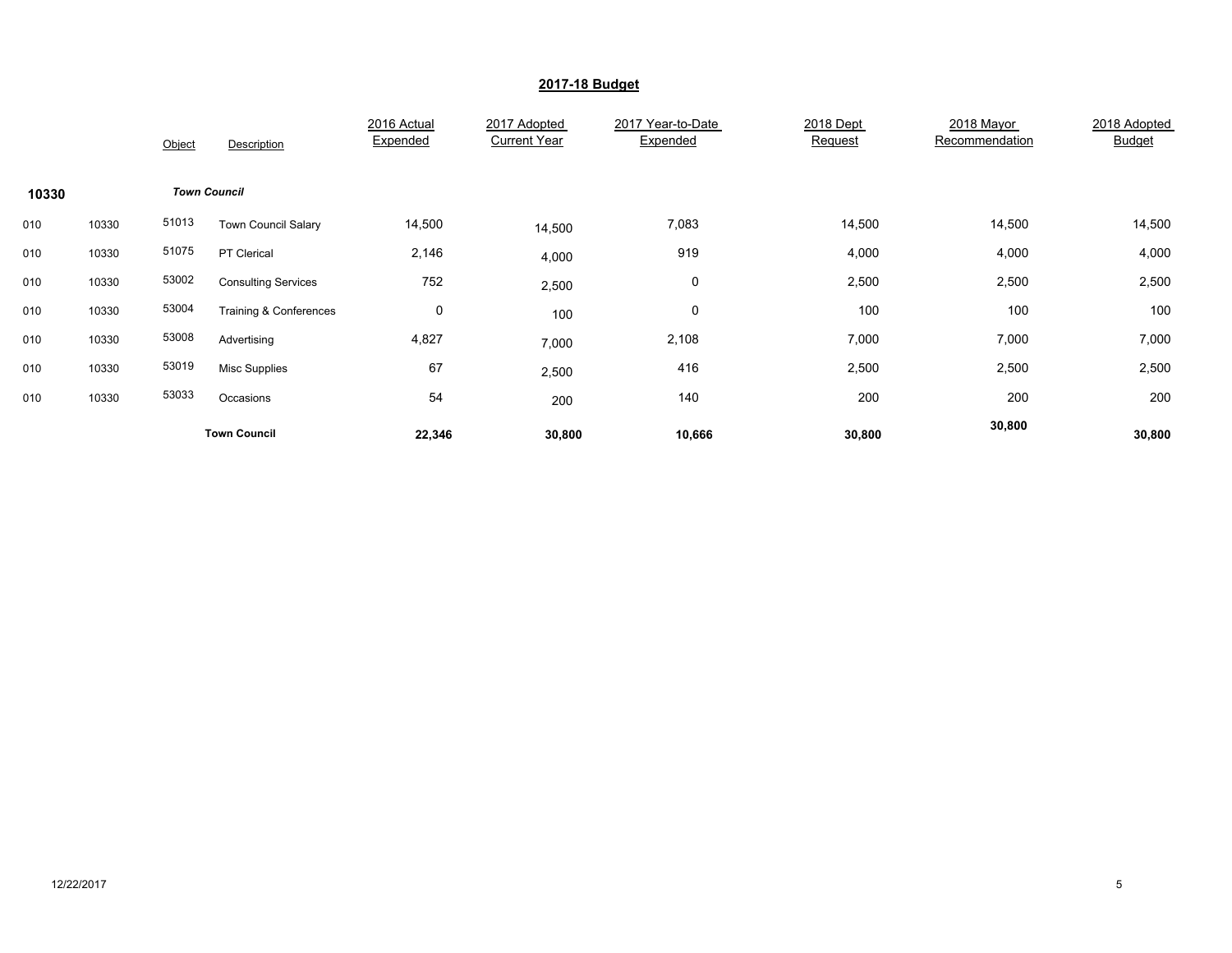|       |       | Object | Description                   | 2016 Actual<br>Expended | 2017 Adopted<br><b>Current Year</b> | 2017 Year-to-Date<br>Expended | 2018 Dept<br>Request | 2018 Mayor<br>Recommendation | 2018 Adopted<br><b>Budget</b> |
|-------|-------|--------|-------------------------------|-------------------------|-------------------------------------|-------------------------------|----------------------|------------------------------|-------------------------------|
| 10340 |       |        | <b>Legal Services</b>         |                         |                                     |                               |                      |                              |                               |
| 010   | 10340 | 52041  | Legal - General               | 37,222                  | 45,000                              | 15,524                        | 45,000               | 45,000                       | 45,000                        |
| 010   | 10340 | 52044  | <b>Tax/Assessment Matters</b> | 38,335                  | 65,000                              | 9,319                         | 65,000               | 65,000                       | 65,000                        |
| 010   | 10340 | 52045  | <b>Land Use Matters</b>       | 11,862                  | 20,000                              | 9,539                         | 20,000               | 20,000                       | 20,000                        |
| 010   | 10340 | 52046  | Labor/Employment Matters      | 128,837                 | 105,000                             | 10,341                        | 105.000              | 105.000                      | 105,000                       |
|       |       |        | <b>Legal Services</b>         | 216,256                 | 235,000                             | 44,722                        | 235,000              | 235,000                      | 235,000                       |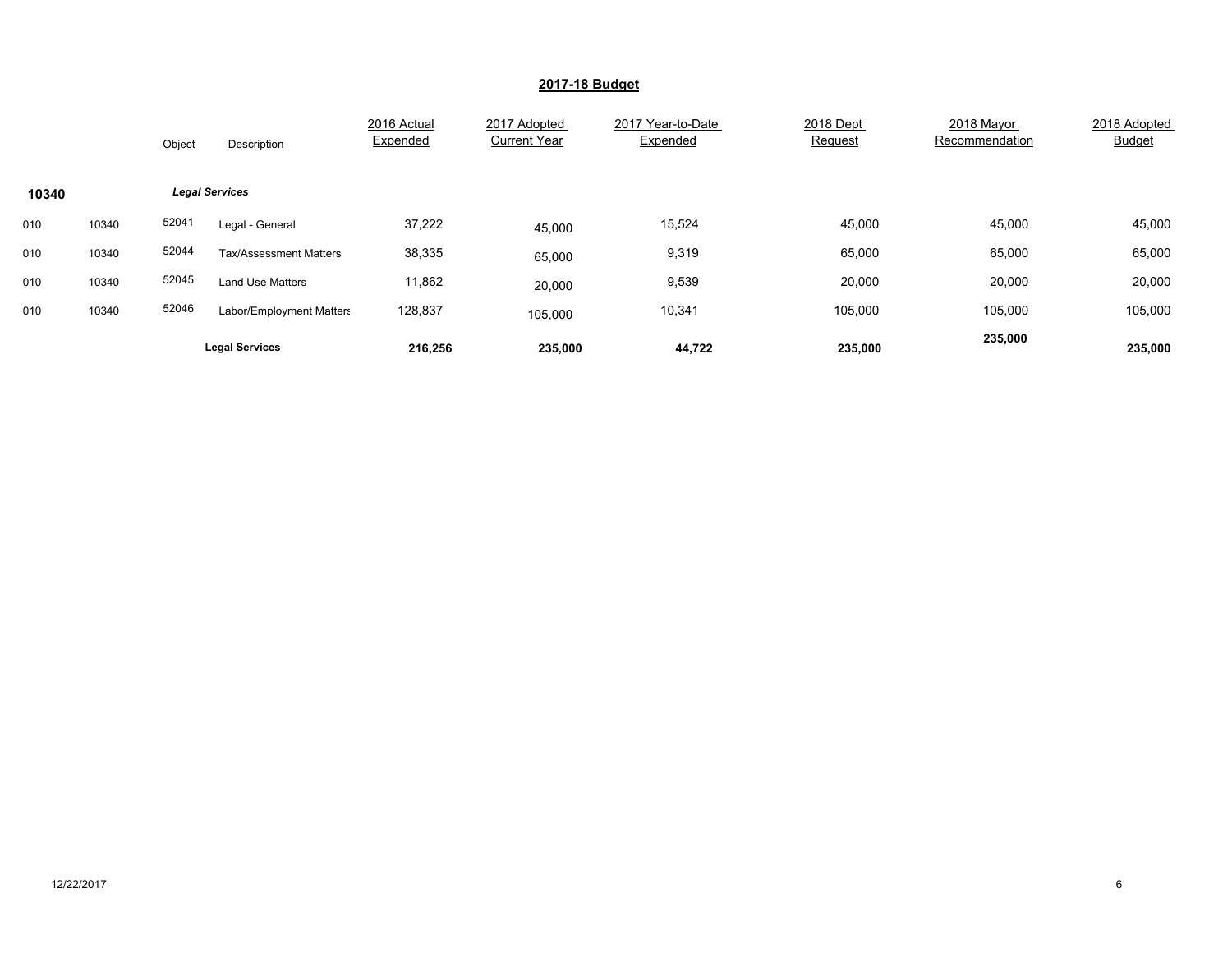|       |       | Object  | Description             | 2016 Actual<br>Expended | 2017 Adopted<br><b>Current Year</b> | 2017 Year-to-Date<br>Expended | 2018 Dept<br>Request | 2018 Mayor<br>Recommendation | 2018 Adopted<br><b>Budget</b> |
|-------|-------|---------|-------------------------|-------------------------|-------------------------------------|-------------------------------|----------------------|------------------------------|-------------------------------|
| 10350 |       | Probate |                         |                         |                                     |                               |                      |                              |                               |
| 010   | 10350 | 52137   | <b>Probate District</b> | 17,436                  | 14,846                              | 0                             | 14,846               | 14,846                       | 14,846                        |
|       |       |         | Probate                 | 17,436                  | 14,846                              | 0                             | 14,846               | 14,846                       | 14,846                        |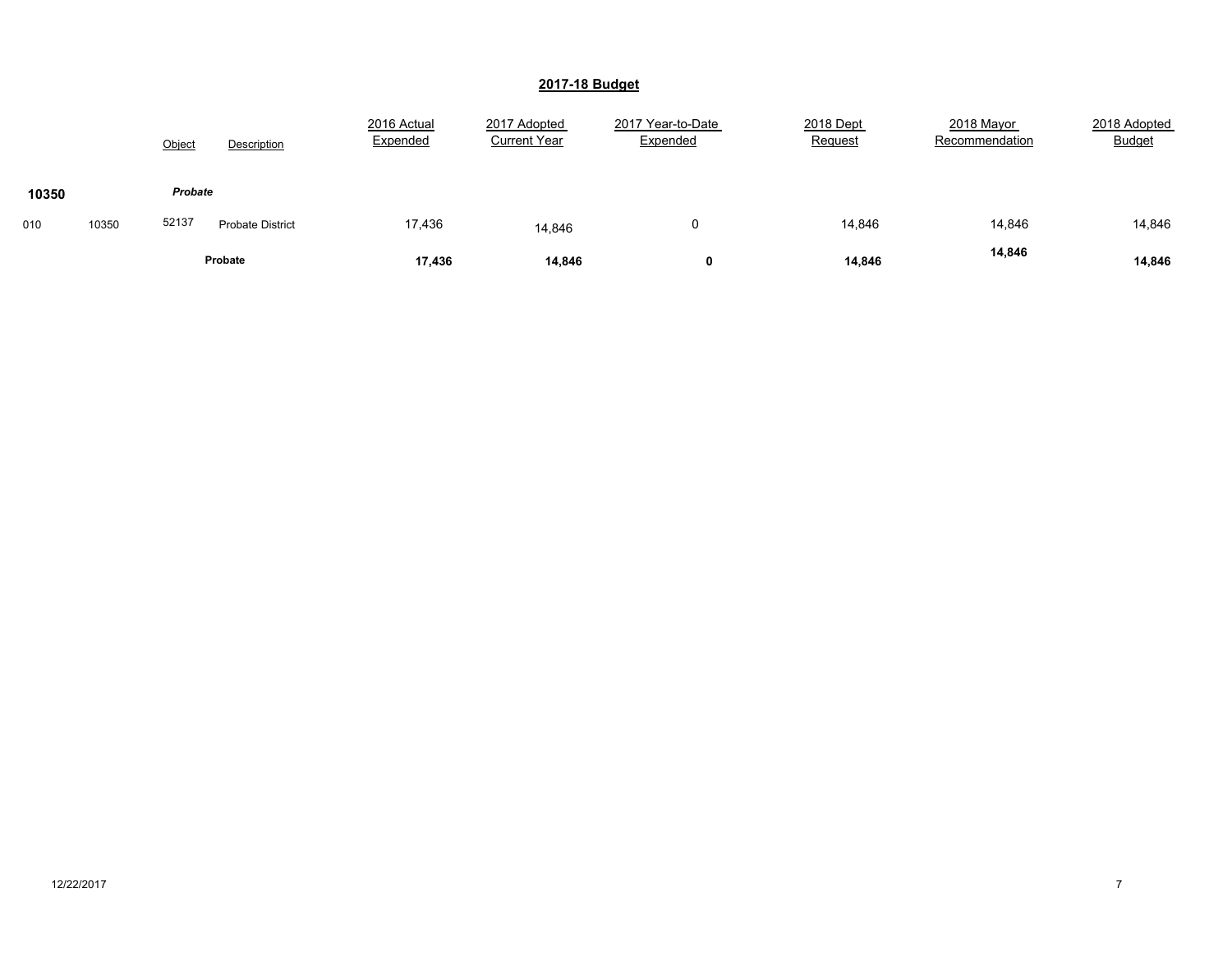|       |       | Object | Description                     | 2016 Actual<br>Expended | 2017 Adopted<br><b>Current Year</b> | 2017 Year-to-Date<br>Expended | 2018 Dept<br>Request | 2018 Mayor<br>Recommendation | 2018 Adopted<br><b>Budget</b> |
|-------|-------|--------|---------------------------------|-------------------------|-------------------------------------|-------------------------------|----------------------|------------------------------|-------------------------------|
| 10360 |       |        | <b>Non-Profit Organizations</b> |                         |                                     |                               |                      |                              |                               |
| 010   | 10360 | 52071  | <b>TVCCA</b>                    | 4,000                   | 4,000                               | 4,000                         | 4,000                | 4,000                        | 4,000                         |
| 010   | 10360 | 52072  | Raymond Comm Library            | 45,000                  | 60,000                              | 0                             | 60,000               | 60,000                       | 60,000                        |
| 010   | 10360 | 52073  | Comstock Assoc.                 | 1,000                   | 0                                   | 0                             | 0                    | $\mathbf 0$                  | 0                             |
| 010   | 10360 | 52081  | Safe Futures                    | 2,000                   | 2,000                               | 2,000                         | 2,500                | 2,000                        | 2,000                         |
| 010   | 10360 | 52084  | United Com. & Family Sen        | 1,000                   | 1,000                               | 1,000                         | 96,077               | 1,000                        | 1,000                         |
| 010   | 10360 | 52094  | Montville Little League         | 0                       | 3,000                               | 3,000                         | 4,000                | 3,000                        | 3,000                         |
| 010   | 10360 | 52100  | Sexual Assault Crisis Ctr       | 300                     | 300                                 | 300                           | 300                  | 300                          | 300                           |
| 010   | 10360 | 52177  | NL Homeless Hospitality C       | 3,000                   | 3,000                               | 3,000                         | 4,000                | 3,000                        | 3,000                         |
|       |       |        | <b>Non-Profit Organizations</b> | 56,300                  | 73,300                              | 13,300                        | 170,877              | 73,300                       | 73,300                        |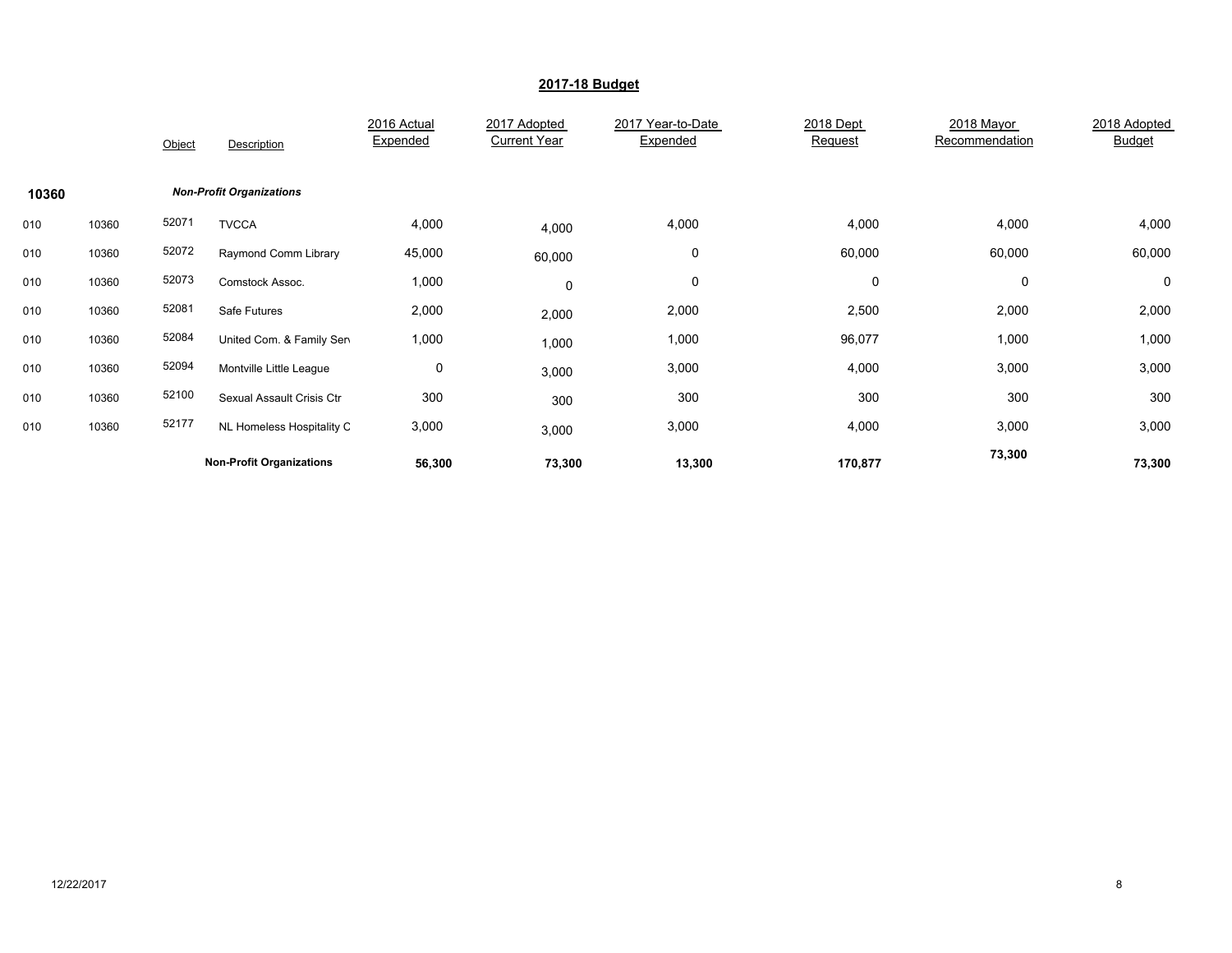|       |       | Object | Description                      | 2016 Actual<br>Expended | 2017 Adopted<br><b>Current Year</b> | 2017 Year-to-Date<br>Expended | 2018 Dept<br>Request | 2018 Mayor<br>Recommendation | 2018 Adopted<br><b>Budget</b> |
|-------|-------|--------|----------------------------------|-------------------------|-------------------------------------|-------------------------------|----------------------|------------------------------|-------------------------------|
| 10370 |       |        | <b>Town Hall/Central Service</b> |                         |                                     |                               |                      |                              |                               |
| 010   | 10370 | 52000  | Electricity                      | 63,265                  | 65,000                              | 34,401                        | 65,000               | 65,000                       | 65,000                        |
| 010   | 10370 | 52003  | Telephone/Internet               | 39,896                  | 50,000                              | 22,684                        | 50,000               | 50,000                       | 50,000                        |
| 010   | 10370 | 52005  | Fuel Oil                         | 10,170                  | 20,000                              | $\mathbf 0$                   | 20,000               | 20,000                       | 20,000                        |
| 010   | 10370 | 52011  | <b>Building Services</b>         | 7,722                   | 2,500                               | 724                           | 2,500                | 2,500                        | 2,500                         |
| 010   | 10370 | 52128  | Water & Sewer Charges            | 3,711                   | 3,500                               | 862                           | 3,500                | 3,500                        | 3,500                         |
| 010   | 10370 | 52157  | Lease of Equipment               | 54,630                  | 47,000                              | 24,699                        | 47,000               | 47,000                       | 47,000                        |
| 010   | 10370 | 53000  | <b>Office Supplies</b>           | 18,362                  | 25,000                              | 6,255                         | 25,000               | 25,000                       | 25,000                        |
| 010   | 10370 | 53020  | Postage                          | 29,887                  | 35,000                              | 5,894                         | 35,000               | 35,000                       | 35,000                        |
| 010   | 10370 | 53041  | Safety Equipment                 | 750                     | 1,000                               | 750                           | 1,000                | 1,000                        | 1,000                         |
| 010   | 10370 | 54000  | Equipment/Furnishings            | 1,440                   | 1,500                               | 0                             | 4,000                | 1,500                        | 1,500                         |
|       |       |        | <b>Town Hall/Central Service</b> | 229,833                 | 250,500                             | 96,268                        | 253,000              | 250,500                      | 250,500                       |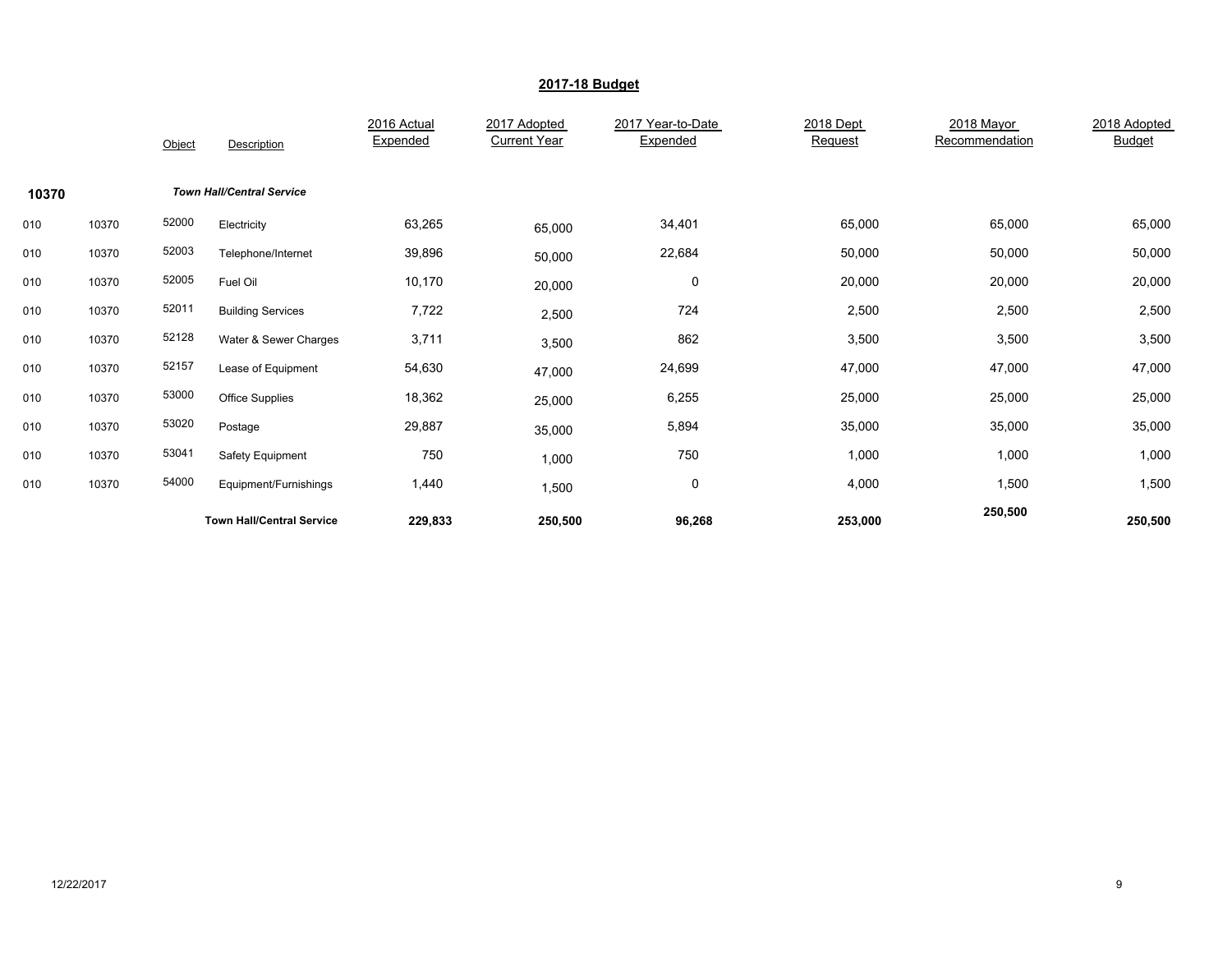|       |       |                | Finance                            | 652,411                 | 667,600                             | 322,139                       | 637,239              | 667,600                      | 667,600                       |
|-------|-------|----------------|------------------------------------|-------------------------|-------------------------------------|-------------------------------|----------------------|------------------------------|-------------------------------|
| 010   | 10410 | 53019          | <b>Misc Supplies</b>               | 6,702                   | 1,500                               | 289                           | 1,500                | 1,500                        | 1,500                         |
| 010   | 10410 | 53014          | Printing                           | 1,579                   | 1,500                               | 341                           | 1,500                | 1,500                        | 1,500                         |
| 010   | 10410 | 53008          | Advertising                        | 4,357                   | 3,000                               | 965                           | 3,000                | 3,000                        | 3,000                         |
| 010   | 10410 | 53004          | Training & Conferences             | 3,642                   | 4,500                               | 876                           | 4,500                | 4,500                        | 4,500                         |
| 010   | 10410 | 53002          | <b>Consulting Services</b>         | $\pmb{0}$               | 500                                 | 7,500                         | 500                  | 500                          | 500                           |
| 010   | 10410 | 52192          | <b>Quality Data/Payroll Servic</b> | 14,412                  | 28,500                              | 8,981                         | 28,500               | 28,500                       | 28,500                        |
| 010   | 10410 | 52136          | Fees (Membership)                  | 890                     | 1,500                               | 340                           | 1,500                | 1,500                        | 1,500                         |
| 010   | 10410 | 52026          | Tax Refunds                        | 79,076                  | 50,000                              | 32,012                        | 50,000               | 50,000                       | 50,000                        |
| 010   | 10410 | 51100          | Overtime                           | 5,123                   | 5,000                               | 2,773                         | 5,000                | 5,000                        | 5,000                         |
| 010   | 10410 | 51054          | Accountants                        | 165,177                 | 174,600                             | 83,963                        | 165,000              | 174,600                      | 174,600                       |
| 010   | 10410 | 51053          | <b>Assessor Dept.Salaries</b>      | 157,653                 | 176,800                             | 81,401                        | 167,000              | 176,800                      | 176,800                       |
| 010   | 10410 | 51052          | <b>Tax Collection Salaries</b>     | 116,756                 | 120,800                             | 56,966                        | 114,693              | 120,800                      | 120,800                       |
| 010   | 10410 | 51002          | Finance Director Salary            | 97,045                  | 99,400                              | 45,734                        | 94,546               | 99,400                       | 99,400                        |
| 10410 |       | <b>Finance</b> |                                    |                         |                                     |                               |                      |                              |                               |
|       |       | Object         | Description                        | 2016 Actual<br>Expended | 2017 Adopted<br><b>Current Year</b> | 2017 Year-to-Date<br>Expended | 2018 Dept<br>Request | 2018 Mayor<br>Recommendation | 2018 Adopted<br><b>Budget</b> |
|       |       |                |                                    |                         |                                     |                               |                      |                              |                               |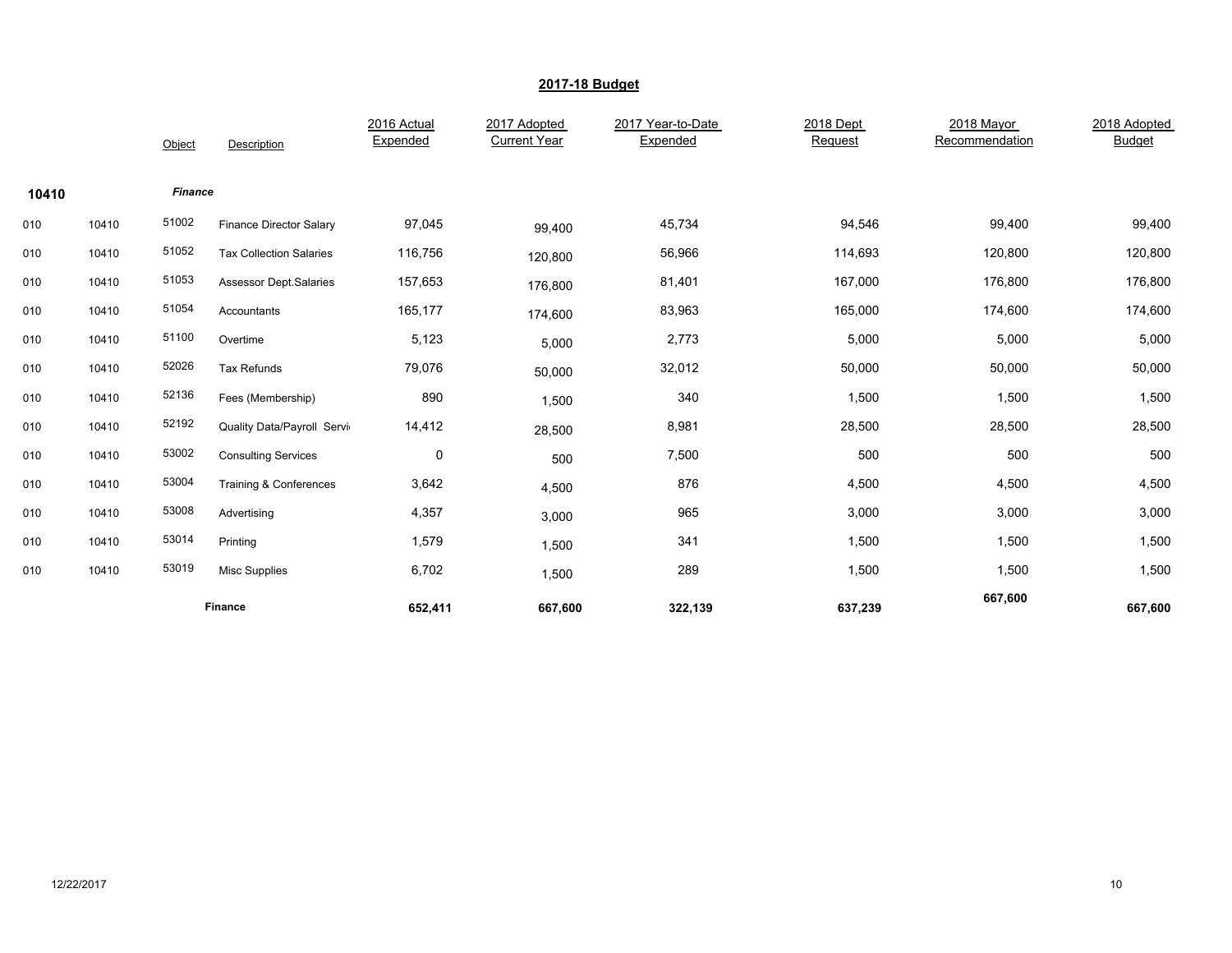|       |       | Object | Description                            | 2016 Actual<br>Expended | 2017 Adopted<br><b>Current Year</b> | 2017 Year-to-Date<br>Expended | 2018 Dept<br>Request | 2018 Mayor<br>Recommendation | 2018 Adopted<br><b>Budget</b> |
|-------|-------|--------|----------------------------------------|-------------------------|-------------------------------------|-------------------------------|----------------------|------------------------------|-------------------------------|
| 10420 |       |        | <b>Insurance &amp; Fringe Benefits</b> |                         |                                     |                               |                      |                              |                               |
| 010   | 10420 | 52017  | <b>Holiday Bonus Payments</b>          | 22,160                  | 24,000                              | 29,305                        | 24,000               | 24,000                       | 24,000                        |
| 010   | 10420 | 52018  | Unemployment Compensa                  | 2,252                   | 3,000                               | 5,110                         | 3,000                | 3,000                        | 3,000                         |
| 010   | 10420 | 52019  | <b>Social Security Taxes</b>           | 522,432                 | 540,000                             | 262,745                       | 540,000              | 540,000                      | 540,000                       |
| 010   | 10420 | 52020  | <b>Medical Insurance</b>               | 1,490,115               | 1,500,000                           | 977,484                       | 1,630,000            | 1,500,000                    | 1,500,000                     |
| 010   | 10420 | 52021  | Worker's Compensation                  | 430,092                 | 475,000                             | 364,807                       | 475,000              | 475,000                      | 475,000                       |
| 010   | 10420 | 52023  | Life & L.T.D. Insurance                | 27,915                  | 26,000                              | 14,967                        | 26,000               | 26,000                       | 26,000                        |
| 010   | 10420 | 52024  | Insurance Consultant                   | 23,400                  | 24,000                              | 23,400                        | 24,000               | 24,000                       | 24,000                        |
| 010   | 10420 | 52025  | Pension                                | 855,626                 | 910,000                             | 423,817                       | 910,000              | 910,000                      | 910,000                       |
| 010   | 10420 | 52027  | Vacation Payout                        | 14,309                  | 20,000                              | 0                             | 20,000               | 20,000                       | 20,000                        |
| 010   | 10420 | 52028  | <b>Retirement Payout</b>               | 22,677                  | 2,000                               | 0                             | 2,000                | 2,000                        | 2,000                         |
| 010   | 10420 | 52048  | TPA Section 125                        | 942                     | 1,075                               | 0                             | 1,075                | 1,075                        | 1,075                         |
| 010   | 10420 | 53004  | <b>Continued Education</b>             | 8,904                   | 7,000                               | 0                             | 7,000                | 7,000                        | 7,000                         |
| 010   | 10420 | 53050  | Physicals                              | 4,008                   | 3,500                               | 1,703                         | 3,500                | 3,500                        | 3,500                         |
|       |       |        | <b>Insurance &amp; Fringe Benefits</b> | 3,424,832               | 3,535,575                           | 2,103,338                     | 3,665,575            | 3,535,575                    | 3,535,575                     |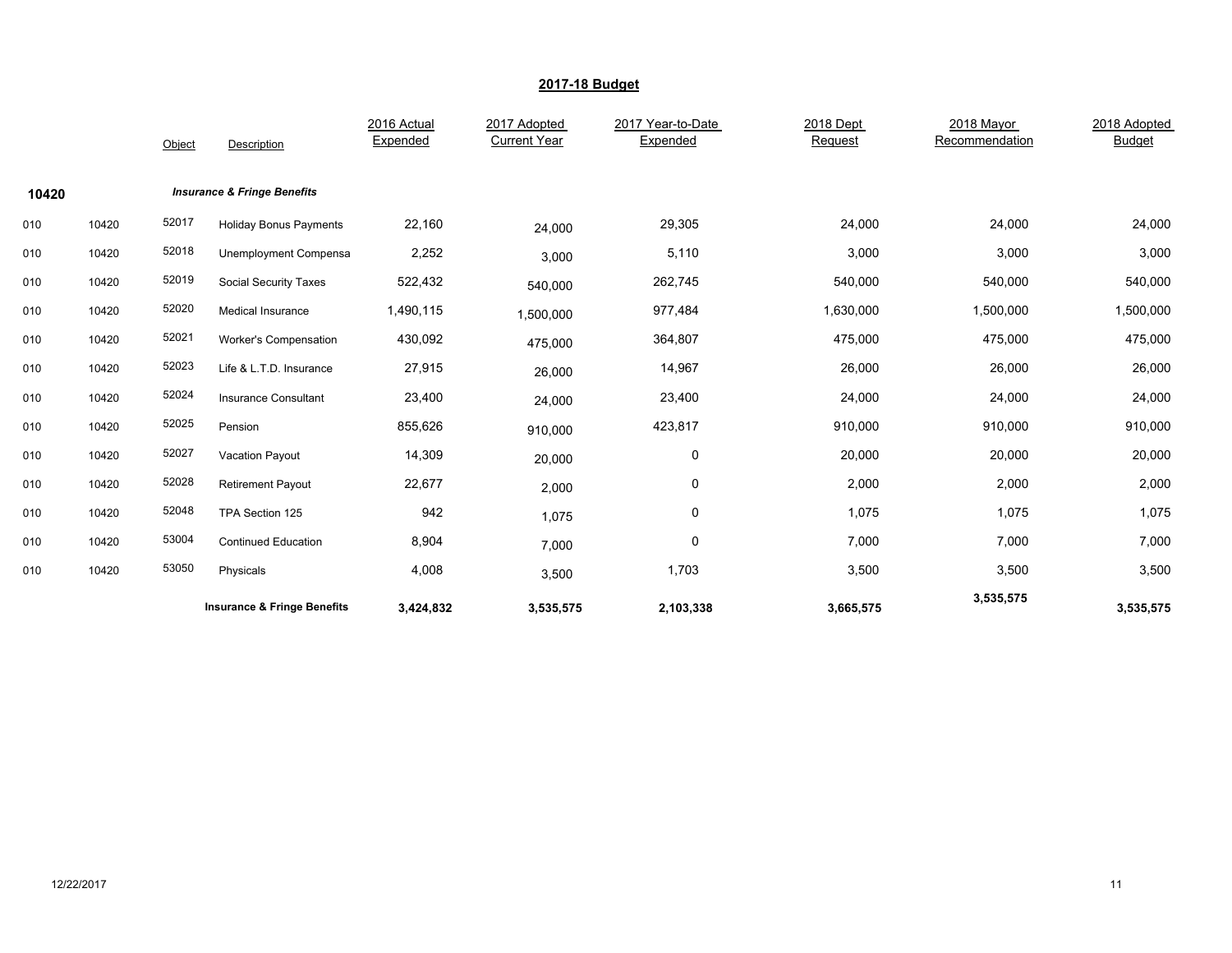|       |       | Object | Description                | 2016 Actual<br>Expended | 2017 Adopted<br><b>Current Year</b> | 2017 Year-to-Date<br>Expended | 2018 Dept<br>Request | 2018 Mayor<br>Recommendation | 2018 Adopted<br><b>Budget</b> |
|-------|-------|--------|----------------------------|-------------------------|-------------------------------------|-------------------------------|----------------------|------------------------------|-------------------------------|
| 10425 |       |        | <b>Municipal Insurance</b> |                         |                                     |                               |                      |                              |                               |
| 010   | 10425 | 52024  | Other Insurance            | 210,180                 | 200,000                             | 147,220                       | 215,000              | 200,000                      | 200,000                       |
| 010   | 10425 | 52143  | Insurance Reimbursement    | 16,769                  | 30,000                              | 6,704                         | 45,000               | 30,000                       | 30,000                        |
|       |       |        | <b>Municipal Insurance</b> | 226.949                 | 230,000                             | 153,925                       | 260,000              | 230,000                      | 230,000                       |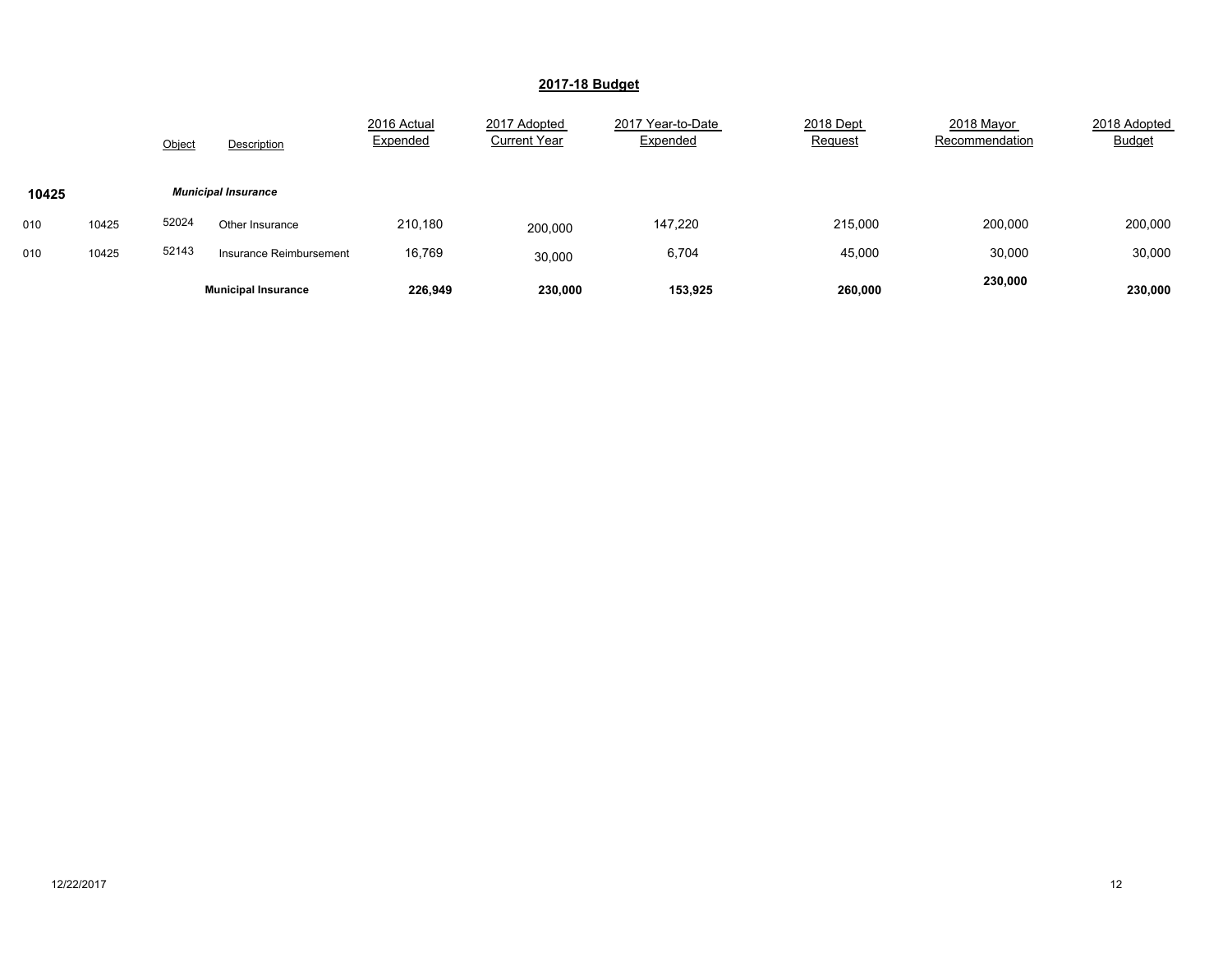|       |       | Object | Description                       | 2016 Actual<br>Expended | 2017 Adopted<br><b>Current Year</b> | 2017 Year-to-Date<br>Expended | 2018 Dept<br>Request | 2018 Mayor<br>Recommendation | 2018 Adopted<br><b>Budget</b> |
|-------|-------|--------|-----------------------------------|-------------------------|-------------------------------------|-------------------------------|----------------------|------------------------------|-------------------------------|
| 10430 |       |        | <b>Board of Assessment Appeal</b> |                         |                                     |                               |                      |                              |                               |
| 010   | 10430 | 51075  | PT Clerical                       | 43                      | 250                                 | 0                             | 250                  | 250                          | 250                           |
| 010   | 10430 | 53019  | <b>Misc Supplies</b>              | 0                       | 100                                 | 0                             | 100                  | 100                          | 100                           |
|       |       |        | <b>Board of Assessment Appea</b>  | 43                      | 350                                 | 0                             | 350                  | 350                          | 350                           |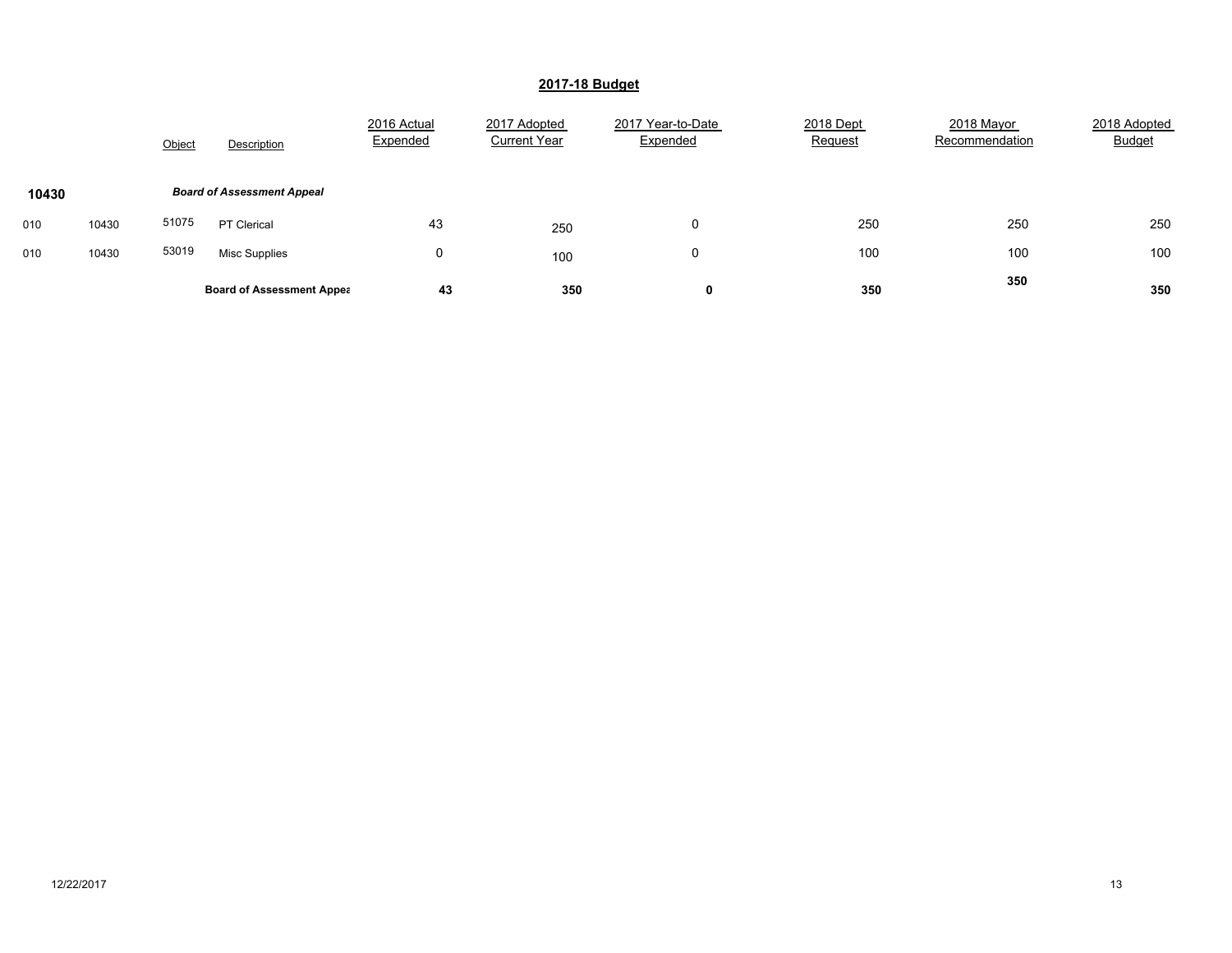|       |       | Object | Description                   | 2016 Actual<br>Expended | 2017 Adopted<br><b>Current Year</b> | 2017 Year-to-Date<br>Expended | 2018 Dept<br>Request | 2018 Mayor<br>Recommendation | 2018 Adopted<br><b>Budget</b> |
|-------|-------|--------|-------------------------------|-------------------------|-------------------------------------|-------------------------------|----------------------|------------------------------|-------------------------------|
| 10440 |       |        | <b>Information Technology</b> |                         |                                     |                               |                      |                              |                               |
| 010   | 10440 | 51023  | Director of Information Sys   | 80,855                  | 82,800                              | 38,104                        | 78,772               | 82,800                       | 82,800                        |
| 010   | 10440 | 51078  | Asst IT                       | 40,279                  | 51,200                              | 23,184                        | 50,000               | 51,200                       | 51,200                        |
| 010   | 10440 | 52036  | Support/Access Fees           | 101,424                 | 108,000                             | 77,438                        | 108,000              | 108,000                      | 108,000                       |
| 010   | 10440 | 52054  | Hardware                      | 55,947                  | 55,000                              | 3,920                         | 55,000               | 55,000                       | 55,000                        |
| 010   | 10440 | 52055  | Maint Agreements              | 36,042                  | 35,500                              | 14,534                        | 35,500               | 35,500                       | 35,500                        |
| 010   | 10440 | 52056  | Int/Cable Services            | 13,334                  | 14,600                              | 5,966                         | 14,600               | 14,600                       | 14,600                        |
| 010   | 10440 | 52057  | Software/Licensing            | 19,799                  | 23,000                              | 12,212                        | 23,000               | 23,000                       | 23,000                        |
| 010   | 10440 | 52058  | <b>Hosting Fees</b>           | 832                     | 1,300                               | 273                           | 1,300                | 1,300                        | 1,300                         |
| 010   | 10440 | 53004  | Training & Conferences        | 2,959                   | 4,500                               | 550                           | 4,500                | 4,500                        | 4,500                         |
| 010   | 10440 | 53060  | <b>Cellular Phone</b>         | 973                     | 975                                 | 352                           | 975                  | 975                          | 975                           |
|       |       |        | <b>Information Technology</b> | 352,443                 | 376,875                             | 176,533                       | 371,647              | 376,875                      | 376,875                       |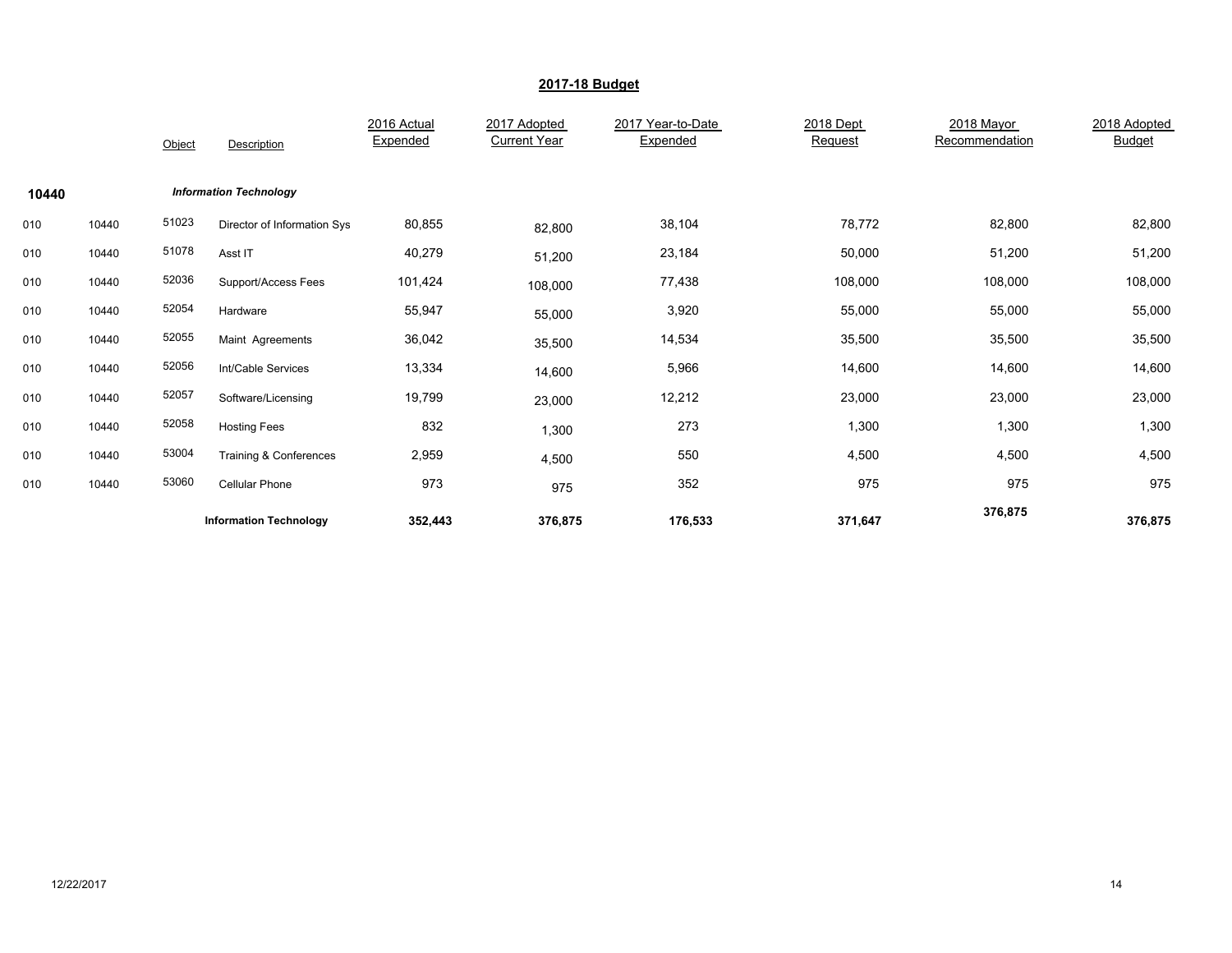|       |       | Object | Description               | 2016 Actual<br>Expended | 2017 Adopted<br><b>Current Year</b> | 2017 Year-to-Date<br>Expended | 2018 Dept<br>Request | 2018 Mayor<br>Recommendation | 2018 Adopted<br><b>Budget</b> |
|-------|-------|--------|---------------------------|-------------------------|-------------------------------------|-------------------------------|----------------------|------------------------------|-------------------------------|
| 10450 |       |        | <b>Debt - Principal</b>   |                         |                                     |                               |                      |                              |                               |
| 010   | 10450 | 52109  | Lease Purchase Agreemer   | 68,156                  | 68,157                              | 68,156                        | 68,157               | 68,157                       | 68,157                        |
| 010   | 10450 | 52111  | 2017 Lease Purchase       | 0                       | 10,000                              | 0                             | 0                    | 0                            | 10,000                        |
| 010   | 10450 | 52118  | 2013 Restructuring        | 50,000                  | 55,000                              | 55,000                        | 55,000               | 55,000                       | 55,000                        |
| 010   | 10450 | 52152  | 2015 Refunding Bond       | 176,000                 | 86,000                              | 86,000                        | 86,000               | 86,000                       | 86,000                        |
| 010   | 10450 | 52182  | 2012 GO Bond              | 660,000                 | 660,000                             | 660,000                       | 660,000              | 660,000                      | 660,000                       |
| 010   | 10450 | 52185  | All School Renovation #2  | 525,000                 | 0                                   | 0                             | 0                    | 0                            | 0                             |
| 010   | 10450 | 52190  | Schools/thames interconne | 0                       | 315,000                             | 315,000                       | 315,000              | 315,000                      | 315,000                       |
| 010   | 10450 | 52193  | Rand Whitney              | 1,000,000               | 0                                   | 0                             | 0                    | 0                            | 0                             |
| 010   | 10450 | 53208  | SERIES A & B BONDS        | 802,700                 | 2,314,500                           | 2,314,500                     | 2,314,500            | 2,314,500                    | 2,314,500                     |
|       |       |        | Debt - Principal          | 3,281,856               | 3,508,657                           | 3,498,656                     | 3,498,657            | 3,498,657                    | 3,508,657                     |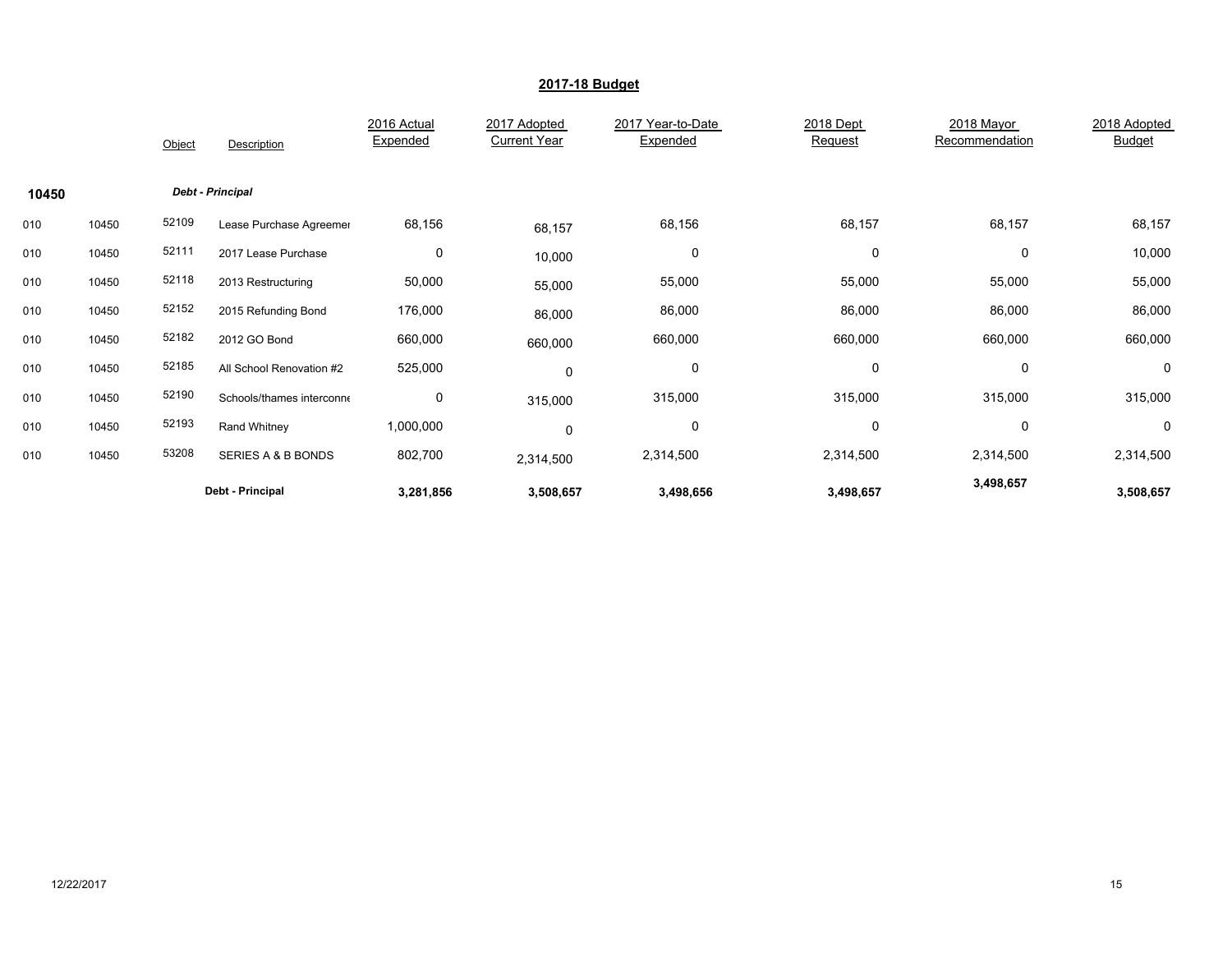|       |       | Object | Description               | 2016 Actual<br>Expended | 2017 Adopted<br><b>Current Year</b> | 2017 Year-to-Date<br>Expended | 2018 Dept<br>Request | 2018 Mayor<br>Recommendation | 2018 Adopted<br><b>Budget</b> |
|-------|-------|--------|---------------------------|-------------------------|-------------------------------------|-------------------------------|----------------------|------------------------------|-------------------------------|
| 10460 |       |        | Debt - Interest           |                         |                                     |                               |                      |                              |                               |
| 010   | 10460 | 52118  | 2013 Restructuring        | 259,956                 | 259,234                             | 129,806                       | 259,234              | 259,234                      | 259,234                       |
| 010   | 10460 | 52152  | 2015 Refunding Bond       | 115,462                 | 112,830                             | 57,309                        | 112,830              | 112,830                      | 112,830                       |
| 010   | 10460 | 52182  | 2012 GO Bond              | 301,800                 | 278,700                             | 145,950                       | 278,700              | 278,700                      | 278,700                       |
| 010   | 10460 | 52185  | All School Renovation #2  | 9,844                   | 0                                   | 0                             | 0                    | 0                            | 0                             |
| 010   | 10460 | 52190  | Schools/thames interconne | 14,175                  | 7,088                               | 7,088                         | 7,088                | 7,088                        | 7,088                         |
| 010   | 10460 | 52193  | Rand Whitney              | 15,000                  | 0                                   | 0                             | 0                    | 0                            | 0                             |
| 010   | 10460 | 53208  | SERIES A & B BONDS        | 314,335                 | 265,513                             | 150,702                       | 265,513              | 265,513                      | 265,513                       |
|       |       |        | Debt - Interest           | 1,030,573               | 923,365                             | 490,855                       | 923,365              | 923,365                      | 923,365                       |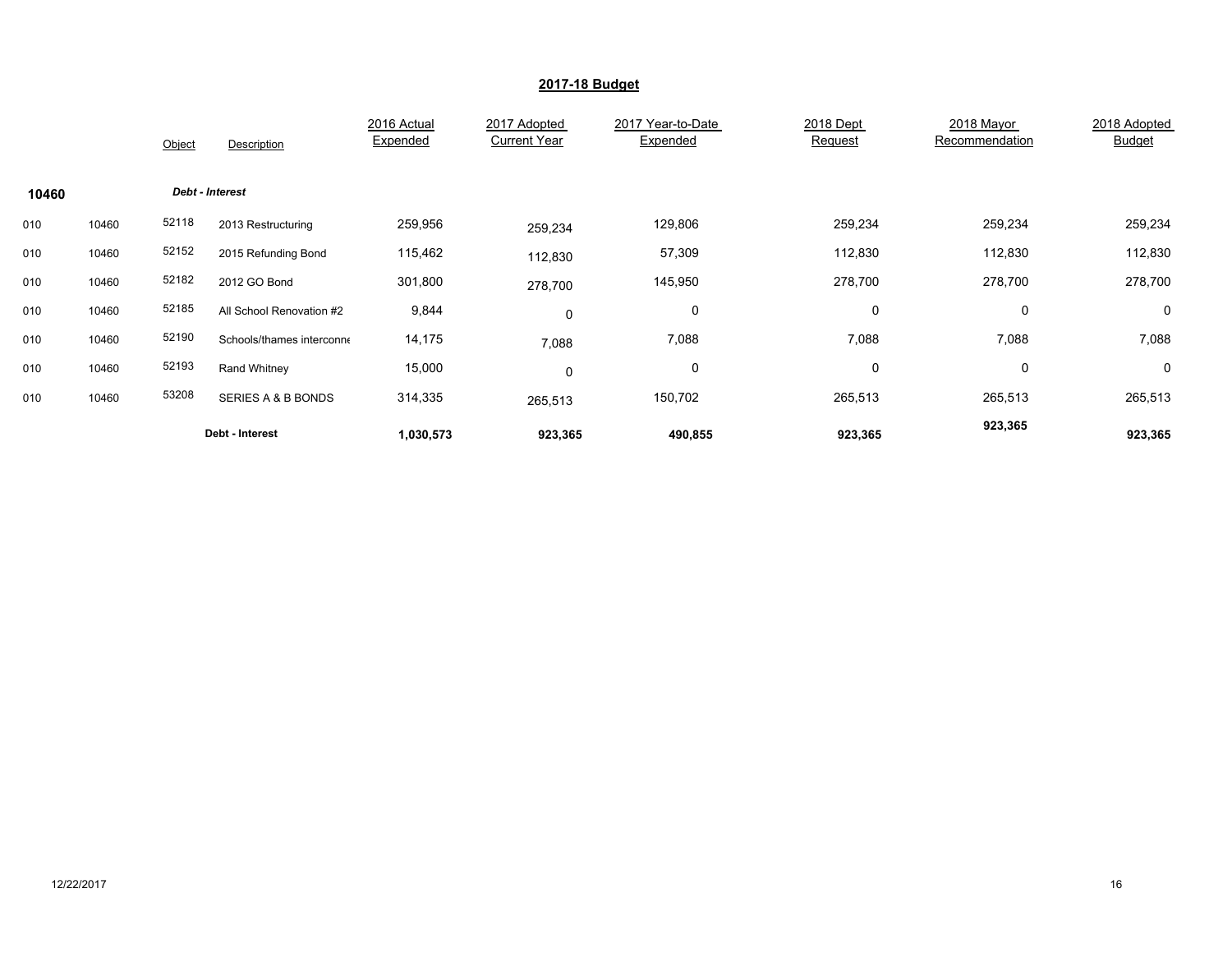|       |       | Object         | Description                | 2016 Actual<br>Expended | 2017 Adopted<br><b>Current Year</b> | 2017 Year-to-Date<br>Expended | 2018 Dept<br>Request | 2018 Mayor<br>Recommendation | 2018 Adopted<br><b>Budget</b> |
|-------|-------|----------------|----------------------------|-------------------------|-------------------------------------|-------------------------------|----------------------|------------------------------|-------------------------------|
| 10470 |       | <b>Auditor</b> |                            |                         |                                     |                               |                      |                              |                               |
| 010   | 10470 | 52040          | Auditor & Accounting       | 17,500                  | 17,850                              | 13,332                        | 17,850               | 17,850                       | 17,850                        |
| 010   | 10470 | 53002          | <b>Consulting Services</b> | 0                       | 500                                 | 0                             | 500                  | 500                          | 500                           |
|       |       |                | <b>Auditor</b>             | 17,500                  | 18,350                              | 13,332                        | 18,350               | 18,350                       | 18,350                        |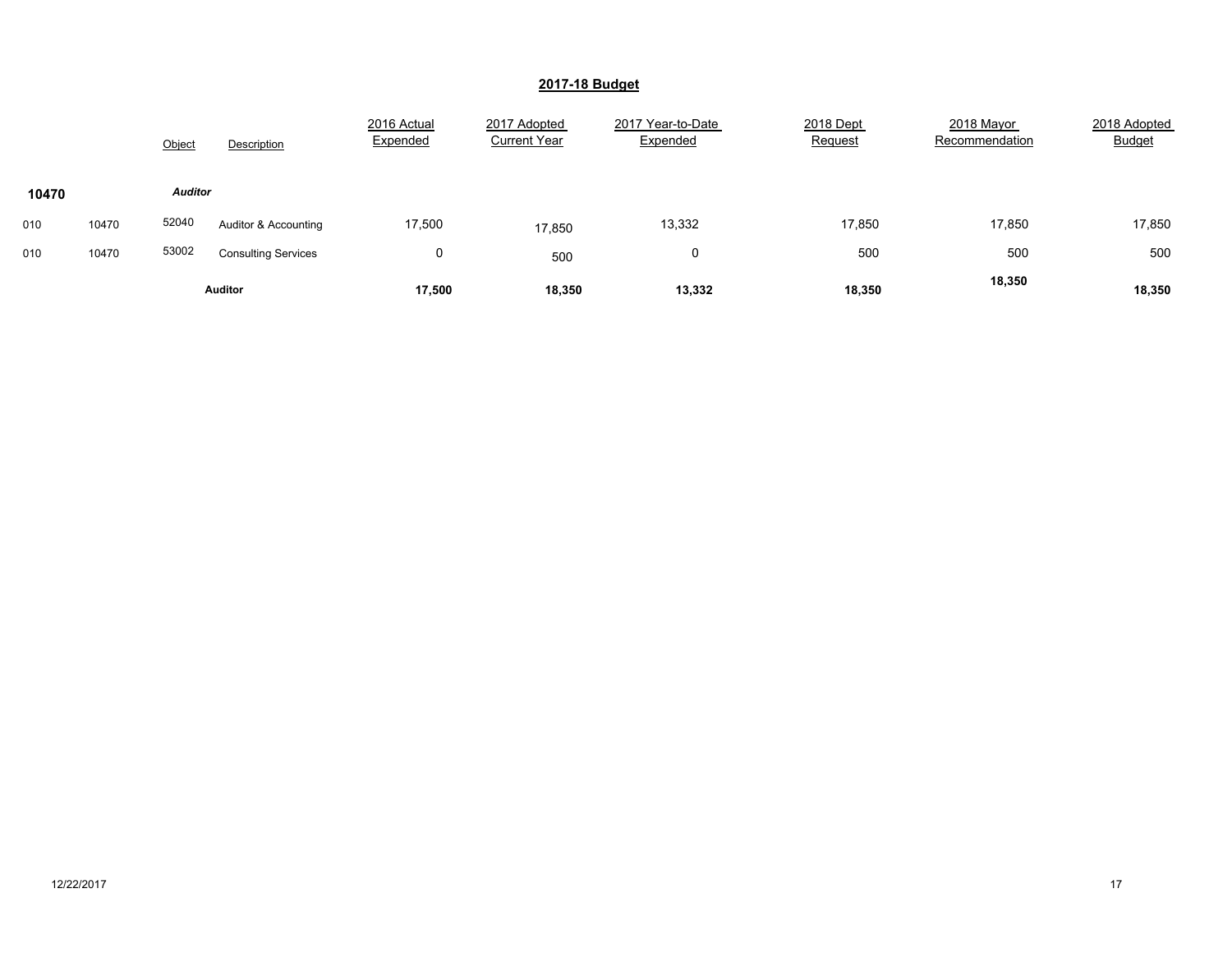|       |       | Object       | Description               | 2016 Actual<br>Expended | 2017 Adopted<br><b>Current Year</b> | 2017 Year-to-Date<br>Expended | 2018 Dept<br>Request | 2018 Mayor<br>Recommendation | 2018 Adopted<br><b>Budget</b> |
|-------|-------|--------------|---------------------------|-------------------------|-------------------------------------|-------------------------------|----------------------|------------------------------|-------------------------------|
| 10480 |       | <b>Other</b> |                           |                         |                                     |                               |                      |                              |                               |
| 010   | 10480 | 52047        | Litigation/Settlements    | 0                       | 20,000                              | 0                             | 20,000               | 20,000                       | 20,000                        |
| 010   | 10480 | 52164        | Contingency               | 0                       | 150,000                             | 0                             | 300,000              | 150,000                      | 150,000                       |
| 010   | 10480 | 52176        | Fire Fighters Relief Fund | 43,500                  | 50,000                              | 29,600                        | 50,000               | 50,000                       | 50,000                        |
|       |       |              | Other                     | 43,500                  | 220.000                             | 29,600                        | 370,000              | 220,000                      | 220.000                       |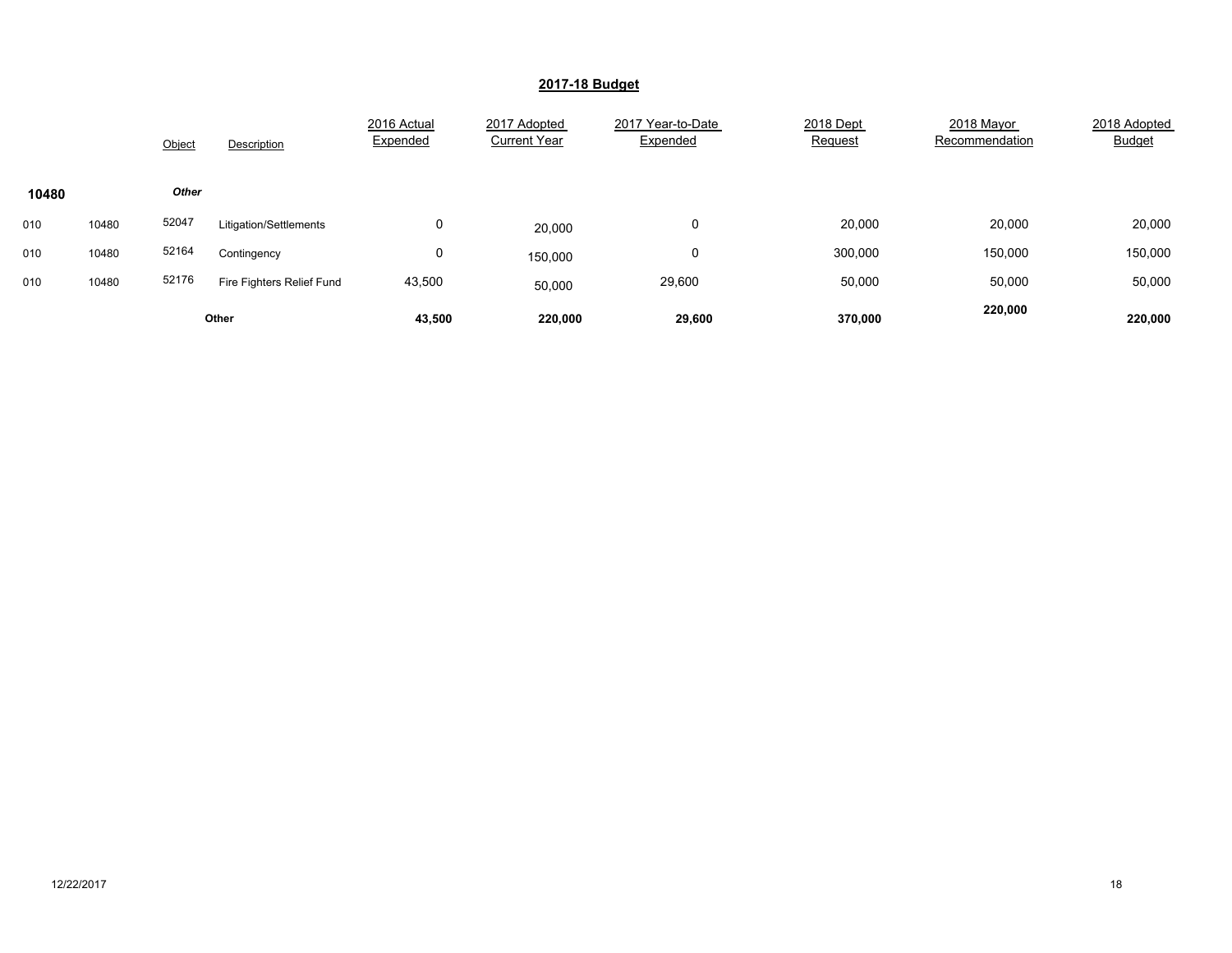|       |       | Object            | Description                         | 2016 Actual<br>Expended | 2017 Adopted<br><b>Current Year</b> | 2017 Year-to-Date<br>Expended | 2018 Dept<br>Request | 2018 Mayor<br>Recommendation | 2018 Adopted<br><b>Budget</b> |
|-------|-------|-------------------|-------------------------------------|-------------------------|-------------------------------------|-------------------------------|----------------------|------------------------------|-------------------------------|
| 10560 |       | <b>Town Clerk</b> |                                     |                         |                                     |                               |                      |                              |                               |
| 010   | 10560 | 51055             | <b>Town Clerk</b>                   | 130,519                 | 135,000                             | 63,636                        | 128,143              | 135,000                      | 135,000                       |
| 010   | 10560 | 51100             | Overtime                            | 1,107                   | 900                                 | 600                           | 900                  | 900                          | 900                           |
| 010   | 10560 | 52136             | Fees (Membership)                   | 150                     | 275                                 | 195                           | 275                  | 275                          | 275                           |
| 010   | 10560 | 53001             | <b>Computer Supplies</b>            | 0                       | 500                                 | 0                             | 500                  | 500                          | 500                           |
| 010   | 10560 | 53002             | <b>Consulting Services</b>          | 0                       | 100                                 | 0                             | 100                  | 100                          | 100                           |
| 010   | 10560 | 53004             | Training & Conferences              | 1,552                   | 1,050                               | 855                           | 1,050                | 1,050                        | 1,050                         |
| 010   | 10560 | 53008             | Advertising                         | 0                       | 250                                 | $\pmb{0}$                     | 250                  | 250                          | 250                           |
| 010   | 10560 | 53014             | Printing                            | 180                     | 300                                 | 710                           | 300                  | 300                          | 300                           |
| 010   | 10560 | 53019             | <b>Misc Supplies</b>                | 357                     | 200                                 | 61                            | 200                  | 200                          | 200                           |
| 010   | 10560 | 53021             | <b>Equipment Maint &amp; Repair</b> | 100                     | 100                                 | $\pmb{0}$                     | 100                  | 100                          | 100                           |
| 010   | 10560 | 53022             | Computer Indexing                   | 6,176                   | 10,000                              | 3,705                         | 10,000               | 10,000                       | 10,000                        |
| 010   | 10560 | 53023             | Land Records Expense                | 3,720                   | 10,000                              | 60                            | 10,000               | 10,000                       | 10,000                        |
| 010   | 10560 | 53029             | Maintenance & Upkeep                | 250                     | 250                                 | $\pmb{0}$                     | 250                  | 250                          | 250                           |
|       |       |                   | <b>Town Clerk</b>                   | 144,111                 | 158,925                             | 69,821                        | 152,068              | 158,925                      | 158,925                       |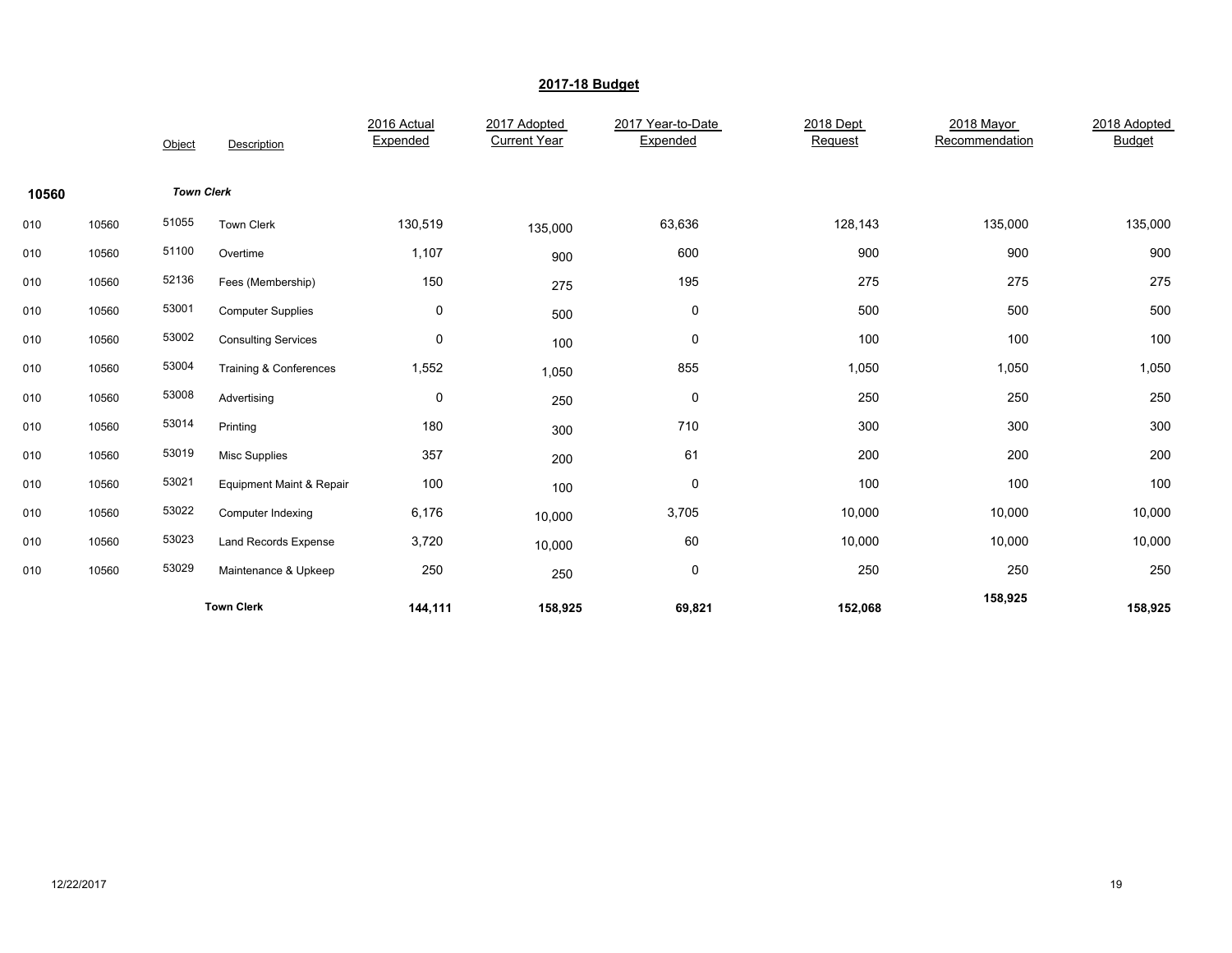|       |       | Object            | Description            | 2016 Actual<br>Expended | 2017 Adopted<br><b>Current Year</b> | 2017 Year-to-Date<br>Expended | 2018 Dept<br>Request | 2018 Mayor<br>Recommendation | 2018 Adopted<br><b>Budget</b> |
|-------|-------|-------------------|------------------------|-------------------------|-------------------------------------|-------------------------------|----------------------|------------------------------|-------------------------------|
| 10570 |       | <b>Registrars</b> |                        |                         |                                     |                               |                      |                              |                               |
| 010   | 10570 | 51014             | Registrar Salary       | 36,736                  | 36,536                              | 17,268                        | 36,536               | 36,536                       | 36,536                        |
| 010   | 10570 | 52136             | Fees (Membership)      | 130                     | 130                                 | 130                           | 130                  | 130                          | 130                           |
| 010   | 10570 | 52169             | <b>Annual Canvas</b>   | 220                     | 100                                 | 0                             | 100                  | 100                          | 100                           |
| 010   | 10570 | 53004             | Training & Conferences | 2,717                   | 3,000                               | 650                           | 3,000                | 3,000                        | 3,000                         |
| 010   | 10570 | 53014             | Printing               | 0                       | 200                                 | 0                             | 200                  | 200                          | 200                           |
|       |       |                   | <b>Registrars</b>      | 39,803                  | 39,966                              | 18,048                        | 39,966               | 39,966                       | 39,966                        |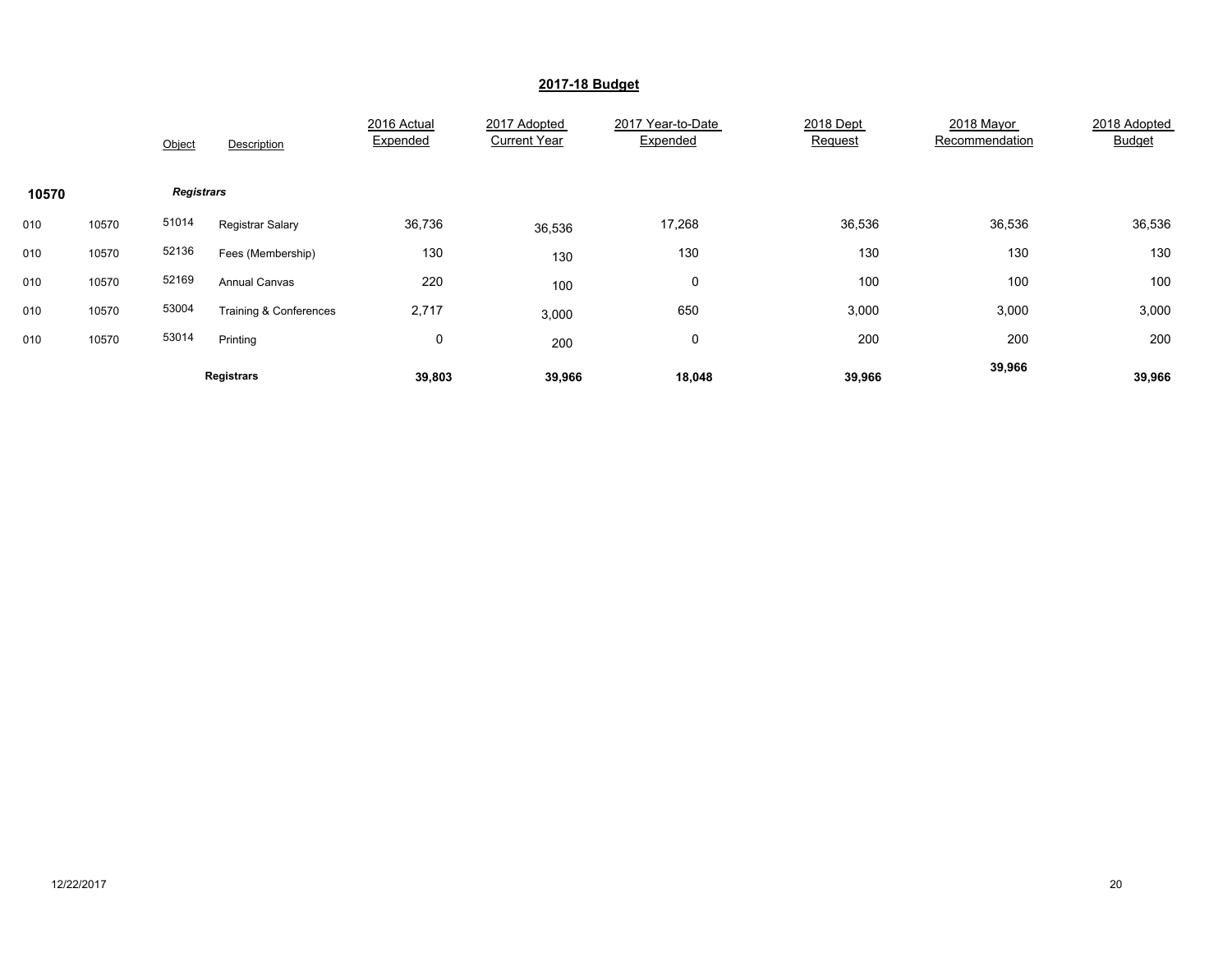|       |       | Object | Description                 | 2016 Actual<br>Expended | 2017 Adopted<br><b>Current Year</b> | 2017 Year-to-Date<br>Expended | 2018 Dept<br>Request | 2018 Mayor<br>Recommendation | 2018 Adopted<br>Budget |
|-------|-------|--------|-----------------------------|-------------------------|-------------------------------------|-------------------------------|----------------------|------------------------------|------------------------|
| 10580 |       |        | <b>Elections/Referendum</b> |                         |                                     |                               |                      |                              |                        |
| 010   | 10580 | 52037  | Poll Workers                | 13,763                  | 19,000                              | 10,463                        | 19,000               | 19,000                       | 19,000                 |
| 010   | 10580 | 53014  | Printing                    | 3,795                   | 6,000                               | 1,845                         | 6,000                | 6,000                        | 6,000                  |
| 010   | 10580 | 53021  | Equipment Maint & Repair    | 2,800                   | 3,000                               | 0                             | 3,000                | 3,000                        | 3,000                  |
| 010   | 10580 | 53052  | Office Equipment            | 1,035                   | 3,000                               | 0                             | 3,000                | 3,000                        | 3,000                  |
| 010   | 10580 | 53087  | Food/Meals                  | 959                     | 1,000                               | 175                           | 1,000                | 1,000                        | 1,000                  |
| 010   | 10580 | 53207  | Programming                 | 4,673                   | 4,700                               | 1,499                         | 4,700                | 4,700                        | 4,700                  |
|       |       |        | Elections/Referendum        | 27,024                  | 36,700                              | 13,981                        | 36,700               | 36,700                       | 36,700                 |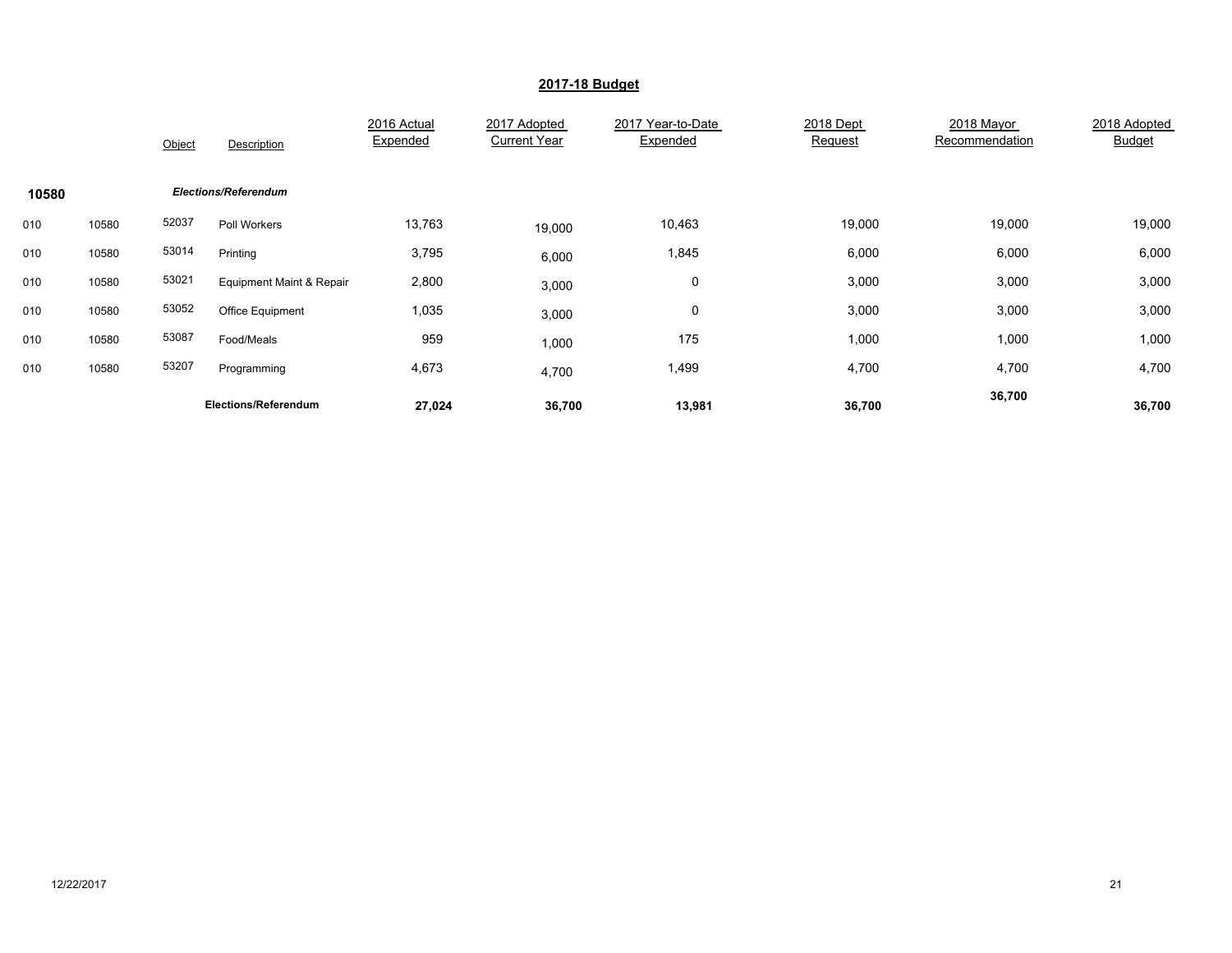|       |       | Object          | Description                | 2016 Actual<br>Expended | 2017 Adopted<br><b>Current Year</b> | 2017 Year-to-Date<br>Expended | 2018 Dept<br>Request | 2018 Mayor<br>Recommendation | 2018 Adopted<br><b>Budget</b> |
|-------|-------|-----------------|----------------------------|-------------------------|-------------------------------------|-------------------------------|----------------------|------------------------------|-------------------------------|
| 10610 |       | <b>Land Use</b> |                            |                         |                                     |                               |                      |                              |                               |
| 010   | 10610 | 51003           | <b>Town Planner Salary</b> | 88,317                  | 90,500                              | 41,630                        | 86,062               | 90,500                       | 90,500                        |
| 010   | 10610 | 51016           | Secretary Salary           | 42,136                  | 45,500                              | 20,093                        | 42,834               | 45,500                       | 45,500                        |
| 010   | 10610 | 51017           | ZEO/WEO                    | 49,193                  | 53,000                              | 25,262                        | 49,005               | 53,000                       | 53,000                        |
| 010   | 10610 | 51100           | Overtime                   | 4,878                   | 4,000                               | 2,036                         | 4,000                | 4,000                        | 4,000                         |
| 010   | 10610 | 51136           | <b>Assistant Planner</b>   | 62,306                  | 65,500                              | 31,691                        | 62,067               | 65,500                       | 65,500                        |
| 010   | 10610 | 52136           | Fees (Membership)          | 729                     | 600                                 | 384                           | 600                  | 600                          | 600                           |
| 010   | 10610 | 53002           | <b>Consulting Services</b> | 998                     | 10,000                              | 741                           | 10,000               | 10,000                       | 10,000                        |
| 010   | 10610 | 53004           | Training & Conferences     | 660                     | 1,000                               | 600                           | 1,000                | 1,000                        | 1,000                         |
| 010   | 10610 | 53008           | Advertising                | 8,401                   | 10,000                              | 2,540                         | 10,000               | 10,000                       | 10,000                        |
| 010   | 10610 | 53019           | <b>Misc Supplies</b>       | 178                     | 250                                 | 0                             | 250                  | 250                          | 250                           |
| 010   | 10610 | 53024           | <b>Reference Materials</b> | 20                      | 250                                 | 0                             | 250                  | 250                          | 250                           |
| 010   | 10610 | 54000           | Equipment                  | 672                     | 1,600                               | 281                           | 1,600                | 1,600                        | 1,600                         |
|       |       |                 | <b>Land Use</b>            | 258,489                 | 282,200                             | 125,260                       | 267,668              | 282,200                      | 282,200                       |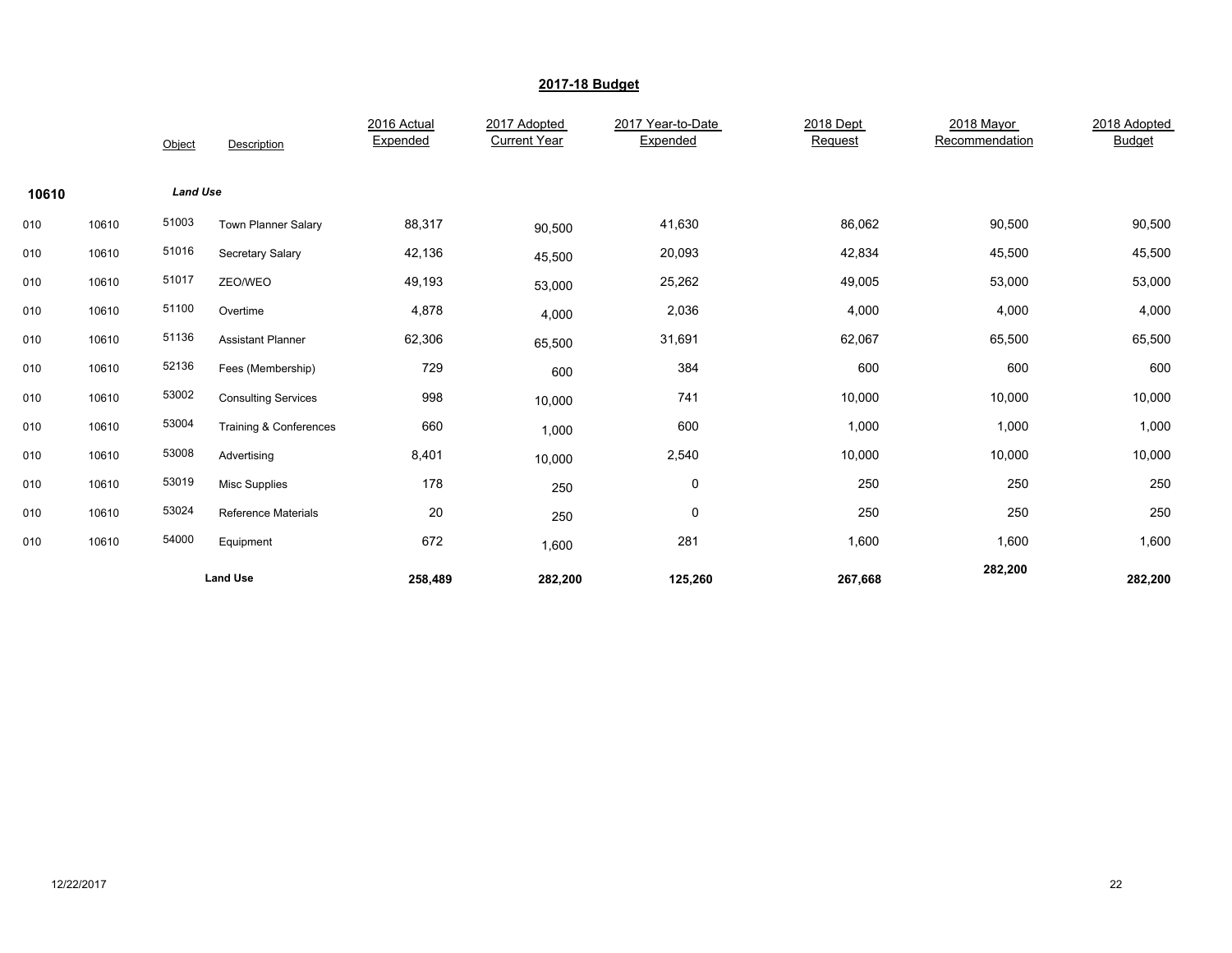|       |       | Object | Description                     | 2016 Actual<br>Expended | 2017 Adopted<br><b>Current Year</b> | 2017 Year-to-Date<br>Expended | 2018 Dept<br>Request | 2018 Mayor<br>Recommendation | 2018 Adopted<br><b>Budget</b> |
|-------|-------|--------|---------------------------------|-------------------------|-------------------------------------|-------------------------------|----------------------|------------------------------|-------------------------------|
| 10620 |       |        | <b>Engineering Services</b>     |                         |                                     |                               |                      |                              |                               |
| 010   | 10620 | 52123  | <b>Engineering Land Use</b>     | 35,938                  | 60,000                              | 6,098                         | 60,000               | 60,000                       | 60,000                        |
| 010   | 10620 | 52148  | Engineering-Other               | 32,418                  | 35,000                              | 4,427                         | 35,000               | 35,000                       | 35,000                        |
| 010   | 10620 | 52184  | <b>Engineering Public Works</b> | 91,133                  | 85,000                              | 18,676                        | 85,000               | 85,000                       | 85,000                        |
|       |       |        | <b>Engineering Services</b>     | 159,488                 | 180,000                             | 29,200                        | 180,000              | 180,000                      | 180.000                       |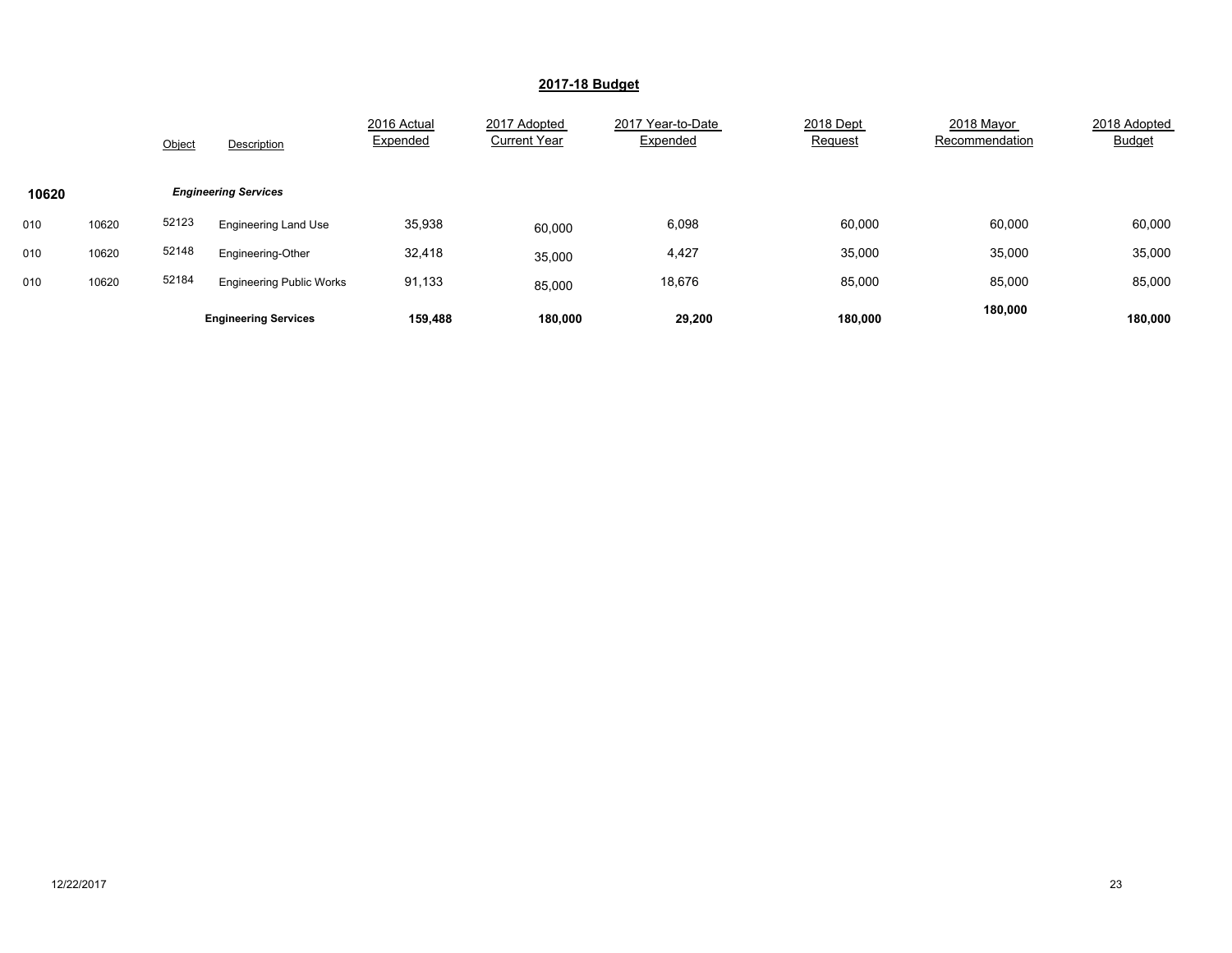|       |       | Object | Description            | 2016 Actual<br>Expended | 2017 Adopted<br><b>Current Year</b> | 2017 Year-to-Date<br>Expended | 2018 Dept<br>Request | 2018 Mayor<br>Recommendation | 2018 Adopted<br><b>Budget</b> |
|-------|-------|--------|------------------------|-------------------------|-------------------------------------|-------------------------------|----------------------|------------------------------|-------------------------------|
| 10640 |       |        | <b>Inland Wetlands</b> |                         |                                     |                               |                      |                              |                               |
| 010   | 10640 | 51016  | Secretary Salary       | 1,020                   | 800                                 | 222                           | 800                  | 800                          | 800                           |
| 010   | 10640 | 53004  | Training & Conferences | 55                      | 250                                 | 0                             | 250                  | 250                          | 250                           |
|       |       |        | <b>Inland Wetlands</b> | 1,075                   | 1,050                               | 222                           | 1,050                | 1,050                        | 1,050                         |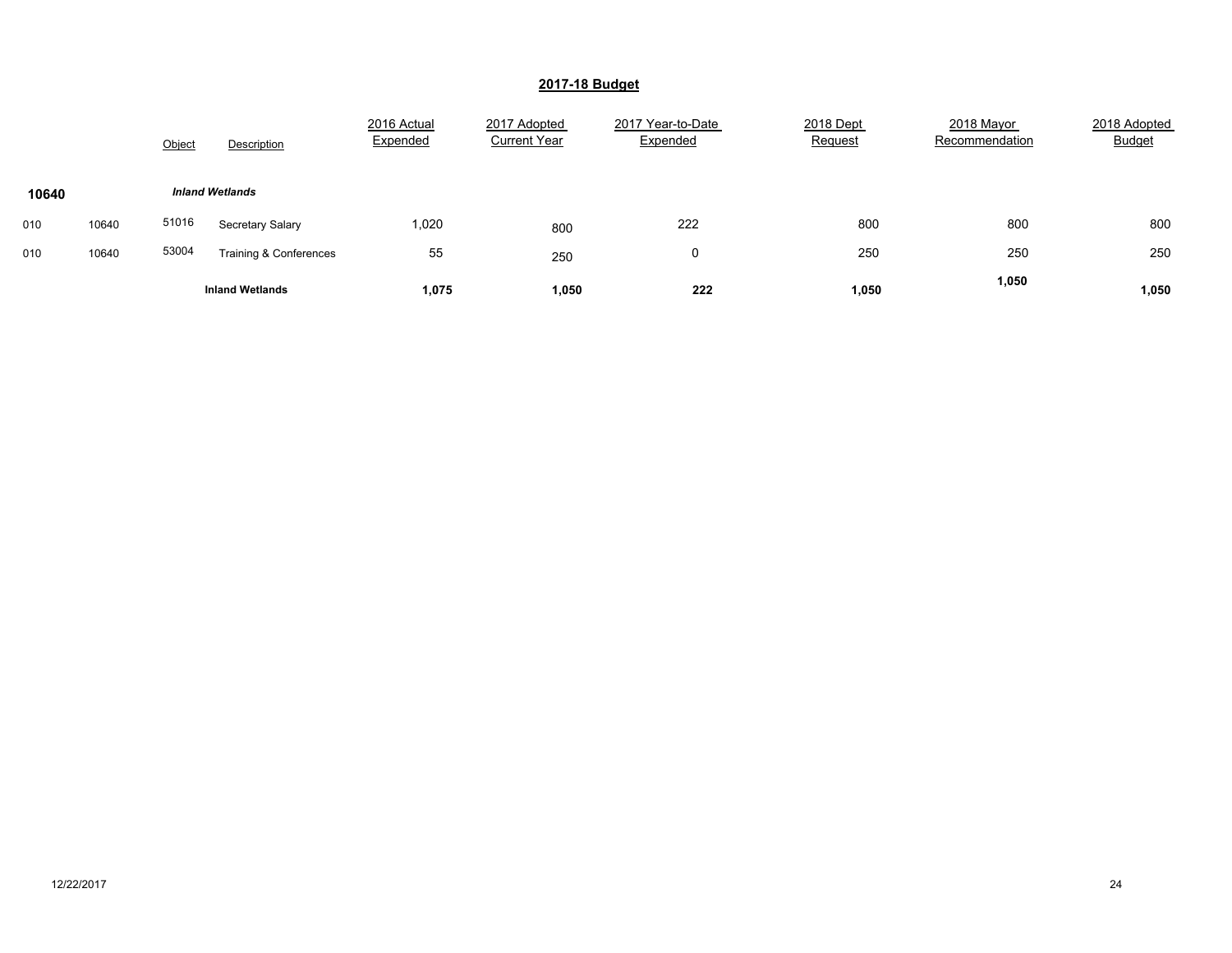|       |       | Object | Description                      | 2016 Actual<br>Expended | 2017 Adopted<br><b>Current Year</b> | 2017 Year-to-Date<br>Expended | 2018 Dept<br>Request | 2018 Mayor<br>Recommendation | 2018 Adopted<br><b>Budget</b> |
|-------|-------|--------|----------------------------------|-------------------------|-------------------------------------|-------------------------------|----------------------|------------------------------|-------------------------------|
| 10650 |       |        | <b>Economic Development Comm</b> |                         |                                     |                               |                      |                              |                               |
| 010   | 10650 | 51016  | Secretary Salary                 | 732                     | 500                                 | 375                           | 500                  | 500                          | 500                           |
| 010   | 10650 | 53004  | Training & Conferences           | 0                       | 50                                  | 0                             | 50                   | 50                           | 50                            |
| 010   | 10650 | 53014  | Printing                         | 0                       | 50                                  | 0                             | 50                   | 50                           | 50                            |
| 010   | 10650 | 53024  | <b>Reference Materials</b>       | 0                       | 250                                 | 0                             | 250                  | 250                          | 250                           |
|       |       |        | <b>Economic Development Con</b>  | 732                     | 850                                 | 375                           | 850                  | 850                          | 850                           |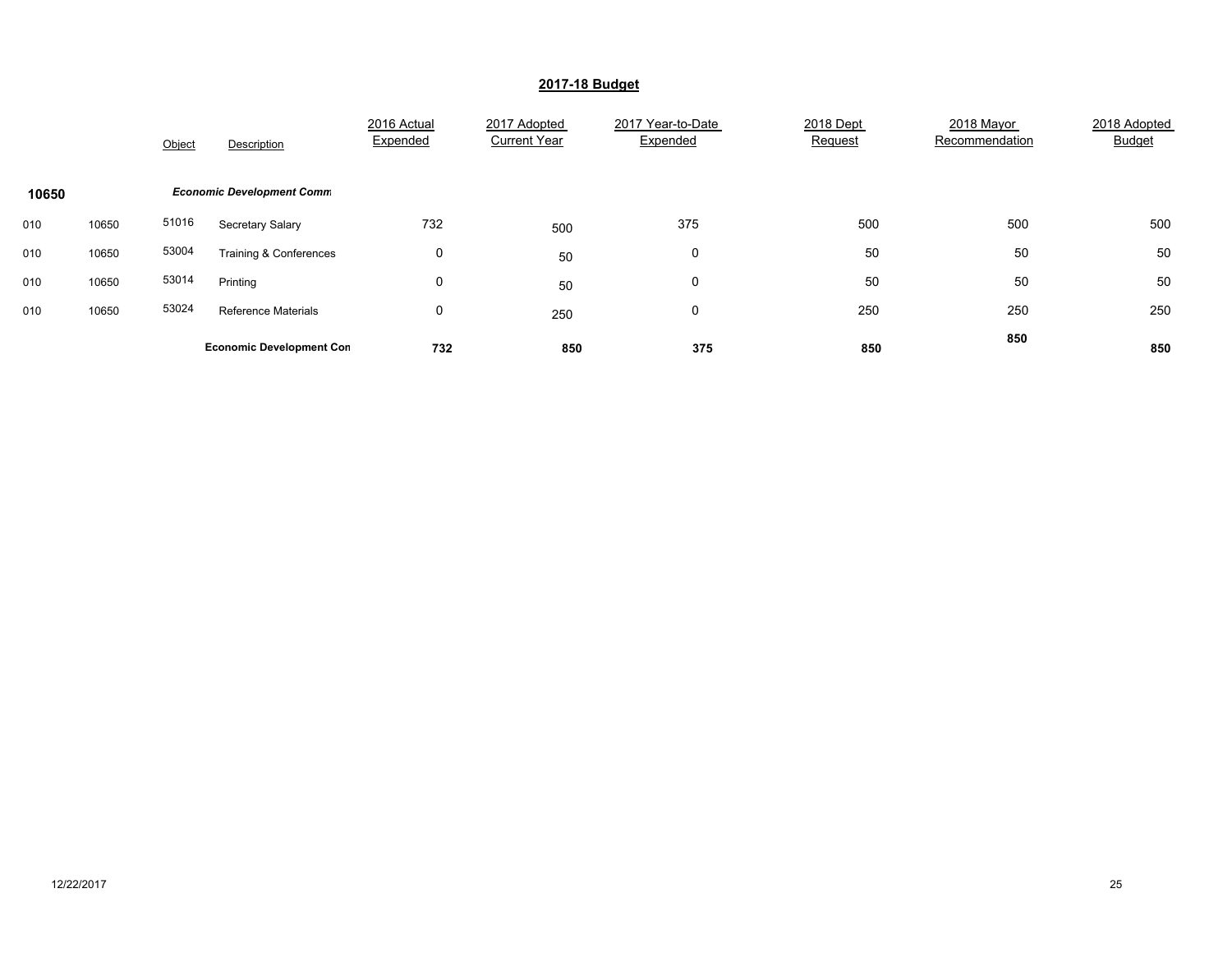|       |       | Object | Description                    | 2016 Actual<br>Expended | 2017 Adopted<br><b>Current Year</b> | 2017 Year-to-Date<br>Expended | 2018 Dept<br><b>Request</b> | 2018 Mayor<br>Recommendation | 2018 Adopted<br><b>Budget</b> |
|-------|-------|--------|--------------------------------|-------------------------|-------------------------------------|-------------------------------|-----------------------------|------------------------------|-------------------------------|
| 10670 |       |        | <b>Zoning Board of Appeals</b> |                         |                                     |                               |                             |                              |                               |
| 010   | 10670 | 51016  | Secretary Salary               | 213                     | 600                                 | 96                            | 600                         | 600                          | 600                           |
|       |       |        | <b>Zoning Board of Appeals</b> | 213                     | 600                                 | 96                            | 600                         | 600                          | 600                           |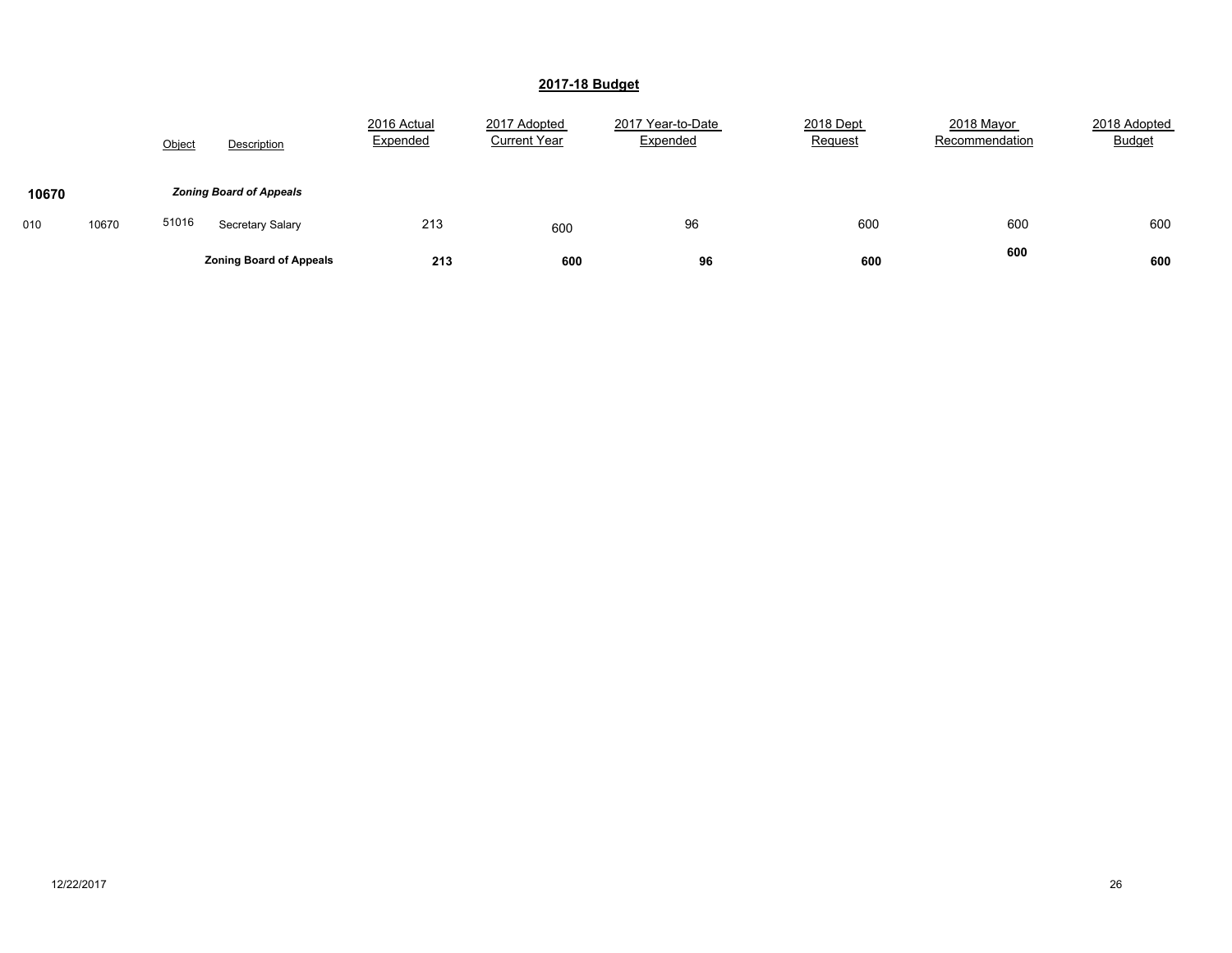|       |       | Object        | Description                      | 2016 Actual<br>Expended | 2017 Adopted<br><b>Current Year</b> | 2017 Year-to-Date<br>Expended | 2018 Dept<br>Request | 2018 Mayor<br>Recommendation | 2018 Adopted<br><b>Budget</b> |
|-------|-------|---------------|----------------------------------|-------------------------|-------------------------------------|-------------------------------|----------------------|------------------------------|-------------------------------|
| 10710 |       | <b>Health</b> |                                  |                         |                                     |                               |                      |                              |                               |
| 010   | 10710 | 52091         | <b>St Bernard Health Service</b> | 48,377                  | 48,000                              | 0                             | 48,000               | 48,000                       | 48,000                        |
| 010   | 10710 | 52125         | Uncas Health Center              | 127,254                 | 126,850                             | 63,573                        | 126,850              | 126,850                      | 126,850                       |
| 010   | 10710 | 53010         | <b>Vital Statistics</b>          | 203                     | 700                                 | 0                             | 700                  | 700                          | 700                           |
|       |       |               | Health                           | 175.835                 | 175.550                             | 63,573                        | 175.550              | 175,550                      | 175.550                       |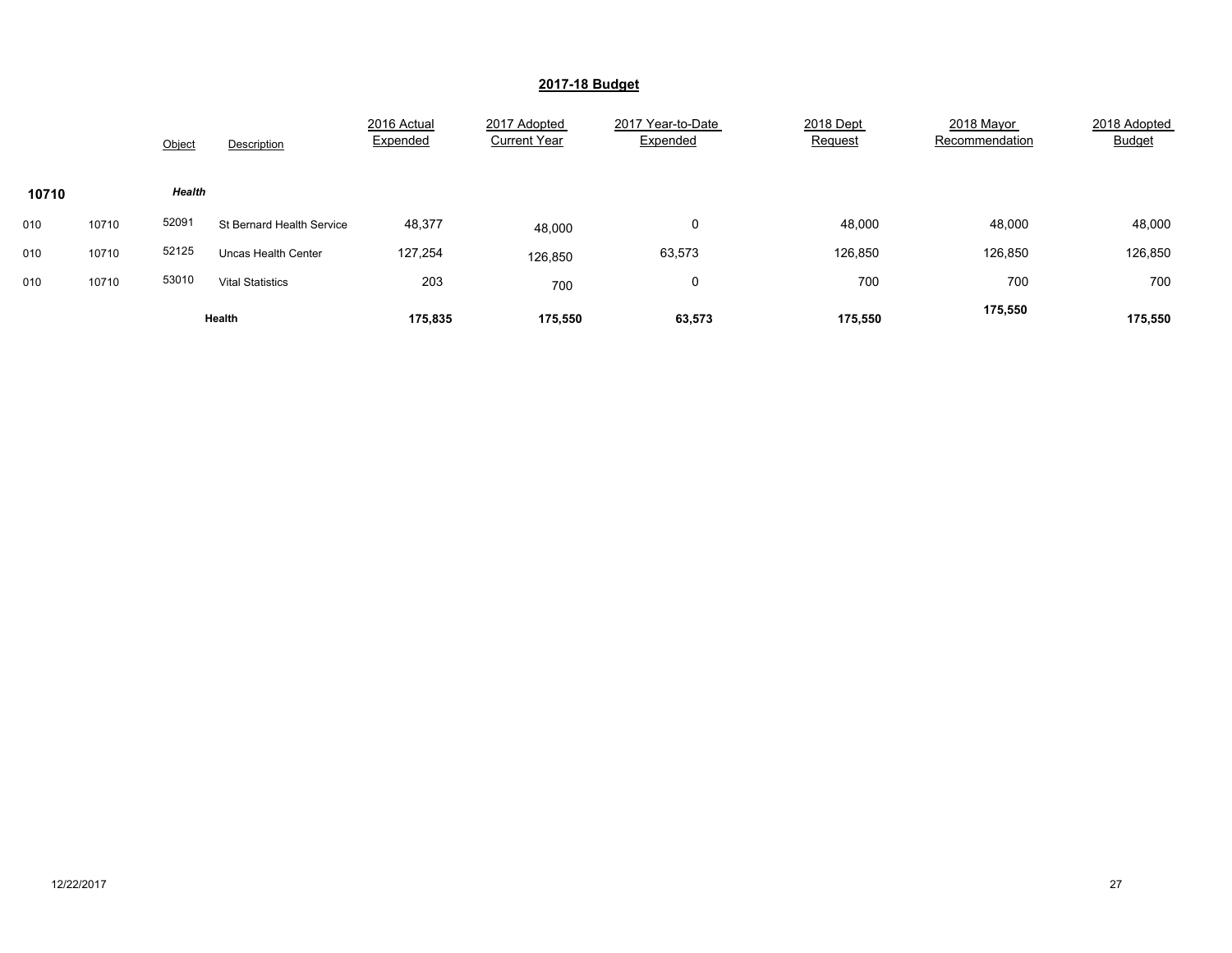|       |       | Object | Description            | 2016 Actual<br>Expended | 2017 Adopted<br><b>Current Year</b> | 2017 Year-to-Date<br>Expended | 2018 Dept<br>Request | 2018 Mayor<br>Recommendation | 2018 Adopted<br><b>Budget</b> |
|-------|-------|--------|------------------------|-------------------------|-------------------------------------|-------------------------------|----------------------|------------------------------|-------------------------------|
| 10720 |       |        | <b>Social Services</b> |                         |                                     |                               |                      |                              |                               |
| 010   | 10720 | 51057  | Soc.Serv. Secr/Clerk   | 31,022                  | 32,200                              | 15,519                        | 32,282               | 32,200                       | 32,200                        |
| 010   | 10720 | 51075  | PT Clerical            | 0                       | $\mathbf 0$                         | 0                             | 15,150               | 0                            | 0                             |
| 010   | 10720 | 51100  | Overtime               | 0                       | 145                                 | 0                             | 145                  | 145                          | 145                           |
| 010   | 10720 | 52000  | Electricity            | 356                     | 750                                 | 0                             | 750                  | 750                          | 750                           |
| 010   | 10720 | 52005  | Fuel Oil               | 2,208                   | 1,500                               | 1,220                         | 1,500                | 1,500                        | 1,500                         |
| 010   | 10720 | 53004  | Training & Conferences | 40                      | 100                                 | 0                             | 100                  | 100                          | 100                           |
| 010   | 10720 | 53005  | Mileage                | 0                       | 75                                  | 0                             | 75                   | 75                           | 75                            |
| 010   | 10720 | 53019  | <b>Misc Supplies</b>   | 332                     | 0                                   | 0                             | $\mathbf 0$          | 0                            | 0                             |
|       |       |        | <b>Social Services</b> | 33,957                  | 34,770                              | 16,740                        | 50,002               | 34,770                       | 34,770                        |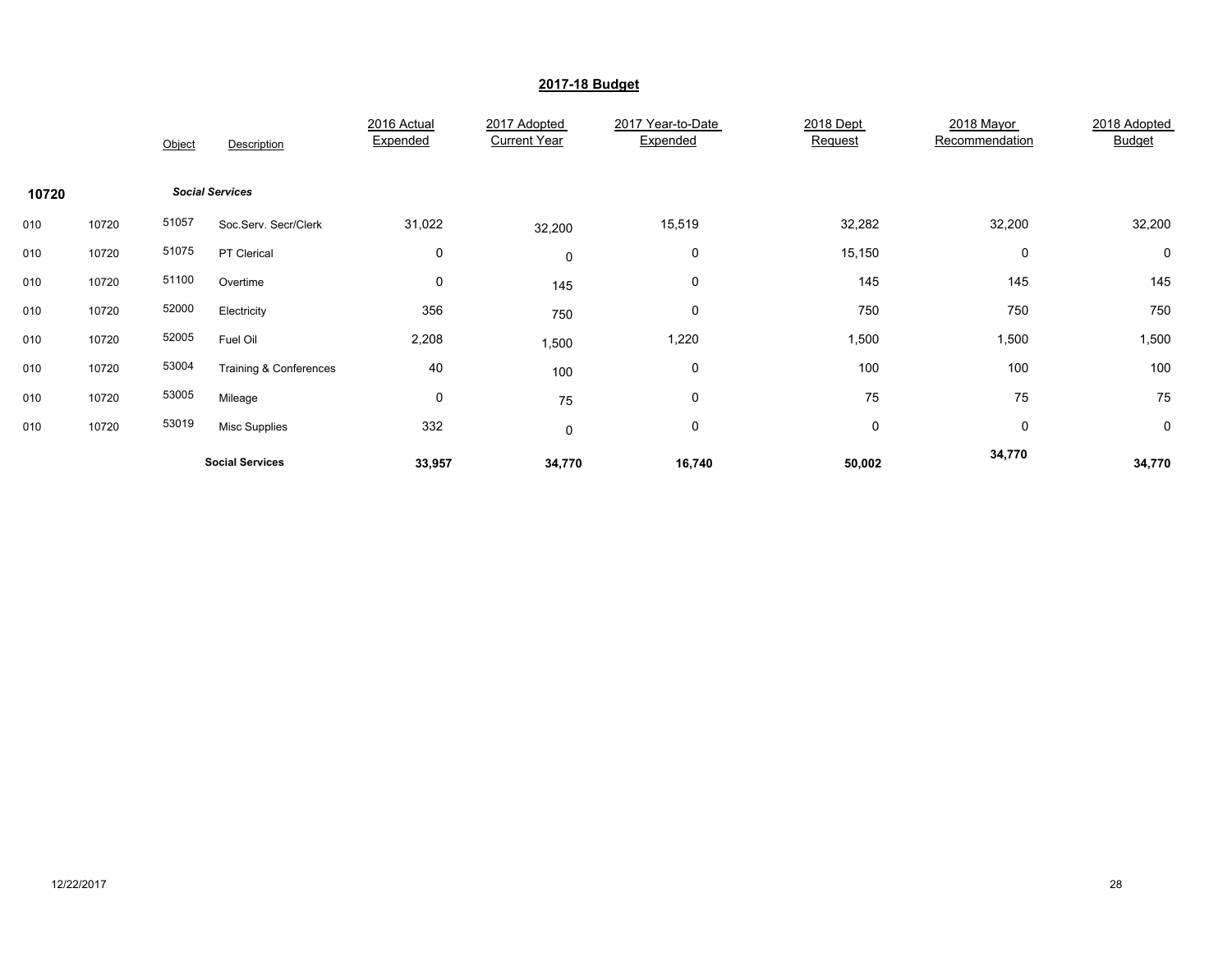|       |       | Object     | Description                | 2016 Actual<br>Expended | 2017 Adopted<br><b>Current Year</b> | 2017 Year-to-Date<br>Expended | 2018 Dept<br>Request | 2018 Mayor<br>Recommendation | 2018 Adopted<br><b>Budget</b> |
|-------|-------|------------|----------------------------|-------------------------|-------------------------------------|-------------------------------|----------------------|------------------------------|-------------------------------|
| 10730 |       | Recreation |                            |                         |                                     |                               |                      |                              |                               |
| 010   | 10730 | 51016      | Secretary Salary           | 44,265                  | 46,500                              | 22,502                        | 44,111               | 46,500                       | 46,500                        |
| 010   | 10730 | 51058      | <b>Recreation Director</b> | 74,900                  | 76,800                              | 35,298                        | 72,971               | 76,800                       | 76,800                        |
| 010   | 10730 | 51073      | PT Recreation Programs     | 10,702                  | 15,727                              | 1,851                         | 15,727               | 15,727                       | 15,727                        |
| 010   | 10730 | 51074      | PT Camp Oakdale            | 64,642                  | 95,222                              | 66,061                        | 95,222               | 95,222                       | 95,222                        |
| 010   | 10730 | 51100      | Overtime                   | 270                     | 150                                 | 4                             | 150                  | 150                          | 150                           |
| 010   | 10730 | 52007      | Rec Holiday Parade         | 494                     | 500                                 | 120                           | 500                  | 500                          | 500                           |
| 010   | 10730 | 52136      | Fees (Membership)          | 264                     | 375                                 | 99                            | 375                  | 375                          | 375                           |
| 010   | 10730 | 53004      | Training & Conferences     | 375                     | 600                                 | 275                           | 600                  | 600                          | 600                           |
| 010   | 10730 | 53008      | Advertising                | 975                     | 1,000                               | 265                           | 1,000                | 1,000                        | 1,000                         |
| 010   | 10730 | 53014      | Printing                   | 267                     | 600                                 | 130                           | 600                  | 600                          | 600                           |
| 010   | 10730 | 53038      | Programs                   | 6,574                   | 7,200                               | 3,384                         | 7,200                | 7,200                        | 7,200                         |
| 010   | 10730 | 53041      | Safety Equipment           | 271                     | 500                                 | 108                           | 500                  | 500                          | 500                           |
| 010   | 10730 | 53053      | Fair Oaks/Camp Oak Refu    | 2,050                   | 1,500                               | 413                           | 1,500                | 1,500                        | 1,500                         |
| 010   | 10730 | 53070      | Summer Camp Programs       | 19,167                  | 20,000                              | 13,528                        | 20,000               | 20,000                       | 20,000                        |
| 010   | 10730 | 53085      | Summer Program Transpo     | 5,935                   | 6,000                               | 6,166                         | 6,000                | 6,000                        | 6,000                         |
| 010   | 10730 | 53114      | <b>BASKETBALL REFEREES</b> | 3,790                   | 4,000                               | 0                             | 4,000                | 4,000                        | 4,000                         |
| 010   | 10730 | 54000      | Equipment                  | 3,326                   | 3,600                               | 307                           | 3,600                | 3,600                        | 3,600                         |
|       |       |            | Recreation                 | 238,269                 | 280,274                             | 150,510                       | 274,056              | 280,274                      | 280,274                       |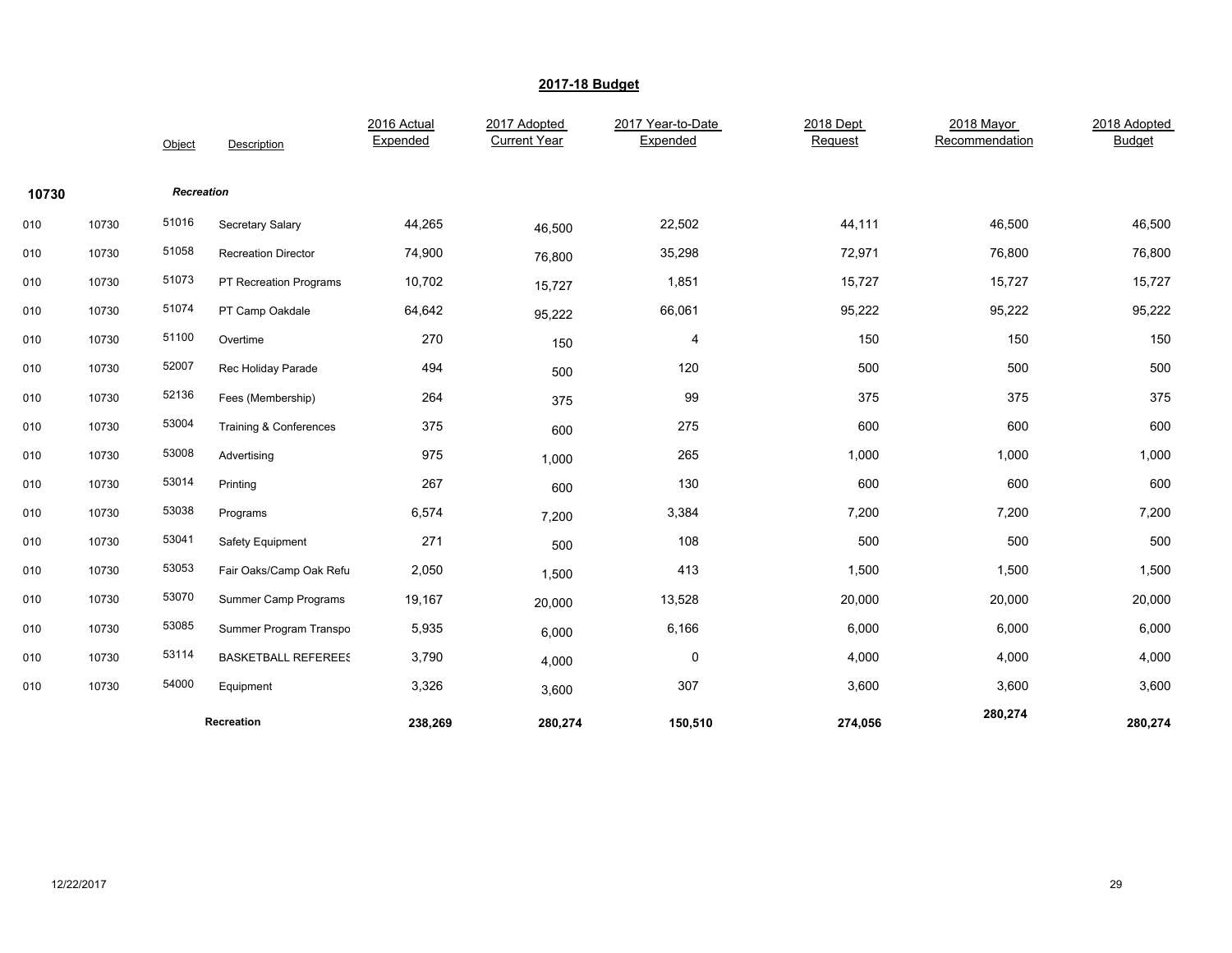|       |       | Object | Description                     | 2016 Actual<br>Expended | 2017 Adopted<br><b>Current Year</b> | 2017 Year-to-Date<br>Expended | 2018 Dept<br>Request | 2018 Mayor<br>Recommendation | 2018 Adopted<br><b>Budget</b> |
|-------|-------|--------|---------------------------------|-------------------------|-------------------------------------|-------------------------------|----------------------|------------------------------|-------------------------------|
| 10740 |       |        | <b>Senior Center</b>            |                         |                                     |                               |                      |                              |                               |
| 010   | 10740 | 51015  | <b>Elderly Assistant Salary</b> | 65,953                  | 63,900                              | 31,081                        | 60,832               | 63,900                       | 63,900                        |
| 010   | 10740 | 51016  | Secretary Salary                | 36,269                  | 38,200                              | 18,442                        | 36,137               | 38,200                       | 38,200                        |
| 010   | 10740 | 51019  | <b>Bus Driver Salary</b>        | 40,976                  | 46,200                              | 21,360                        | 39,804               | 46,200                       | 46,200                        |
| 010   | 10740 | 51024  | Kitchen Site Server             | 5,785                   | 8,400                               | 4,083                         | 8,400                | 8,400                        | 8,400                         |
| 010   | 10740 | 51100  | Overtime                        | 1,279                   | 1,250                               | 752                           | 1,250                | 1,250                        | 1,250                         |
| 010   | 10740 | 52000  | Electricity                     | 25,391                  | 25,000                              | 4,806                         | 25,000               | 25,000                       | 25,000                        |
| 010   | 10740 | 52011  | <b>Building Maintenance</b>     | 211                     | 750                                 | 472                           | 750                  | 750                          | 750                           |
| 010   | 10740 | 52013  | Propane                         | 2,697                   | 4,000                               | 1,486                         | 4,000                | 4,000                        | 4,000                         |
| 010   | 10740 | 52128  | Water & Sewer Assessmer         | 1,853                   | 2,000                               | 479                           | 2,000                | 2,000                        | 2,000                         |
| 010   | 10740 | 52131  | Massage Therapy                 | 6,800                   | 5,000                               | 2,800                         | 5,000                | 5,000                        | 5,000                         |
| 010   | 10740 | 52136  | Fees (Membership)               | 467                     | 300                                 | 200                           | 300                  | 300                          | 300                           |
| 010   | 10740 | 53004  | Training & Conferences          | 80                      | 100                                 | 290                           | 100                  | 100                          | 100                           |
| 010   | 10740 | 53005  | Mileage                         | 592                     | 600                                 | 295                           | 600                  | 600                          | 600                           |
| 010   | 10740 | 53008  | Advertising                     | $\pmb{0}$               | 200                                 | $\pmb{0}$                     | 200                  | 200                          | 200                           |
| 010   | 10740 | 53014  | Printing                        | 468                     | 250                                 | 364                           | 250                  | 250                          | 250                           |
| 010   | 10740 | 53015  | Uniforms                        | 412                     | 415                                 | $\pmb{0}$                     | 415                  | 415                          | 415                           |
| 010   | 10740 | 53019  | <b>Misc Supplies</b>            | 1,097                   | 1,200                               | 1,363                         | 1,200                | 1,200                        | 1,200                         |
| 010   | 10740 | 53029  | Maintenance & Upkeep            | 2,263                   | 2,000                               | 908                           | 2,000                | 2,000                        | 2,000                         |
| 010   | 10740 | 53038  | Programs                        | 13,225                  | 12,000                              | 12,073                        | 12,000               | 12,000                       | 12,000                        |
|       |       |        | <b>Senior Center</b>            | 205,817                 | 211,765                             | 101,255                       | 200,238              | 211,765                      | 211,765                       |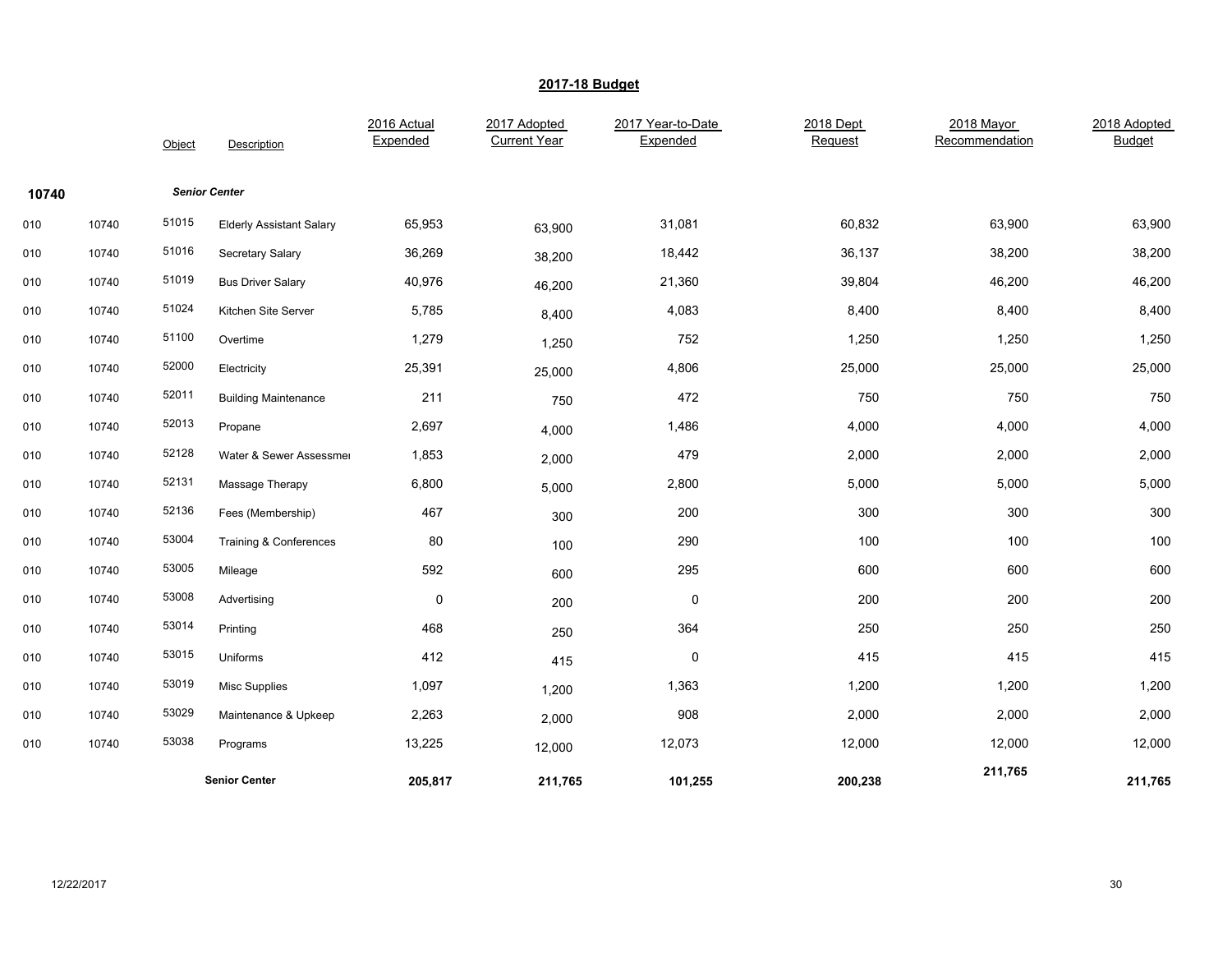|       |       | Object | Description              | 2016 Actual<br>Expended | 2017 Adopted<br><b>Current Year</b> | 2017 Year-to-Date<br>Expended | 2018 Dept<br>Request | 2018 Mayor<br>Recommendation | 2018 Adopted<br><b>Budget</b> |
|-------|-------|--------|--------------------------|-------------------------|-------------------------------------|-------------------------------|----------------------|------------------------------|-------------------------------|
| 10750 |       |        | <b>Youth Services</b>    |                         |                                     |                               |                      |                              |                               |
| 010   | 10750 | 51005  | Youth Svcs Coord Salary  | 61,093                  | 62,500                              | 28,791                        | 59,520               | 62,500                       | 62,500                        |
| 010   | 10750 | 51016  | Secretary Salary         | 29,397                  | 30,000                              | 14,459                        | 27,573               | 30,000                       | 30,000                        |
| 010   | 10750 | 51073  | Part time Youth Workers  | 31,047                  | 35,000                              | 15,144                        | 35,000               | 35,000                       | 35,000                        |
| 010   | 10750 | 51077  | Program Developer        | 42,240                  | 44,500                              | 21,718                        | 42,078               | 44,500                       | 44,500                        |
| 010   | 10750 | 51100  | Overtime                 | 0                       | 5,000                               | 1,166                         | 5,000                | 5,000                        | 5,000                         |
| 010   | 10750 | 52005  | Fuel Oil                 | 500                     | 0                                   | $\pmb{0}$                     | 0                    | 0                            | 0                             |
| 010   | 10750 | 52014  | Pest Control             | 37                      | 0                                   | 0                             | 0                    | 0                            | 0                             |
| 010   | 10750 | 52128  | Water & Sewer Assessmer  | 500                     | 0                                   | 0                             | 0                    | 0                            | $\pmb{0}$                     |
| 010   | 10750 | 52136  | Fees (Membership)        | 523                     | 600                                 | 575                           | 600                  | 600                          | 600                           |
| 010   | 10750 | 52146  | <b>DMHAS Expense</b>     | 4,138                   | 4,138                               | 0                             | 4,138                | 4,138                        | 4,138                         |
| 010   | 10750 | 52159  | <b>Family Counseling</b> | 9,620                   | 18,000                              | 4,875                         | 18,000               | 18,000                       | 18,000                        |
| 010   | 10750 | 53004  | Training & Conferences   | 265                     | 500                                 | 190                           | 500                  | 500                          | 500                           |
| 010   | 10750 | 53019  | Misc Supplies            | 0                       | 0                                   | 150                           | 0                    | 0                            | $\mathbf 0$                   |
| 010   | 10750 | 53038  | Programs                 | 4,159                   | 4,400                               | 925                           | 4,400                | 4,400                        | 4,400                         |
|       |       |        | <b>Youth Services</b>    | 183,519                 | 204,638                             | 87,992                        | 196,809              | 204,638                      | 204,638                       |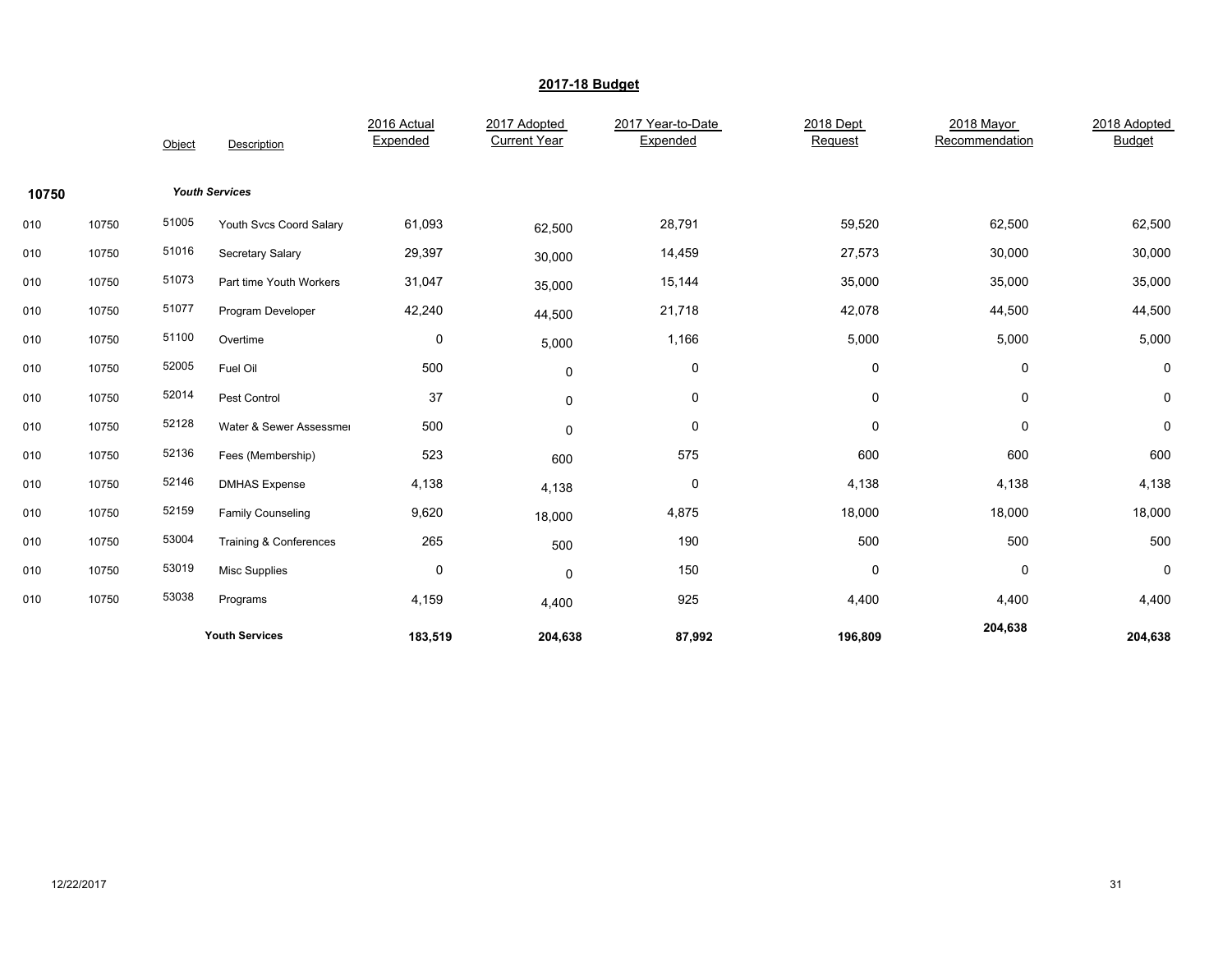|       |       | Object | Description                        | 2016 Actual<br>Expended | 2017 Adopted<br><b>Current Year</b> | 2017 Year-to-Date<br>Expended | 2018 Dept<br><b>Request</b> | 2018 Mayor<br>Recommendation | 2018 Adopted<br><b>Budget</b> |
|-------|-------|--------|------------------------------------|-------------------------|-------------------------------------|-------------------------------|-----------------------------|------------------------------|-------------------------------|
| 10760 |       |        | <b>Parks &amp; Recreation Comm</b> |                         |                                     |                               |                             |                              |                               |
| 010   | 10760 | 51016  | Secretary Salary                   | 888                     | 1,000                               | 261                           | 000,1                       | 1,000                        | 1,000                         |
|       |       |        | <b>Parks &amp; Recreation Comm</b> | 888                     | ,000                                | 261                           | 1,000                       | 1,000                        | 1,000                         |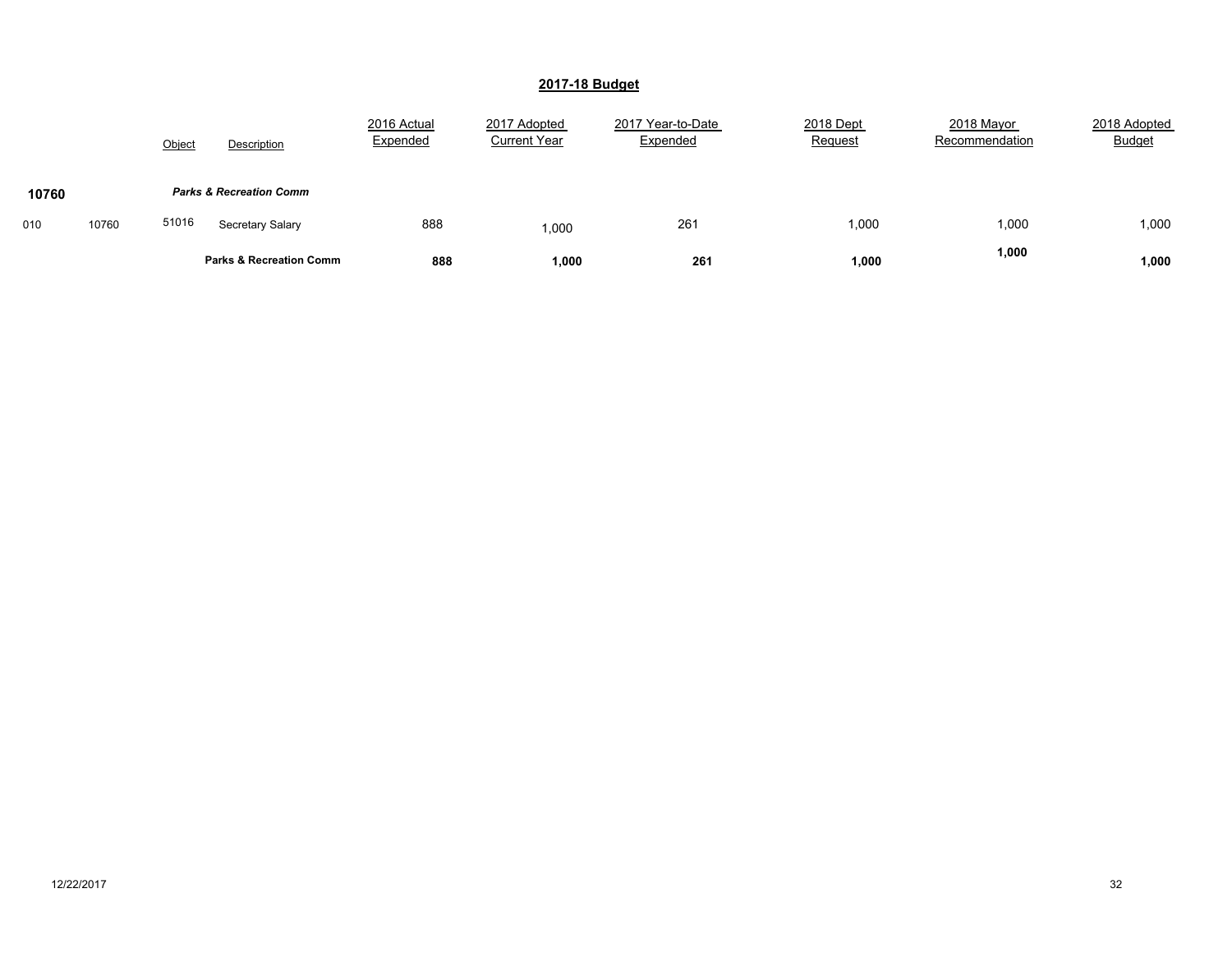|       |       | Object | Description                 | 2016 Actual<br>Expended | 2017 Adopted<br><b>Current Year</b> | 2017 Year-to-Date<br>Expended | 2018 Dept<br>Request | 2018 Mayor<br>Recommendation | 2018 Adopted<br><b>Budget</b> |
|-------|-------|--------|-----------------------------|-------------------------|-------------------------------------|-------------------------------|----------------------|------------------------------|-------------------------------|
| 10770 |       |        | <b>Mtv Community Center</b> |                         |                                     |                               |                      |                              |                               |
| 010   | 10770 | 52000  | Electricity                 | 9,484                   | 7,500                               | 4,578                         | 7,500                | 7,500                        | 7,500                         |
| 010   | 10770 | 52005  | Fuel Oil                    | 13,415                  | 22,000                              | 0                             | 22,000               | 22,000                       | 22,000                        |
| 010   | 10770 | 52011  | <b>Building Maintenance</b> | 630                     | 1,000                               | 263                           | 1,000                | 1,000                        | 1,000                         |
| 010   | 10770 | 52128  | Water & Sewer Charges       | 993                     | 1,300                               | 239                           | 1,300                | 1,300                        | 1,300                         |
|       |       |        | <b>Mtv Community Center</b> | 24,522                  | 31,800                              | 5,080                         | 31,800               | 31,800                       | 31,800                        |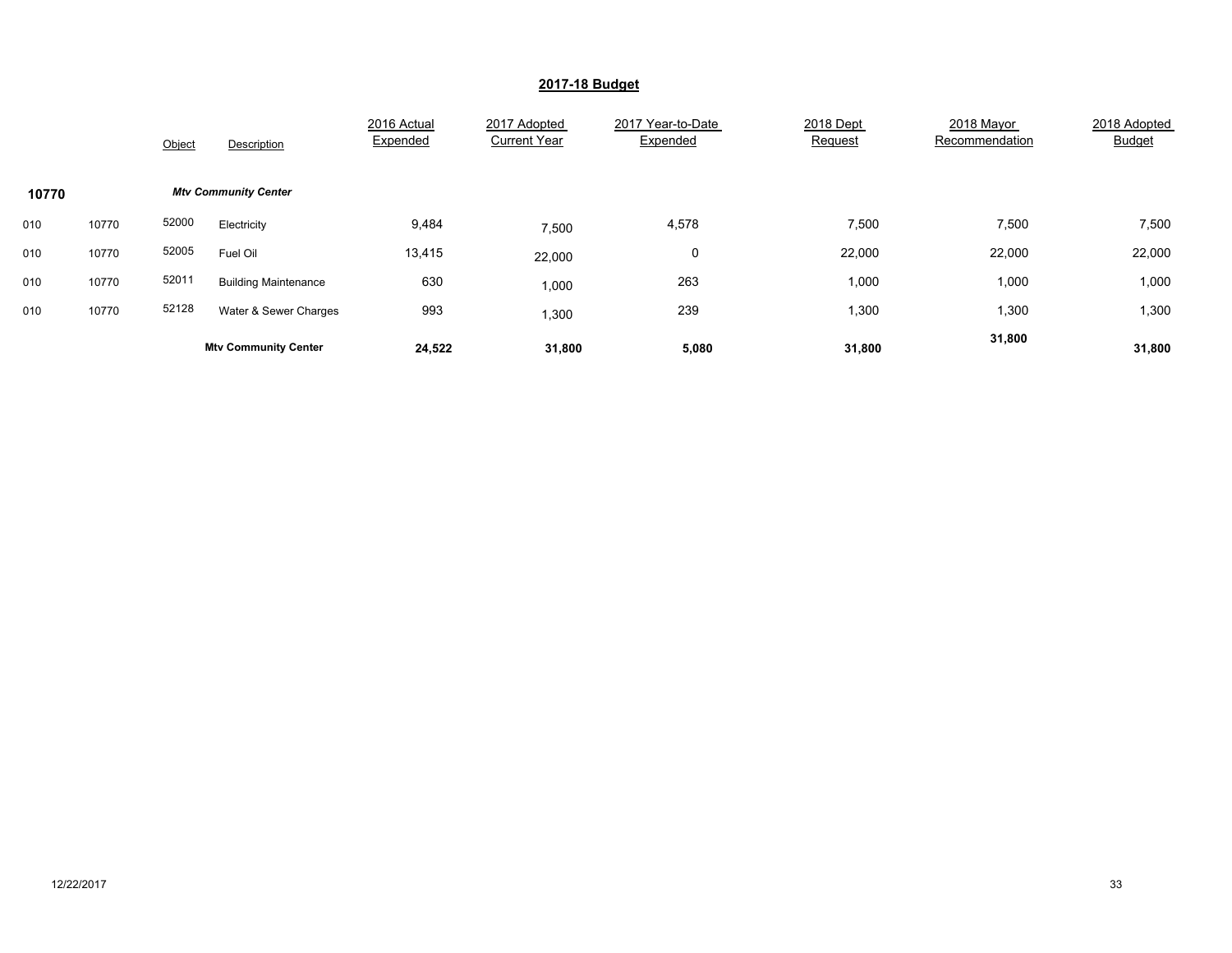|       |       | Object | Description                 | 2016 Actual<br>Expended | 2017 Adopted<br><b>Current Year</b> | 2017 Year-to-Date<br>Expended | 2018 Dept<br>Request | 2018 Mayor<br>Recommendation | 2018 Adopted<br><b>Budget</b> |
|-------|-------|--------|-----------------------------|-------------------------|-------------------------------------|-------------------------------|----------------------|------------------------------|-------------------------------|
| 10810 |       |        | <b>Emergency Management</b> |                         |                                     |                               |                      |                              |                               |
| 010   | 10810 | 51006  | Fire Marshal Salary         | 38,190                  | 38,500                              | 17,737                        | 36,669               | 38,500                       | 38,500                        |
| 010   | 10810 | 51016  | Secretary Salary            | 16,323                  | 23,250                              | 8,323                         | 22,055               | 23,250                       | 23,250                        |
| 010   | 10810 | 51134  | Deputy Fire Marshal         | 10,436                  | 21,414                              | 13,563                        | 21,414               | 21,414                       | 21,414                        |
| 010   | 10810 | 52120  | Millstone Drill Expenses    | 12,474                  | 15,000                              | 3,402                         | 15,000               | 15,000                       | 15,000                        |
| 010   | 10810 | 53004  | Training & Conferences      | 458                     | 500                                 | 409                           | 500                  | 500                          | 500                           |
| 010   | 10810 | 53015  | Uniforms                    | 195                     | 500                                 | 0                             | 500                  | 500                          | 500                           |
| 010   | 10810 | 53019  | Misc Supplies               | 153                     | 100                                 | 0                             | 100                  | 100                          | 100                           |
| 010   | 10810 | 53021  | Equipment Maint & Repair    | 294                     | 500                                 | 235                           | 500                  | 500                          | 500                           |
| 010   | 10810 | 53024  | <b>Reference Materials</b>  | 459                     | 500                                 | 0                             | 500                  | 500                          | 500                           |
| 010   | 10810 | 53052  | Office Equipment            | 87                      | 400                                 | 0                             | 400                  | 400                          | 400                           |
|       |       |        | <b>Emergency Management</b> | 79,069                  | 100,664                             | 43,669                        | 97,638               | 100,664                      | 100,664                       |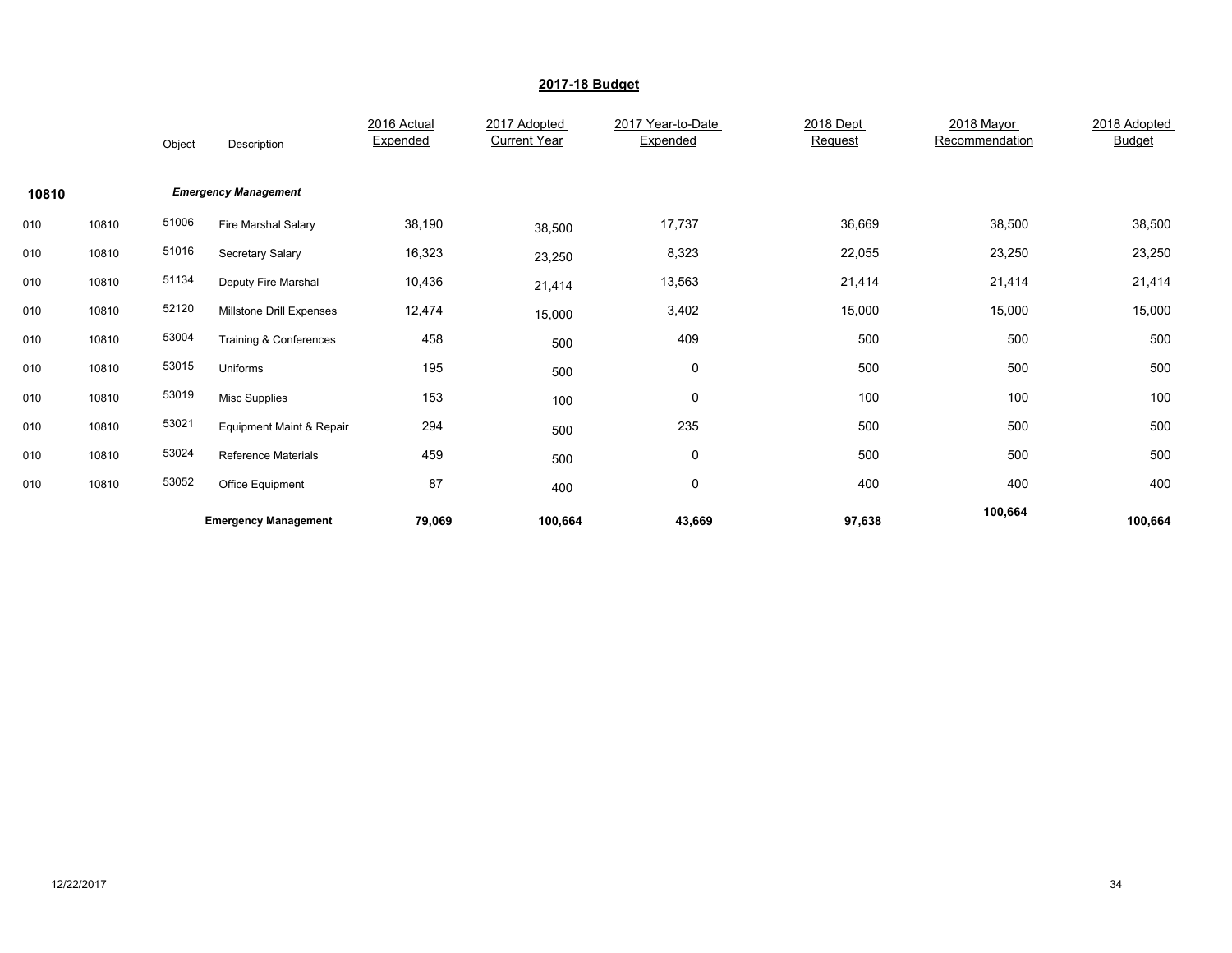|       |       | Object | Description                | 2016 Actual<br>Expended | 2017 Adopted<br><b>Current Year</b> | 2017 Year-to-Date<br>Expended | 2018 Dept<br>Request | 2018 Mayor<br>Recommendation | 2018 Adopted<br><b>Budget</b> |
|-------|-------|--------|----------------------------|-------------------------|-------------------------------------|-------------------------------|----------------------|------------------------------|-------------------------------|
| 10820 |       |        | <b>Police Protection</b>   |                         |                                     |                               |                      |                              |                               |
| 010   | 10820 | 51016  | <b>Secretary Salary</b>    | 44,329                  | 46,500                              | 22,886                        | 44,111               | 46,500                       | 46,500                        |
| 010   | 10820 | 51040  | <b>Police Salaries</b>     | 1,647,534               | 1,700,000                           | 824,790                       | 1,816,619            | 1,700,000                    | 1,700,000                     |
| 010   | 10820 | 51075  | PT Clerical                | 6,966                   | 11,810                              | 4,955                         | 11,810               | 11,810                       | 11,810                        |
| 010   | 10820 | 51100  | Overtime                   | 345,721                 | 250,000                             | 174,007                       | 250,000              | 250,000                      | 250,000                       |
| 010   | 10820 | 51105  | <b>Special Events</b>      | 17,561                  | 17,000                              | 9,233                         | 17,000               | 17,000                       | 17,000                        |
| 010   | 10820 | 51106  | Overtime-Grants            | 48,725                  | 50,000                              | 9,634                         | 50,000               | 50,000                       | 50,000                        |
| 010   | 10820 | 52132  | <b>Resident Trooper</b>    | 184,627                 | 242,681                             | $\mathbf 0$                   | 178,000              | 242,681                      | 242,681                       |
| 010   | 10820 | 52138  | Resident Trooper Overtime  | 11,176                  | 15,000                              | 699                           | 20,000               | 15,000                       | 15,000                        |
| 010   | 10820 | 53003  | Copy Supplies              | $\pmb{0}$               | 500                                 | 0                             | 500                  | 500                          | 500                           |
| 010   | 10820 | 53004  | Training & Conferences     | 18,185                  | 30,000                              | 15,229                        | 30,000               | 30,000                       | 30,000                        |
| 010   | 10820 | 53015  | Uniforms                   | 14,849                  | 20,000                              | 11,004                        | 20,000               | 20,000                       | 20,000                        |
| 010   | 10820 | 53019  | <b>Misc Supplies</b>       | 2,380                   | 2,000                               | 265                           | 2,000                | 2,000                        | 2,000                         |
| 010   | 10820 | 53021  | Equipment Maint & Repair   | 1,995                   | 4,500                               | 350                           | 4,500                | 4,500                        | 4,500                         |
| 010   | 10820 | 53024  | <b>Reference Materials</b> | 1,345                   | 3,000                               | 3,279                         | 3,000                | 3,000                        | 3,000                         |
| 010   | 10820 | 53028  | Law Enforcement Program    | 1,386                   | 1,300                               | 250                           | 1,300                | 1,300                        | 1,300                         |
| 010   | 10820 | 53030  | Radio Repairs              | 1,277                   | 3,000                               | 109                           | 3,000                | 3,000                        | 3,000                         |
| 010   | 10820 | 53032  | Weapons & Ammunition       | 8,955                   | 10,000                              | 363                           | 10,000               | 10,000                       | 10,000                        |
| 010   | 10820 | 53041  | Safety Equipment           | 555                     | 1,000                               | 772                           | 1,000                | 1,000                        | 1,000                         |
| 010   | 10820 | 53043  | <b>Vehicle Supplies</b>    | 850                     | 1,000                               | 0                             | 1,000                | 1,000                        | 1,000                         |
| 010   | 10820 | 53050  | Physicals                  | 639                     | 4,000                               | 1,062                         | 4,000                | 4,000                        | 4,000                         |
| 010   | 10820 | 53059  | <b>Photo Supplies</b>      | 935                     | 2,500                               | 0                             | 2,500                | 2,500                        | 2,500                         |
| 010   | 10820 | 53060  | Cellular Phone             | 3,233                   | 4,150                               | 1,691                         | 4,150                | 4,150                        | 4,150                         |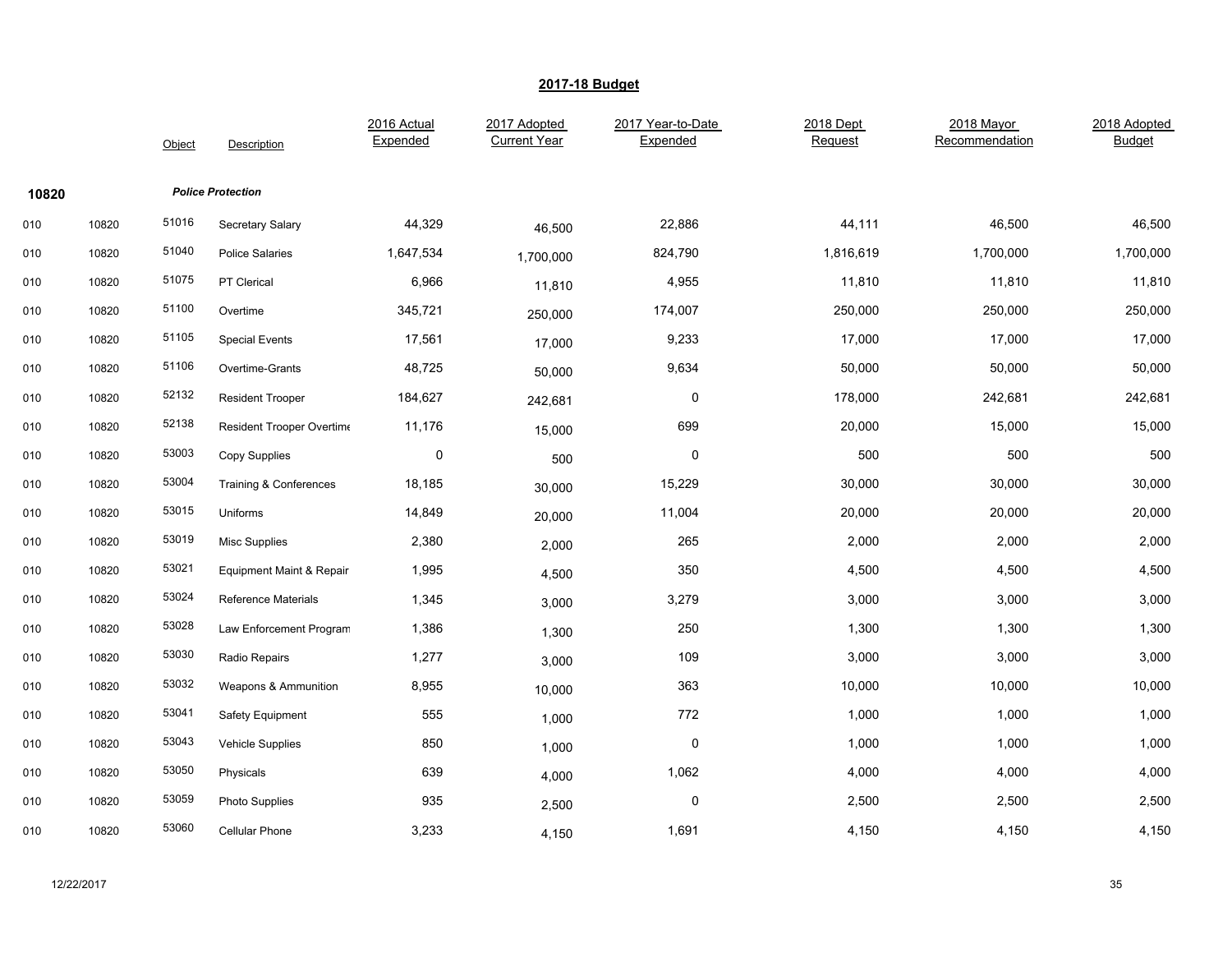|     |       | Object | Description               | 2016 Actual<br>Expended | 2017 Adopted<br><b>Current Year</b> | 2017 Year-to-Date<br>Expended | 2018 Dept<br>Request | 2018 Mayor<br>Recommendation | 2018 Adopted<br><b>Budget</b> |
|-----|-------|--------|---------------------------|-------------------------|-------------------------------------|-------------------------------|----------------------|------------------------------|-------------------------------|
| 010 | 10820 | 53088  | <b>Boat Maintenance</b>   | 68                      | 1,000                               | 299                           | 1,000                | 1,000                        | 1,000                         |
| 010 | 10820 | 54000  | Equipment                 | 17,423                  | 18,000                              | 3,422                         | 18,000               | 18,000                       | 18,000                        |
| 010 | 10820 | 54039  | Equipment - Grant funding |                         | 500                                 | 0                             | 500                  | 500                          | 500                           |
|     |       |        | <b>Police Protection</b>  | 2,380,714               | 2,439,441                           | 1,084,297                     | 2,493,990            | 2,439,441                    | 2,439,441                     |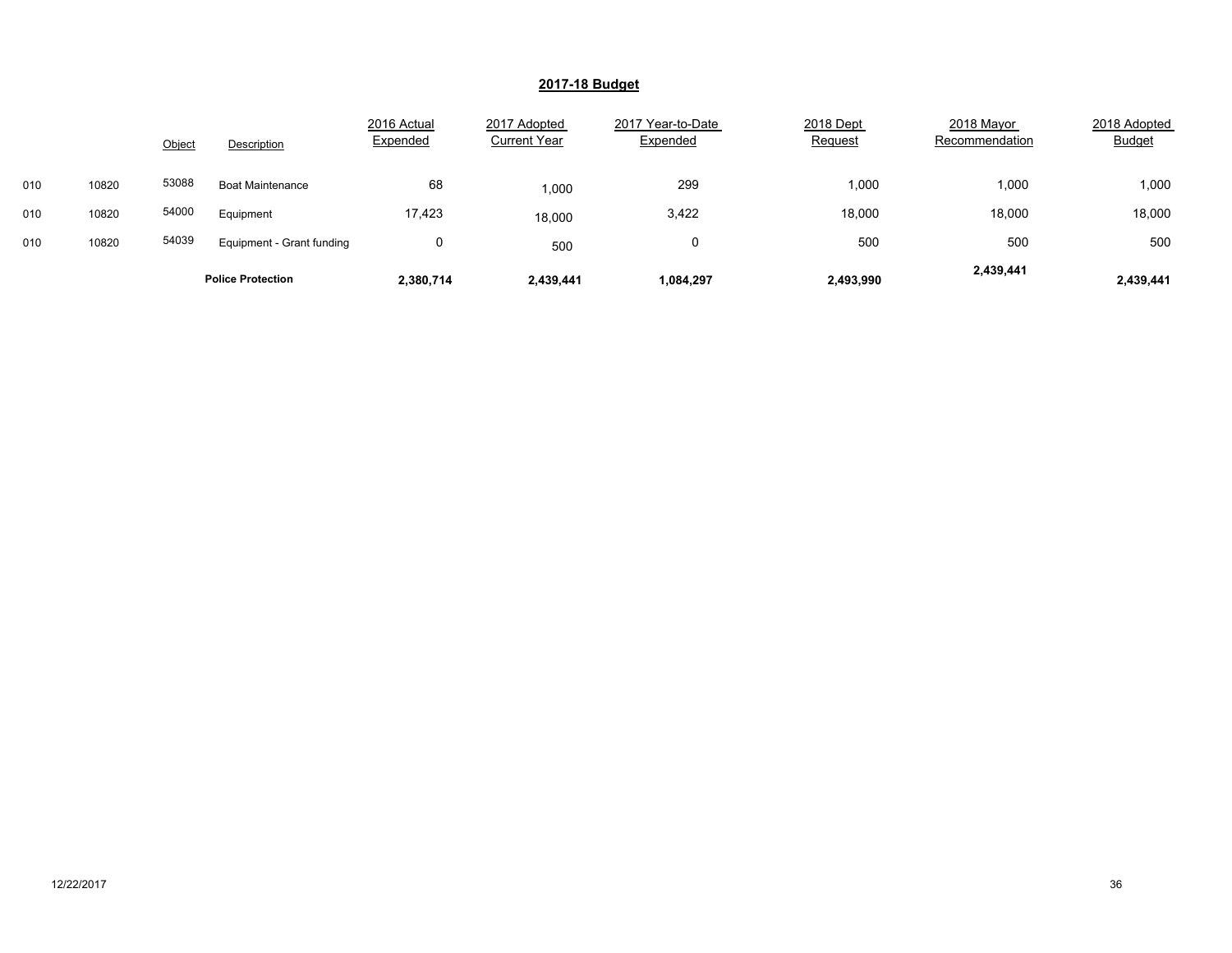|       |       | Object              | Description                | 2016 Actual<br>Expended | 2017 Adopted<br><b>Current Year</b> | 2017 Year-to-Date<br>Expended | 2018 Dept<br>Request | 2018 Mayor<br>Recommendation | 2018 Adopted<br><b>Budget</b> |
|-------|-------|---------------------|----------------------------|-------------------------|-------------------------------------|-------------------------------|----------------------|------------------------------|-------------------------------|
| 10830 |       | <b>Fire Marshal</b> |                            |                         |                                     |                               |                      |                              |                               |
| 010   | 10830 | 51006               | Fire Marshal Salary        | 45,470                  | 39,500                              | 20,634                        | 36,669               | 39,500                       | 39,500                        |
| 010   | 10830 | 51016               | Secretary Salary           | 27,963                  | 23,250                              | 14,172                        | 22,056               | 23,250                       | 23,250                        |
| 010   | 10830 | 51134               | Deputy Fire Marshal        | 11,797                  | 21,883                              | 13,787                        | 21,883               | 21,883                       | 21,883                        |
| 010   | 10830 | 53004               | Training & Conferences     | 0                       | 500                                 | 200                           | 500                  | 500                          | 500                           |
| 010   | 10830 | 53015               | Uniforms                   | 0                       | 500                                 | 0                             | 500                  | 500                          | 500                           |
| 010   | 10830 | 53019               | <b>Misc Supplies</b>       | 330                     | 500                                 | 190                           | 500                  | 500                          | 500                           |
| 010   | 10830 | 53021               | Equipment Maint & Repair   | 0                       | 550                                 | 0                             | 550                  | 550                          | 550                           |
| 010   | 10830 | 53024               | <b>Reference Materials</b> | 557                     | 800                                 | $\pmb{0}$                     | 800                  | 800                          | 800                           |
| 010   | 10830 | 53025               | <b>Inspection Supplies</b> | 485                     | 700                                 | 0                             | 700                  | 700                          | 700                           |
| 010   | 10830 | 53038               | Fire Prev.Program Supplie  | 108                     | 500                                 | 467                           | 500                  | 500                          | 500                           |
| 010   | 10830 | 53052               | Office Equipment           | 180                     | 500                                 | 0                             | 500                  | 500                          | 500                           |
| 010   | 10830 | 53060               | Cellular Phone             | 204                     | 360                                 | 180                           | 360                  | 360                          | 360                           |
|       |       |                     | <b>Fire Marshal</b>        | 87,096                  | 89,543                              | 49,631                        | 85,518               | 89,543                       | 89,543                        |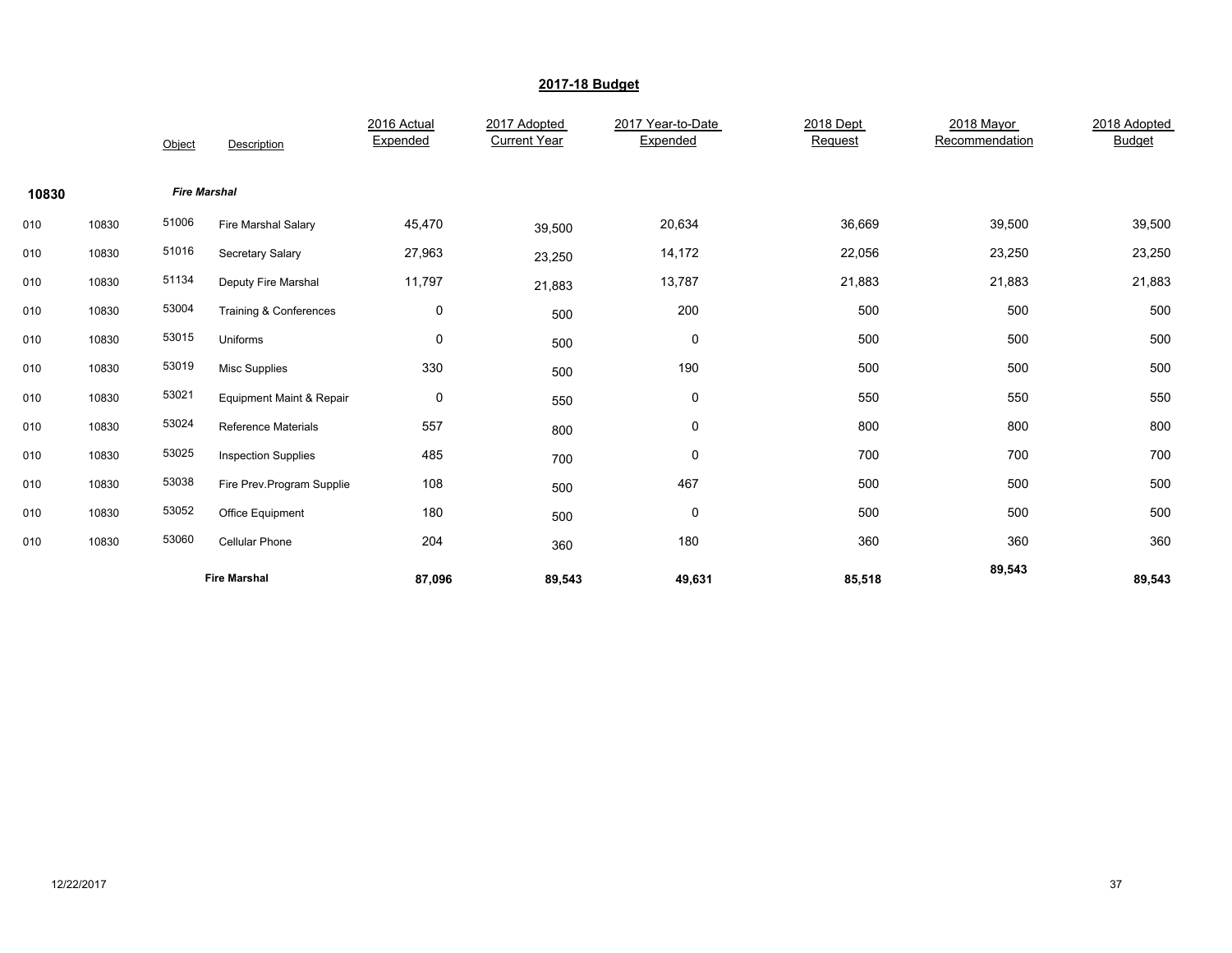|       |       | Object              | Description              | 2016 Actual<br>Expended | 2017 Adopted<br><b>Current Year</b> | 2017 Year-to-Date<br>Expended | 2018 Dept<br>Request | 2018 Mayor<br>Recommendation | 2018 Adopted<br><b>Budget</b> |
|-------|-------|---------------------|--------------------------|-------------------------|-------------------------------------|-------------------------------|----------------------|------------------------------|-------------------------------|
| 10840 |       | <b>Private Duty</b> |                          |                         |                                     |                               |                      |                              |                               |
|       |       |                     |                          |                         |                                     |                               |                      |                              |                               |
| 010   | 10840 | 51041               | Police Private Duty      | 142,554                 | 100,000                             | 138,573                       | 100.000              | 100,000                      | 100,000                       |
| 010   | 10840 | 51042               | Fire Marshal Private Dty | 6,314                   | 5,000                               | 120                           | 5,000                | 5,000                        | 5,000                         |
|       |       |                     | <b>Private Duty</b>      | 148,868                 | 105,000                             | 138,693                       | 105,000              | 105,000                      | 105,000                       |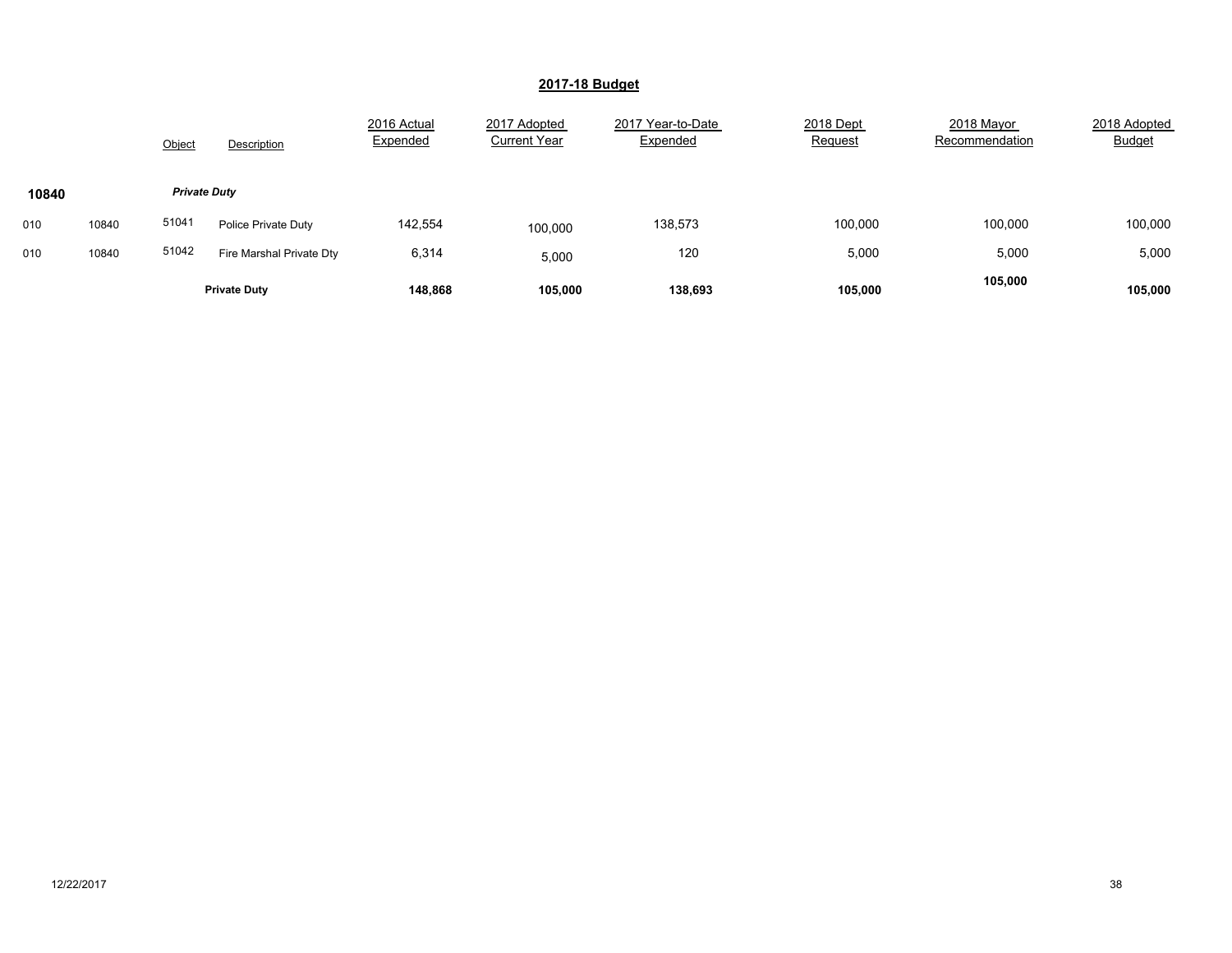|       |       | Object | Description                 | 2016 Actual<br>Expended | 2017 Adopted<br><b>Current Year</b> | 2017 Year-to-Date<br>Expended | 2018 Dept<br>Request | 2018 Mayor<br>Recommendation | 2018 Adopted<br><b>Budget</b> |
|-------|-------|--------|-----------------------------|-------------------------|-------------------------------------|-------------------------------|----------------------|------------------------------|-------------------------------|
| 10850 |       |        | <b>Animal Control</b>       |                         |                                     |                               |                      |                              |                               |
| 010   | 10850 | 51012  | Animal Control Officer Sala | 45,038                  | 42,800                              | 21,225                        | 40,456               | 42,800                       | 42,800                        |
| 010   | 10850 | 51017  | Assistant's Salary          | 17,358                  | 19,036                              | 8,781                         | 19,036               | 19,036                       | 19,036                        |
| 010   | 10850 | 52003  | Telephone                   | 0                       | 0                                   | 0                             | 1,200                | 0                            | 0                             |
| 010   | 10850 | 52011  | <b>Building Maintenance</b> | 148                     | 400                                 | 56                            | 400                  | 400                          | 400                           |
| 010   | 10850 | 52013  | Propane                     | 893                     | 2,500                               | 268                           | 2,500                | 2,500                        | 2,500                         |
| 010   | 10850 | 52128  | Water & Sewer Assessmer     | 344                     | 352                                 | 88                            | 352                  | 352                          | 352                           |
| 010   | 10850 | 52136  | Fees (Membership)           | $\pmb{0}$               | 75                                  | $\pmb{0}$                     | 75                   | 75                           | 75                            |
| 010   | 10850 | 53004  | Training & Conferences      | 976                     | 800                                 | 250                           | 800                  | 800                          | 800                           |
| 010   | 10850 | 53008  | Advertising                 | 173                     | 400                                 | 42                            | 400                  | 400                          | 400                           |
| 010   | 10850 | 53015  | Uniforms                    | 487                     | 700                                 | 0                             | 700                  | 700                          | 700                           |
| 010   | 10850 | 53019  | <b>Misc Supplies</b>        | 224                     | 500                                 | $\pmb{0}$                     | 500                  | 500                          | 500                           |
| 010   | 10850 | 53041  | Safety Equipment            | 0                       | 500                                 | 0                             | 500                  | 500                          | 500                           |
| 010   | 10850 | 53060  | Cellular Phone              | 975                     | 750                                 | 477                           | 750                  | 750                          | 750                           |
| 010   | 10850 | 53061  | <b>State Licences</b>       | 251                     | 300                                 | $\mathbf 0$                   | 300                  | 300                          | 300                           |
| 010   | 10850 | 53062  | Vet Fees                    | 2,148                   | 3,000                               | 865                           | 3,000                | 3,000                        | 3,000                         |
|       |       |        | <b>Animal Control</b>       | 69,016                  | 72,113                              | 32,053                        | 70,969               | 72,113                       | 72,113                        |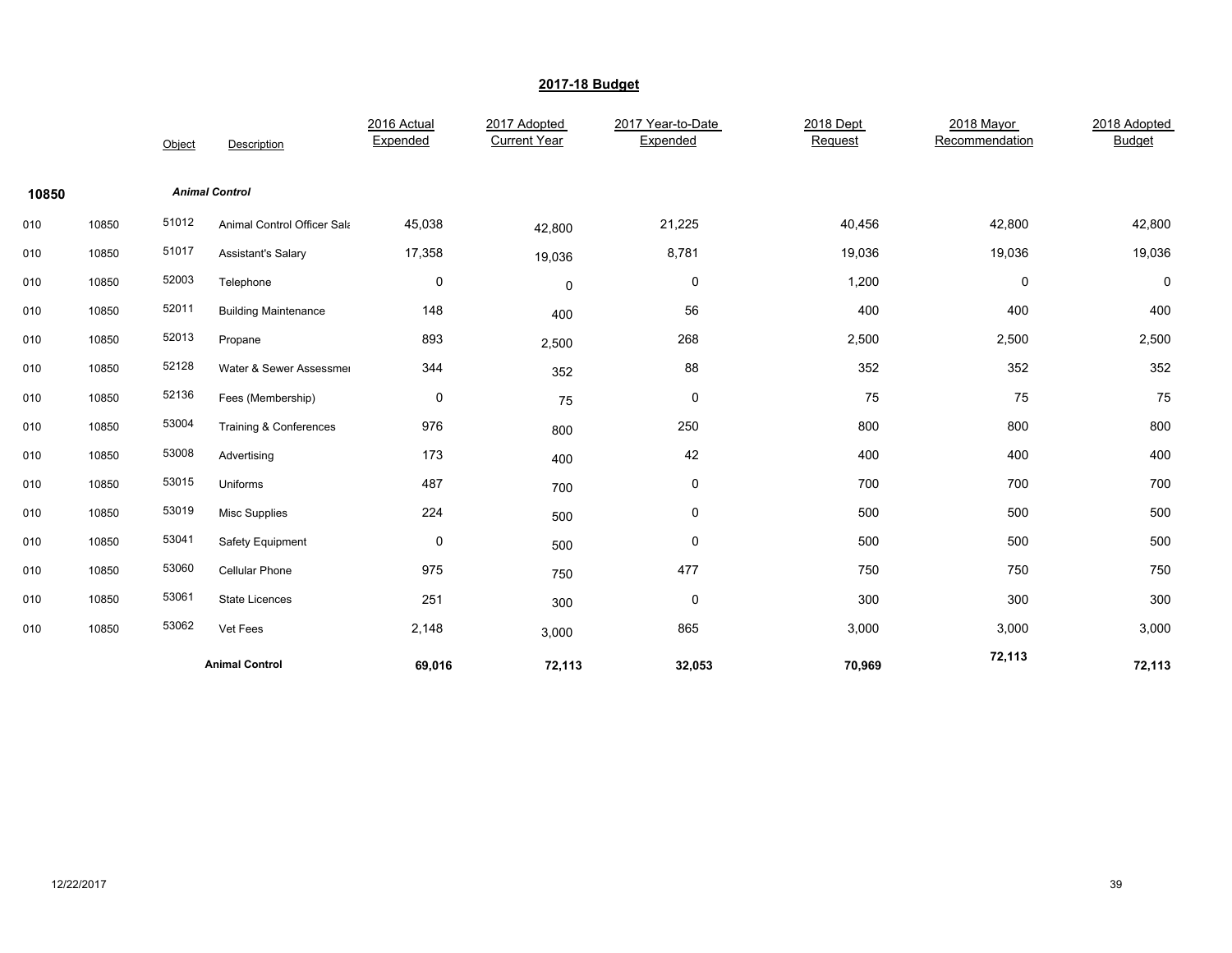|       |       | Object | Description               | 2016 Actual<br>Expended | 2017 Adopted<br><b>Current Year</b> | 2017 Year-to-Date<br>Expended | 2018 Dept<br>Request | 2018 Mayor<br>Recommendation | 2018 Adopted<br><b>Budget</b> |
|-------|-------|--------|---------------------------|-------------------------|-------------------------------------|-------------------------------|----------------------|------------------------------|-------------------------------|
| 10860 |       |        | <b>Public Safety Comm</b> |                         |                                     |                               |                      |                              |                               |
| 010   | 10860 | 51016  | Secretary Salary          | 786                     | 1,000                               | 70                            | 1,000                | 1,000                        | 1,000                         |
|       |       |        | <b>Public Safety Comm</b> | 786                     | 1,000                               | 70                            | 1,000                | 1,000                        | 1,000                         |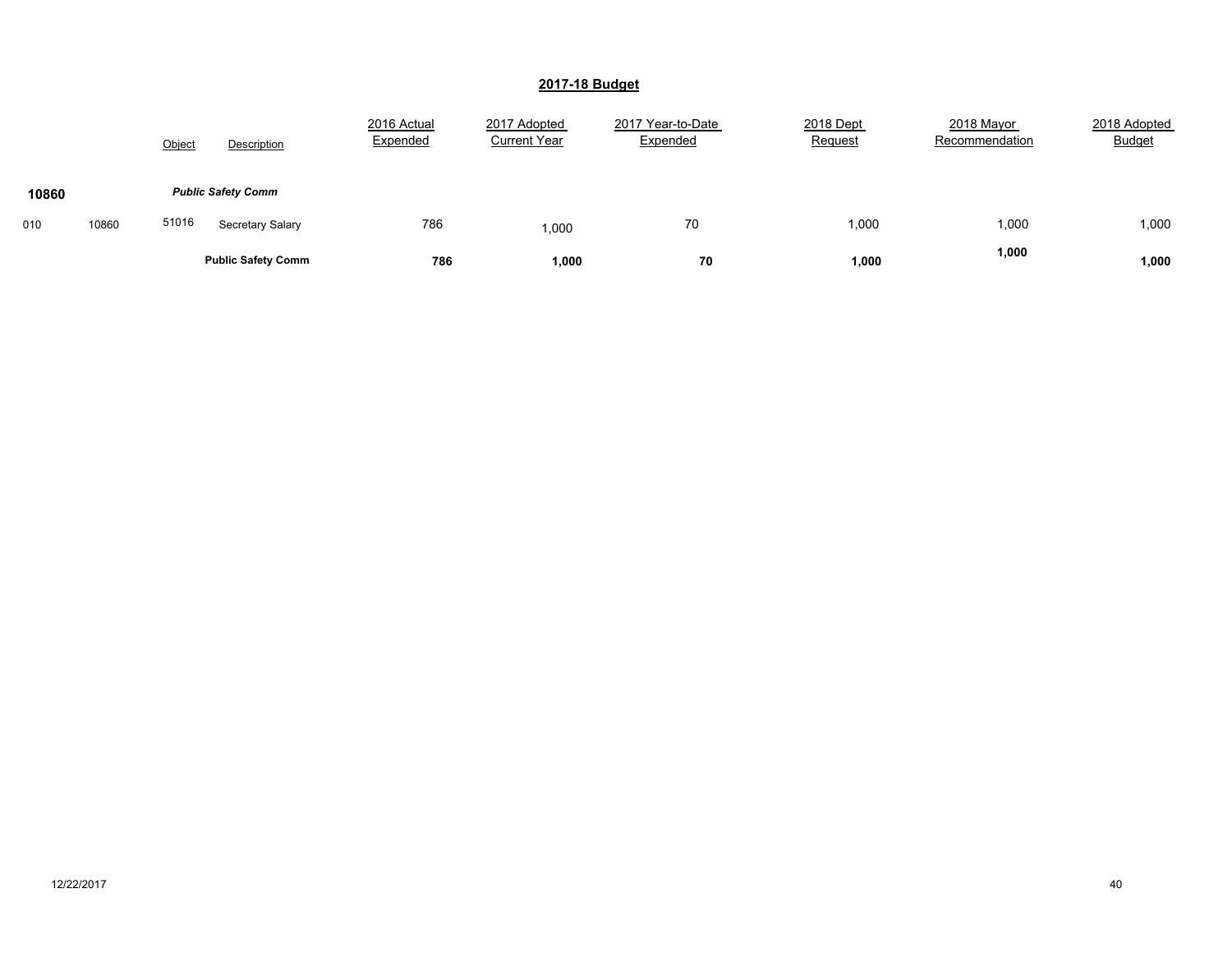|       |       | Object          | Description                  | 2016 Actual<br>Expended | 2017 Adopted<br><b>Current Year</b> | 2017 Year-to-Date<br>Expended | 2018 Dept<br>Request | 2018 Mayor<br>Recommendation | 2018 Adopted<br><b>Budget</b> |
|-------|-------|-----------------|------------------------------|-------------------------|-------------------------------------|-------------------------------|----------------------|------------------------------|-------------------------------|
| 10870 |       | <b>Dispatch</b> |                              |                         |                                     |                               |                      |                              |                               |
| 010   | 10870 | 51044           | <b>Dispatchers' Salaries</b> | 153,870                 | 155,000                             | 72,436                        | 148,625              | 155,000                      | 155,000                       |
| 010   | 10870 | 51070           | PT Dispatchers' Salaries     | 52,095                  | 64,050                              | 24,254                        | 64,050               | 64,050                       | 64,050                        |
| 010   | 10870 | 51100           | Overtime                     | 97,235                  | 95,000                              | 46,080                        | 87,125               | 95,000                       | 95,000                        |
| 010   | 10870 | 53004           | Training & Conferences       | 664                     | 700                                 | 258                           | 700                  | 700                          | 700                           |
| 010   | 10870 | 53015           | Uniforms                     | $\mathbf 0$             | 1,000                               | 0                             | 1,000                | 1,000                        | 1,000                         |
| 010   | 10870 | 53019           | Misc Supplies                | 159                     | 250                                 | 50                            | 250                  | 250                          | 250                           |
| 010   | 10870 | 53029           | Maintenance & Upkeep         | 0                       | 300                                 | 0                             | 300                  | 300                          | 300                           |
| 010   | 10870 | 53030           | Radio Repairs                | 359                     | 1,500                               | 617                           | 1,500                | 1,500                        | 1,500                         |
| 010   | 10870 | 53052           | Office Equipment             | 0                       | 500                                 | $\mathbf 0$                   | 500                  | 500                          | 500                           |
|       |       |                 | Dispatch                     | 304,382                 | 318,300                             | 143,694                       | 304,050              | 318,300                      | 318,300                       |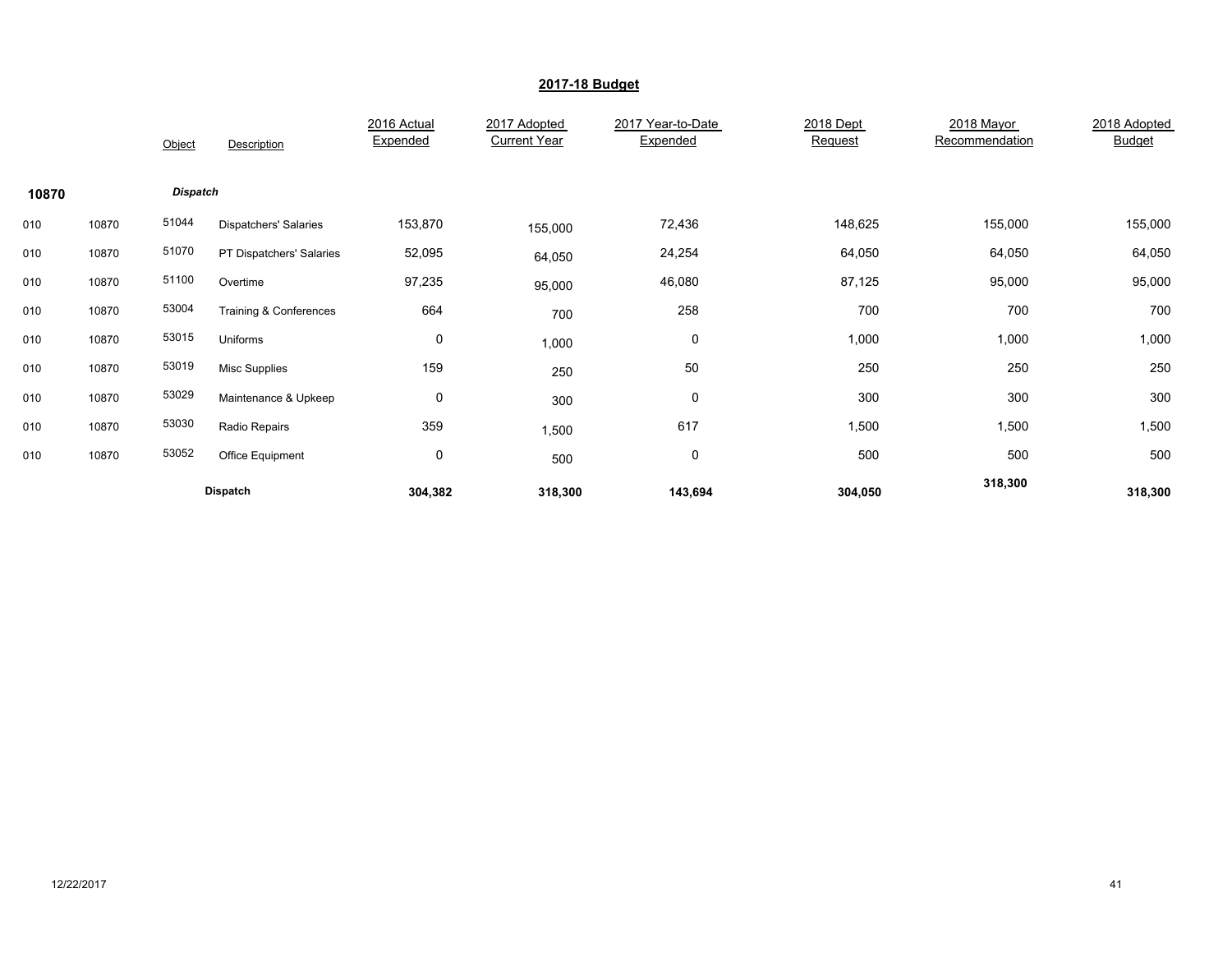|       |       | Object | Description                         | 2016 Actual<br>Expended | 2017 Adopted<br><b>Current Year</b> | 2017 Year-to-Date<br>Expended | 2018 Dept<br>Request | 2018 Mayor<br>Recommendation | 2018 Adopted<br><b>Budget</b> |
|-------|-------|--------|-------------------------------------|-------------------------|-------------------------------------|-------------------------------|----------------------|------------------------------|-------------------------------|
| 10880 |       |        | <b>Fire Protection</b>              |                         |                                     |                               |                      |                              |                               |
| 010   | 10880 | 51045  | <b>Firemen Salaries</b>             | 564,375                 | 603,000                             | 279,408                       | 685,659              | 603,000                      | 603,000                       |
| 010   | 10880 | 51100  | Overtime                            | 147,652                 | 96,469                              | 61,787                        | 96,469               | 96,469                       | 96,469                        |
| 010   | 10880 | 51133  | Weekend/PT Firefighters             | 74,240                  | 66,150                              | 39,024                        | 66,150               | 66,150                       | 66,150                        |
| 010   | 10880 | 52060  | <b>Chesterfield Firehouse</b>       | 93,000                  | 93,000                              | 46,500                        | 93,000               | 93,000                       | 93,000                        |
| 010   | 10880 | 52061  | Mohegan Firehouse                   | 95,079                  | 95,079                              | 47,540                        | 95,079               | 95,079                       | 95,079                        |
| 010   | 10880 | 52062  | Montville Firehouse                 | 98,455                  | 98,455                              | 49,228                        | 98,455               | 98,455                       | 98,455                        |
| 010   | 10880 | 52063  | Oakdale Firehouse                   | 96,198                  | 98,798                              | 48,099                        | 98,798               | 98,798                       | 98,798                        |
| 010   | 10880 | 53004  | Training & Conferences              | 1,107                   | 1,500                               | 200                           | 1,500                | 1,500                        | 1,500                         |
| 010   | 10880 | 53015  | Uniforms                            | 2,222                   | 3,000                               | 930                           | 3,000                | 3,000                        | 3,000                         |
| 010   | 10880 | 53016  | <b>Contract Uniform Allowanc</b>    | 1,350                   | 1,950                               | 140                           | 1,950                | 1,950                        | 1,950                         |
| 010   | 10880 | 53019  | Misc Supplies                       | 69                      | 600                                 | 205                           | 600                  | 600                          | 600                           |
| 010   | 10880 | 53021  | <b>Equipment Maint &amp; Repair</b> | 23,141                  | 25,000                              | 14,242                        | 25,000               | 25,000                       | 25,000                        |
| 010   | 10880 | 53050  | Physicals                           | 7,122                   | 10,000                              | 4,265                         | 10,000               | 10,000                       | 10,000                        |
| 010   | 10880 | 53069  | <b>Medical Waste Removal</b>        | 275                     | 500                                 | 284                           | 500                  | 500                          | 500                           |
| 010   | 10880 | 53084  | Fire Hydrant Maintenance            | 31,200                  | 32,500                              | 31,200                        | 32,500               | 32,500                       | 32,500                        |
| 010   | 10880 | 53086  | Equipment                           | 8,288                   | 9,800                               | 4,990                         | 9,800                | 9,800                        | 9,800                         |
|       |       |        | <b>Fire Protection</b>              | 1,243,773               | 1,235,801                           | 628,043                       | 1,318,460            | 1,235,801                    | 1,235,801                     |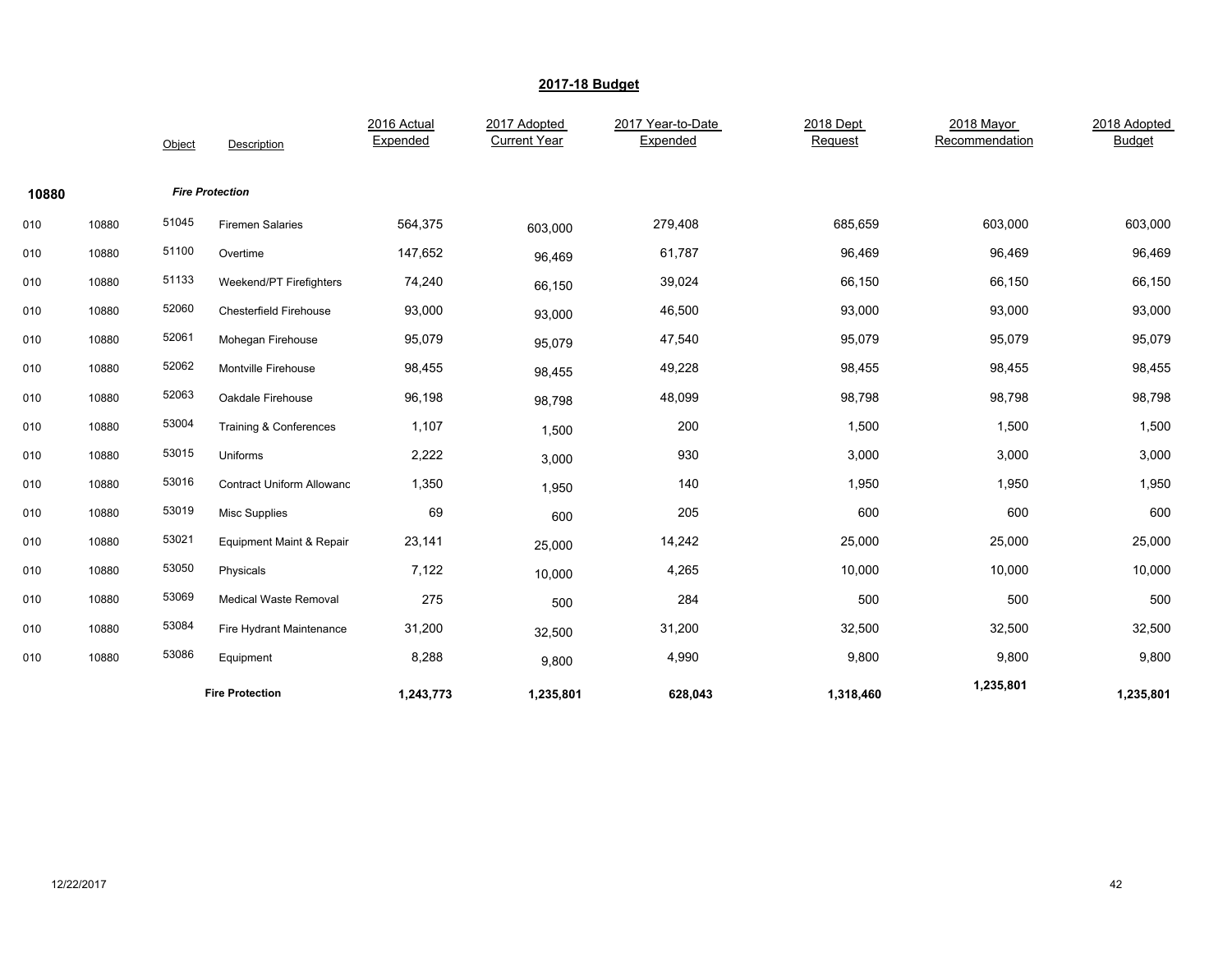|       |       | Object | Description                   | 2016 Actual<br>Expended | 2017 Adopted<br><b>Current Year</b> | 2017 Year-to-Date<br>Expended | 2018 Dept<br>Request | 2018 Mayor<br>Recommendation | 2018 Adopted<br><b>Budget</b> |
|-------|-------|--------|-------------------------------|-------------------------|-------------------------------------|-------------------------------|----------------------|------------------------------|-------------------------------|
| 10890 |       |        | <b>Public Safety Building</b> |                         |                                     |                               |                      |                              |                               |
| 010   | 10890 | 52000  | Electricity                   | 49,781                  | 60,000                              | 23,428                        | 60,000               | 60,000                       | 60,000                        |
| 010   | 10890 | 52011  | <b>Building Maintenance</b>   | 3,873                   | 15,000                              | 7,671                         | 15,000               | 15,000                       | 15,000                        |
| 010   | 10890 | 52013  | <b>Natural Gas</b>            | 8,365                   | 10,000                              | 2,552                         | 10,000               | 10,000                       | 10,000                        |
| 010   | 10890 | 52128  | Water & Sewer Charges         | 2,981                   | 3,000                               | 624                           | 3,000                | 3,000                        | 3,000                         |
| 010   | 10890 | 53019  | Misc Supplies                 | 1,509                   | 1,000                               | 510                           | 1,000                | 1,000                        | 1,000                         |
| 010   | 10890 | 53021  | Equipment Maint & Repair      | 142                     | 500                                 | 0                             | 500                  | 500                          | 500                           |
|       |       |        | <b>Public Safety Building</b> | 66,650                  | 89,500                              | 34,785                        | 89,500               | 89,500                       | 89,500                        |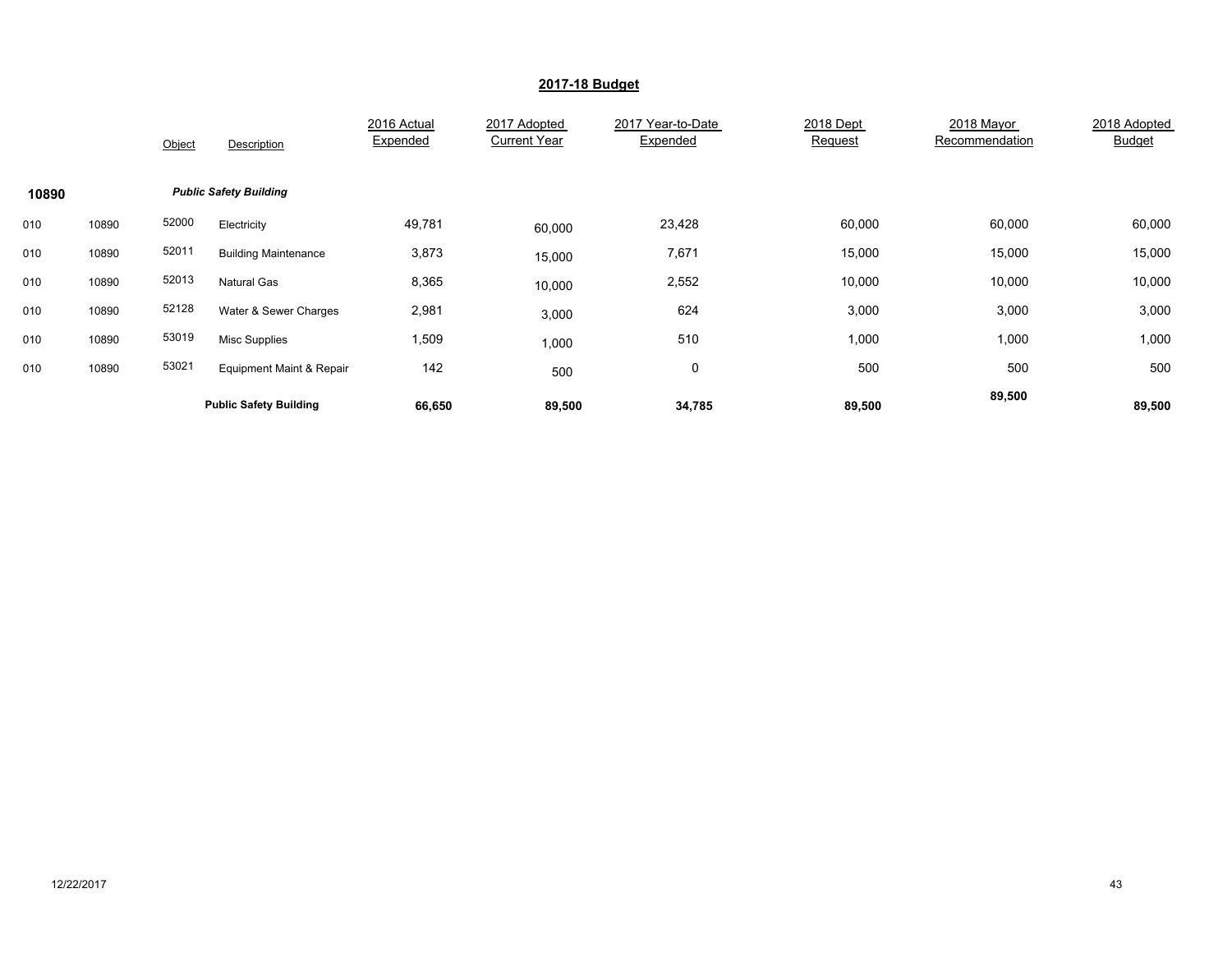|       |       | Object | Description                   | 2016 Actual<br>Expended | 2017 Adopted<br><b>Current Year</b> | 2017 Year-to-Date<br>Expended | 2018 Dept<br>Request | 2018 Mayor<br>Recommendation | 2018 Adopted<br><b>Budget</b> |
|-------|-------|--------|-------------------------------|-------------------------|-------------------------------------|-------------------------------|----------------------|------------------------------|-------------------------------|
| 10910 |       |        | <b>Public Works</b>           |                         |                                     |                               |                      |                              |                               |
| 010   | 10910 | 51008  | Public Works Dir Salary       | 86,242                  | 88,300                              | 40,643                        | 84,022               | 88,300                       | 88,300                        |
| 010   | 10910 | 51018  | <b>Public Works' Salaries</b> | 1,114,409               | 1,156,000                           | 529,268                       | 1,145,000            | 1,156,000                    | 1,156,000                     |
| 010   | 10910 | 51050  | Admin Secretary Salary        | 44,000                  | 46,000                              | 20,726                        | 42,747               | 46,000                       | 46,000                        |
| 010   | 10910 | 51100  | Overtime                      | 27,109                  | 32,000                              | 12,784                        | 32,000               | 32,000                       | 32,000                        |
| 010   | 10910 | 51110  | Overtime Snowplowing          | 77,807                  | 100,000                             | 29,242                        | 100,000              | 100,000                      | 100,000                       |
| 010   | 10910 | 51130  | Seasonal Help                 | 11,974                  | 12,000                              | 13,041                        | 12,000               | 12,000                       | 12,000                        |
| 010   | 10910 | 52000  | Electricity                   | 38,876                  | 20,000                              | 23,724                        | 20,000               | 20,000                       | 20,000                        |
| 010   | 10910 | 52001  | <b>Street Lights</b>          | 152,990                 | 80,000                              | 68,845                        | 165,000              | 80,000                       | 80,000                        |
| 010   | 10910 | 52002  | Spring Water                  | 751                     | 500                                 | 274                           | 500                  | 500                          | 500                           |
| 010   | 10910 | 52004  | Diesel Fuel                   | 52,537                  | 70,000                              | 21,781                        | 70,000               | 70,000                       | 70,000                        |
| 010   | 10910 | 52005  | Fuel Oil                      | 19,912                  | 22,000                              | 6,104                         | 22,000               | 22,000                       | 22,000                        |
| 010   | 10910 | 52006  | Gasoline                      | 64,235                  | 80,000                              | 22,485                        | 80,000               | 80,000                       | 80,000                        |
| 010   | 10910 | 52008  | <b>Streetlight Repairs</b>    | 28,339                  | 5,000                               | 4,552                         | 25,000               | 5,000                        | 5,000                         |
| 010   | 10910 | 52012  | Paving & Curbing              | 12,325                  | 10,000                              | 3,223                         | 10,000               | 10,000                       | 10,000                        |
| 010   | 10910 | 52013  | Propane                       | 12,297                  | 15,000                              | 2,196                         | 15,000               | 15,000                       | 15,000                        |
| 010   | 10910 | 52128  | Water & Sewer Assessmer       | 616                     | 750                                 | 152                           | 750                  | 750                          | 750                           |
| 010   | 10910 | 52136  | Fees (Membership)             | 1,055                   | 1,000                               | 145                           | 1,000                | 1,000                        | 1,000                         |
| 010   | 10910 | 52156  | Boat Launch                   | 3,587                   | 4,600                               | $\pmb{0}$                     | 4,600                | 4,600                        | 4,600                         |
| 010   | 10910 | 52173  | Evictions                     | $\pmb{0}$               | 600                                 | 0                             | 600                  | 600                          | 600                           |
| 010   | 10910 | 53004  | Training & Conferences        | 553                     | 1,000                               | 1,100                         | 1,000                | 1,000                        | 1,000                         |
| 010   | 10910 | 53008  | Advertising                   | $\mathbf 0$             | 500                                 | $\pmb{0}$                     | 500                  | 500                          | 500                           |
| 010   | 10910 | 53011  | Vehicle Expenses-Trucks       | 83,806                  | 55,000                              | 21,690                        | 55,000               | 55,000                       | 55,000                        |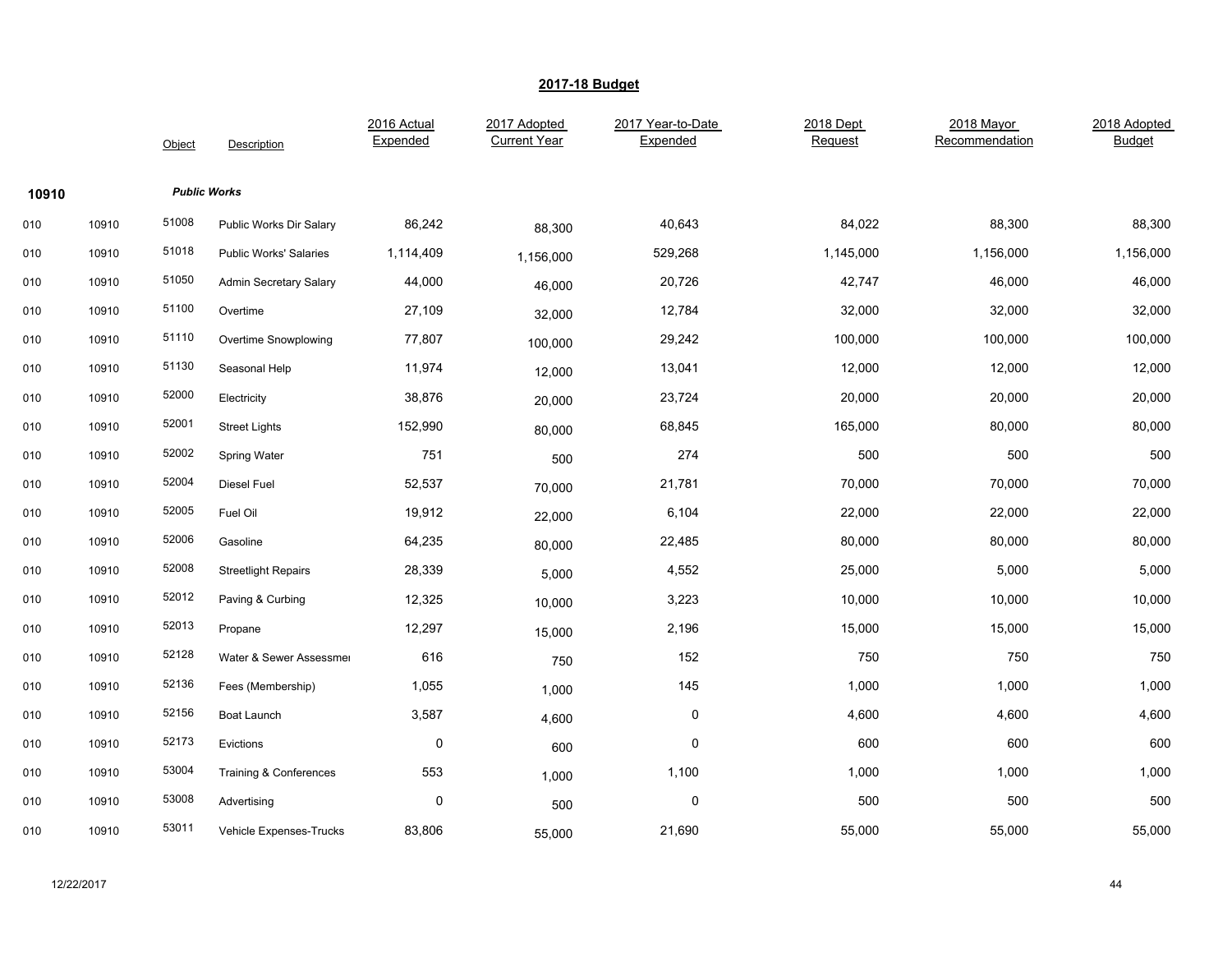|     |       | Object | <b>Description</b>          | 2016 Actual<br>Expended | 2017 Adopted<br><b>Current Year</b> | 2017 Year-to-Date<br>Expended | 2018 Dept<br>Request | 2018 Mayor<br>Recommendation | 2018 Adopted<br><b>Budget</b> |
|-----|-------|--------|-----------------------------|-------------------------|-------------------------------------|-------------------------------|----------------------|------------------------------|-------------------------------|
|     |       |        |                             |                         |                                     |                               |                      |                              |                               |
| 010 | 10910 | 53012  | Vehicle Expenses-Public S   | 19,412                  | 22,000                              | 17,347                        | 22,000               | 22,000                       | 22,000                        |
| 010 | 10910 | 53013  | Vehicle Expenses-Other      | 3,979                   | 15,000                              | 9,948                         | 15,000               | 15,000                       | 15,000                        |
| 010 | 10910 | 53014  | Printing                    | 101                     | 500                                 | $\mathsf{O}\xspace$           | 500                  | 500                          | 500                           |
| 010 | 10910 | 53015  | Uniforms                    | 10,709                  | 12,000                              | 6,810                         | 12,000               | 12,000                       | 12,000                        |
| 010 | 10910 | 53017  | <b>Plowing Supplies</b>     | 10,979                  | 20,000                              | 1,612                         | 20,000               | 20,000                       | 20,000                        |
| 010 | 10910 | 53018  | Sand & Salt                 | 207,317                 | 270,000                             | 1,100                         | 270,000              | 270,000                      | 270,000                       |
| 010 | 10910 | 53019  | <b>Misc Supplies</b>        | 5,541                   | 4,000                               | 854                           | 4,000                | 4,000                        | 4,000                         |
| 010 | 10910 | 53021  | Equipment Maint & Repair    | 27,972                  | 16,000                              | 4,135                         | 16,000               | 16,000                       | 16,000                        |
| 010 | 10910 | 53024  | <b>Reference Materials</b>  | 1,258                   | 1,000                               | 0                             | 1,000                | 1,000                        | 1,000                         |
| 010 | 10910 | 53027  | Mechanic Tools              | 2,875                   | 2,500                               | 1,364                         | 2,500                | 2,500                        | 2,500                         |
| 010 | 10910 | 53029  | Maintenance & Upkeep        | 34,707                  | 27,000                              | 6,029                         | 27,000               | 27,000                       | 27,000                        |
| 010 | 10910 | 53034  | Signs & Markers             | 18,205                  | 20,000                              | 155                           | 20,000               | 20,000                       | 20,000                        |
| 010 | 10910 | 53035  | Tires - Trucks              | 14,750                  | 12,000                              | 2,152                         | 12,000               | 12,000                       | 12,000                        |
| 010 | 10910 | 53036  | Tires - Public Safety Vehic | 1,456                   | 10,000                              | 3,150                         | 10,000               | 10,000                       | 10,000                        |
| 010 | 10910 | 53037  | Tires - Other               | 2,782                   | 11,500                              | 1,449                         | 11,500               | 11,500                       | 11,500                        |
| 010 | 10910 | 53041  | Safety Equipment            | 9,054                   | 8,000                               | 2,495                         | 8,000                | 8,000                        | 8,000                         |
| 010 | 10910 | 53042  | <b>Tree Removal</b>         | 15,449                  | 50,000                              | 7,248                         | 50,000               | 50,000                       | 50,000                        |
| 010 | 10910 | 53043  | <b>Vehicle Supplies</b>     | 26,801                  | 30,000                              | 13,677                        | 30,000               | 30,000                       | 30,000                        |
| 010 | 10910 | 53044  | Guardrails                  | 10,629                  | 8,000                               | 0                             | 8,000                | 8,000                        | 8,000                         |
| 010 | 10910 | 53045  | Road Striping               | 28,065                  | 45,000                              | 16,984                        | 45,000               | 45,000                       | 45,000                        |
| 010 | 10910 | 53046  | Drainage                    | 20,107                  | 25,000                              | 7,879                         | 25,000               | 25,000                       | 25,000                        |
| 010 | 10910 | 53047  | Tools                       | 2,345                   | 3,000                               | 2,015                         | 3,000                | 3,000                        | 3,000                         |
| 010 | 10910 | 53050  | Physicals                   | 391                     | 500                                 | 658                           | 500                  | 500                          | 500                           |
| 010 | 10910 | 53055  | Cold Patch                  | 231                     | 2,000                               | 0                             | 2,000                | 2,000                        | 2,000                         |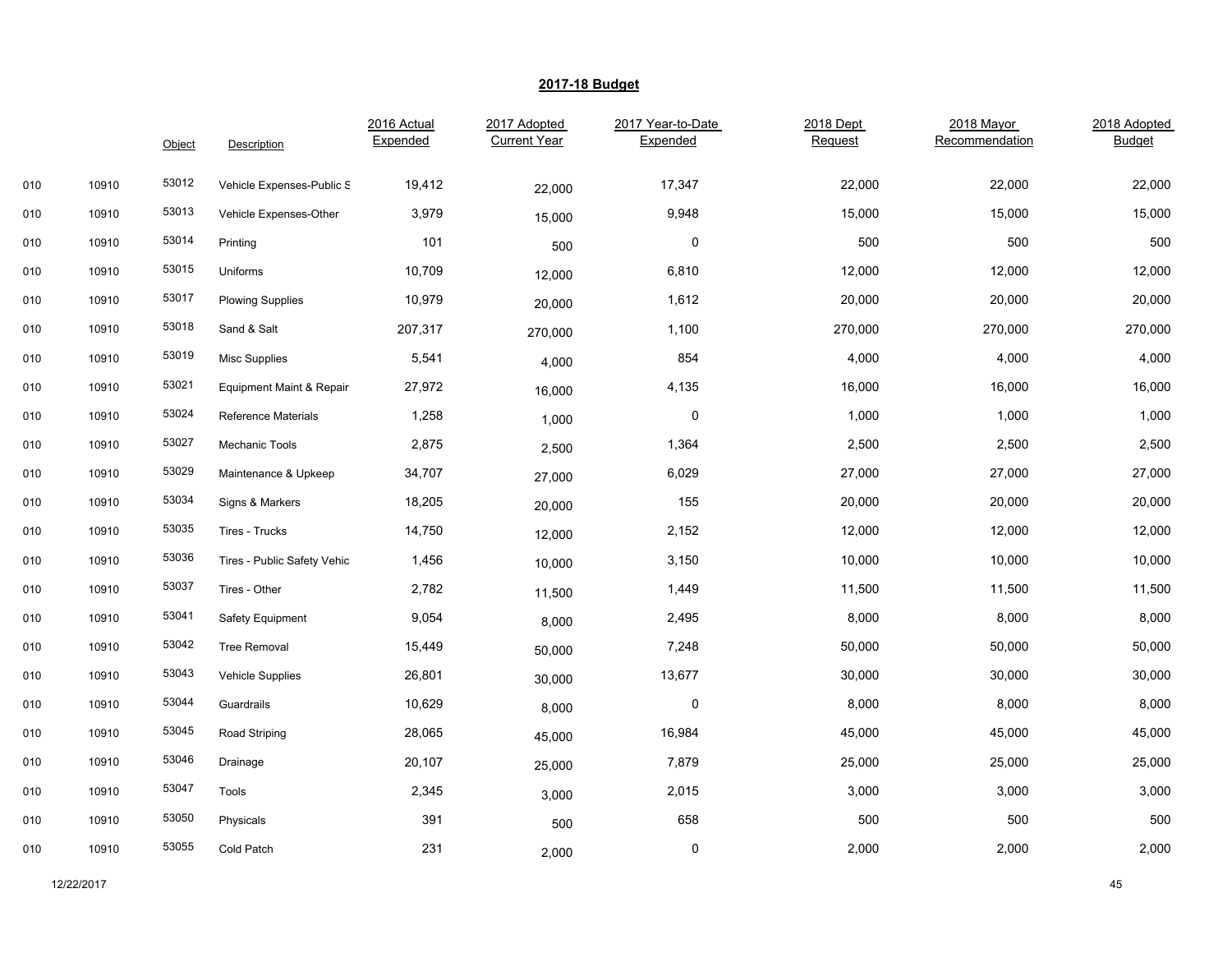|     |       | Object | Description                | 2016 Actual<br>Expended | 2017 Adopted<br><b>Current Year</b> | 2017 Year-to-Date<br>Expended | 2018 Dept<br>Request | 2018 Mayor<br>Recommendation | 2018 Adopted<br><b>Budget</b> |
|-----|-------|--------|----------------------------|-------------------------|-------------------------------------|-------------------------------|----------------------|------------------------------|-------------------------------|
| 010 | 10910 | 53060  | <b>Cellular Phone</b>      | 2,793                   | 3,500                               | 1,262                         | 3,500                | 3,500                        | 3,500                         |
| 010 | 10910 | 53100  | Maintenance-Fair Oaks      | 39,934                  | 40,000                              | 9,777                         | 40,000               | 40,000                       | 40,000                        |
| 010 | 10910 | 53101  | Maintenance-Police Comp    | 44,203                  | 40,000                              | 8,512                         | 40,000               | 40,000                       | 40,000                        |
| 010 | 10910 | 53102  | Maintenance - Public Work  | 44,676                  | 25,000                              | 12,357                        | 25,000               | 25,000                       | 25,000                        |
| 010 | 10910 | 53103  | Maintenance - Senior Ctr.  | 20,927                  | 20,000                              | 2,009                         | 20,000               | 20,000                       | 20,000                        |
| 010 | 10910 | 53104  | Maintenance - Town Hall    | 48,364                  | 60,000                              | 19,149                        | 60,000               | 60,000                       | 60,000                        |
| 010 | 10910 | 53106  | Maintenance - Pound        | 60                      | 1,000                               | 1,151                         | 1,000                | 1,000                        | 1,000                         |
| 010 | 10910 | 53107  | Maintenance - Soc.Serv.    | 42                      | 0                                   | 3                             | 0                    | 0                            | 0                             |
| 010 | 10910 | 53108  | <b>Equipment Rental</b>    | 3,650                   | 28,000                              | 0                             | 28,000               | 28,000                       | 28,000                        |
| 010 | 10910 | 53206  | Maintenance-Soc Ser/OTH    | 14,830                  | 10,000                              | 5,216                         | 10,000               | 10,000                       | 10,000                        |
| 010 | 10910 | 54000  | Equipment                  | 3,208                   | 2,700                               | 0                             | 2,700                | 2,700                        | 2,700                         |
| 010 | 10910 | 54028  | Communication Equipmen     | 0                       | 1,000                               | 0                             | 1,000                | 1,000                        | 1,000                         |
| 010 | 10910 | 54029  | <b>Mechanics Equipment</b> | 5,833                   | 6,000                               | 2,449                         | 6,000                | 6,000                        | 6,000                         |
| 010 | 10910 | 54030  | <b>Cleaning Equipment</b>  | 2,816                   | 900                                 | $\mathbf 0$                   | 900                  | 900                          | 900                           |
|     |       |        | <b>Public Works</b>        | 2,539,871               | 2,653,350                           | 990,924                       | 2,739,819            | 2,653,350                    | 2,653,350                     |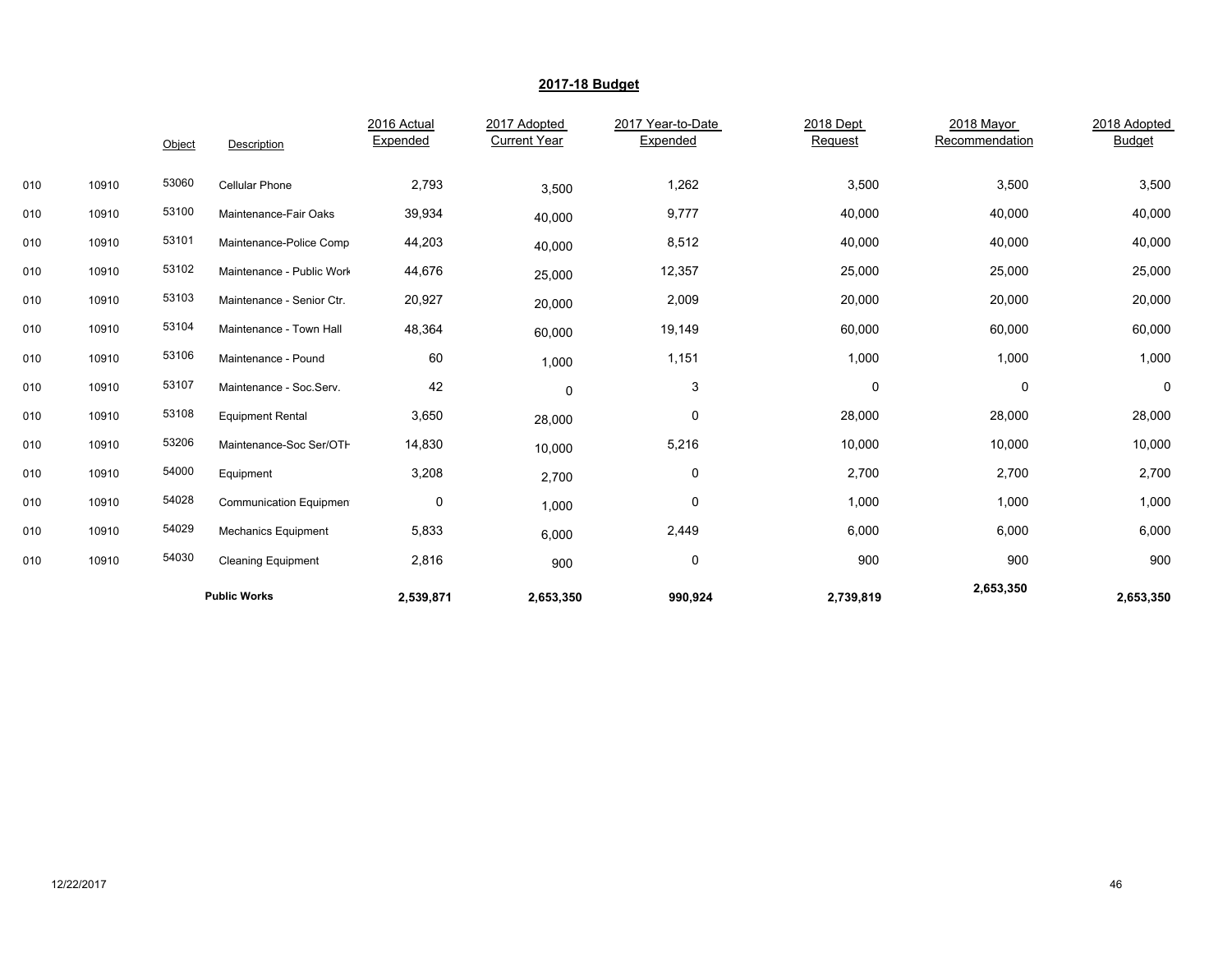|       |       | Object | Description                 | 2016 Actual<br>Expended | 2017 Adopted<br><b>Current Year</b> | 2017 Year-to-Date<br>Expended | 2018 Dept<br>Request | 2018 Mayor<br>Recommendation | 2018 Adopted<br><b>Budget</b> |
|-------|-------|--------|-----------------------------|-------------------------|-------------------------------------|-------------------------------|----------------------|------------------------------|-------------------------------|
| 10920 |       |        | <b>Camp Oakdale</b>         |                         |                                     |                               |                      |                              |                               |
| 010   | 10920 | 52000  | Electricity                 | 8,129                   | 16,000                              | 3,409                         | 16,000               | 16,000                       | 16,000                        |
| 010   | 10920 | 52002  | Spring Water                | 276                     | 300                                 | 143                           | 300                  | 300                          | 300                           |
| 010   | 10920 | 52011  | <b>Building Maintenance</b> | 5,238                   | 3,500                               | 2,537                         | 3,500                | 3,500                        | 3,500                         |
| 010   | 10920 | 52013  | Propane                     | 1,150                   | 2,500                               | 323                           | 2,500                | 2,500                        | 2,500                         |
| 010   | 10920 | 52129  | <b>Outside Contractors</b>  | 5,399                   | 5,000                               | 0                             | 5,000                | 5,000                        | 5,000                         |
| 010   | 10920 | 52151  | <b>Field Maintenance</b>    | 34,224                  | 35,000                              | 3,135                         | 35,000               | 35,000                       | 35,000                        |
| 010   | 10920 | 53004  | Training & Conferences      | 650                     | 500                                 | $\mathbf 0$                   | 500                  | 500                          | 500                           |
| 010   | 10920 | 53019  | <b>Misc Supplies</b>        | 1,911                   | 1,000                               | 523                           | 1,000                | 1,000                        | 1,000                         |
| 010   | 10920 | 53021  | Equipment Maint & Repair    | 5,531                   | 7,500                               | 2,651                         | 7,500                | 7,500                        | 7,500                         |
| 010   | 10920 | 53029  | Maintenance & Upkeep        | 7,318                   | 6,100                               | 2,520                         | 6,100                | 6,100                        | 6,100                         |
| 010   | 10920 | 53058  | <b>Sanitary Services</b>    | 5,580                   | 1,500                               | 1,500                         | 1,500                | 1,500                        | 1,500                         |
| 010   | 10920 | 54000  | Equipment                   | $\pmb{0}$               | 500                                 | $\pmb{0}$                     | 500                  | 500                          | 500                           |
|       |       |        | <b>Camp Oakdale</b>         | 75,406                  | 79,400                              | 16,742                        | 79,400               | 79,400                       | 79,400                        |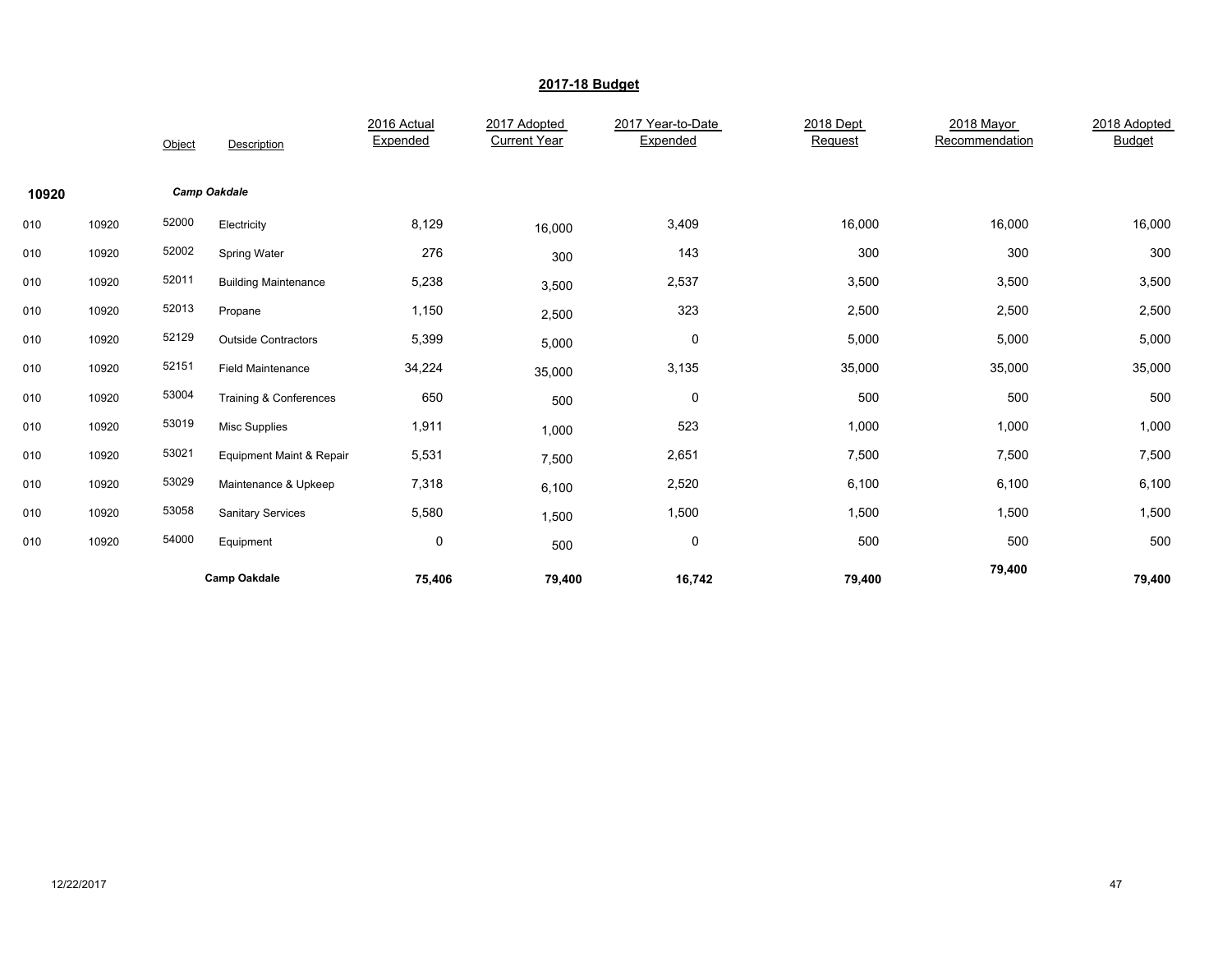|       |       | Object | Description                | 2016 Actual<br>Expended | 2017 Adopted<br><b>Current Year</b> | 2017 Year-to-Date<br>Expended | 2018 Dept<br>Request | 2018 Mayor<br>Recommendation | 2018 Adopted<br><b>Budget</b> |
|-------|-------|--------|----------------------------|-------------------------|-------------------------------------|-------------------------------|----------------------|------------------------------|-------------------------------|
| 10930 |       |        | <b>Building Inspector</b>  |                         |                                     |                               |                      |                              |                               |
| 010   | 10930 | 51016  | Secretary Salary           | 44,287                  | 46,500                              | 22,495                        | 44,111               | 46,500                       | 46,500                        |
| 010   | 10930 | 51059  | <b>Building Official</b>   | 73,169                  | 72,000                              | 34,806                        | 68,550               | 72,000                       | 72,000                        |
| 010   | 10930 | 51060  | Deputy Building Official   | 60,291                  | 63,700                              | 29,210                        | 60,464               | 63,700                       | 63,700                        |
| 010   | 10930 | 51100  | Overtime                   | 203                     | 1,000                               | 137                           | 1,000                | 1,000                        | 1,000                         |
| 010   | 10930 | 51130  | Temporary Help             | 13,594                  | 12,000                              | 6,462                         | 12,000               | 12,000                       | 12,000                        |
| 010   | 10930 | 52136  | Fees (Membership)          | 310                     | 450                                 | 195                           | 450                  | 450                          | 450                           |
| 010   | 10930 | 53004  | Training & Conferences     | 25                      | 200                                 | 0                             | 200                  | 200                          | 200                           |
| 010   | 10930 | 53014  | Printing                   | 0                       | 250                                 | 0                             | 250                  | 250                          | 250                           |
| 010   | 10930 | 53021  | Equipment Maint & Repair   | $\pmb{0}$               | 300                                 | $\mathbf 0$                   | 300                  | 300                          | 300                           |
| 010   | 10930 | 53024  | <b>Reference Materials</b> | 743                     | 1,200                               | $\mathbf 0$                   | 1,200                | 1,200                        | 1,200                         |
| 010   | 10930 | 53025  | <b>Inspection Supplies</b> | 23                      | 500                                 | $\mathbf 0$                   | 500                  | 500                          | 500                           |
| 010   | 10930 | 53060  | <b>Cellular Phone</b>      | 720                     | 800                                 | 360                           | 800                  | 800                          | 800                           |
| 010   | 10930 | 54000  | Equipment                  | 187                     | 400                                 | $\mathbf 0$                   | 400                  | 400                          | 400                           |
|       |       |        | <b>Building Inspector</b>  | 193,552                 | 199,300                             | 93,666                        | 190,225              | 199,300                      | 199,300                       |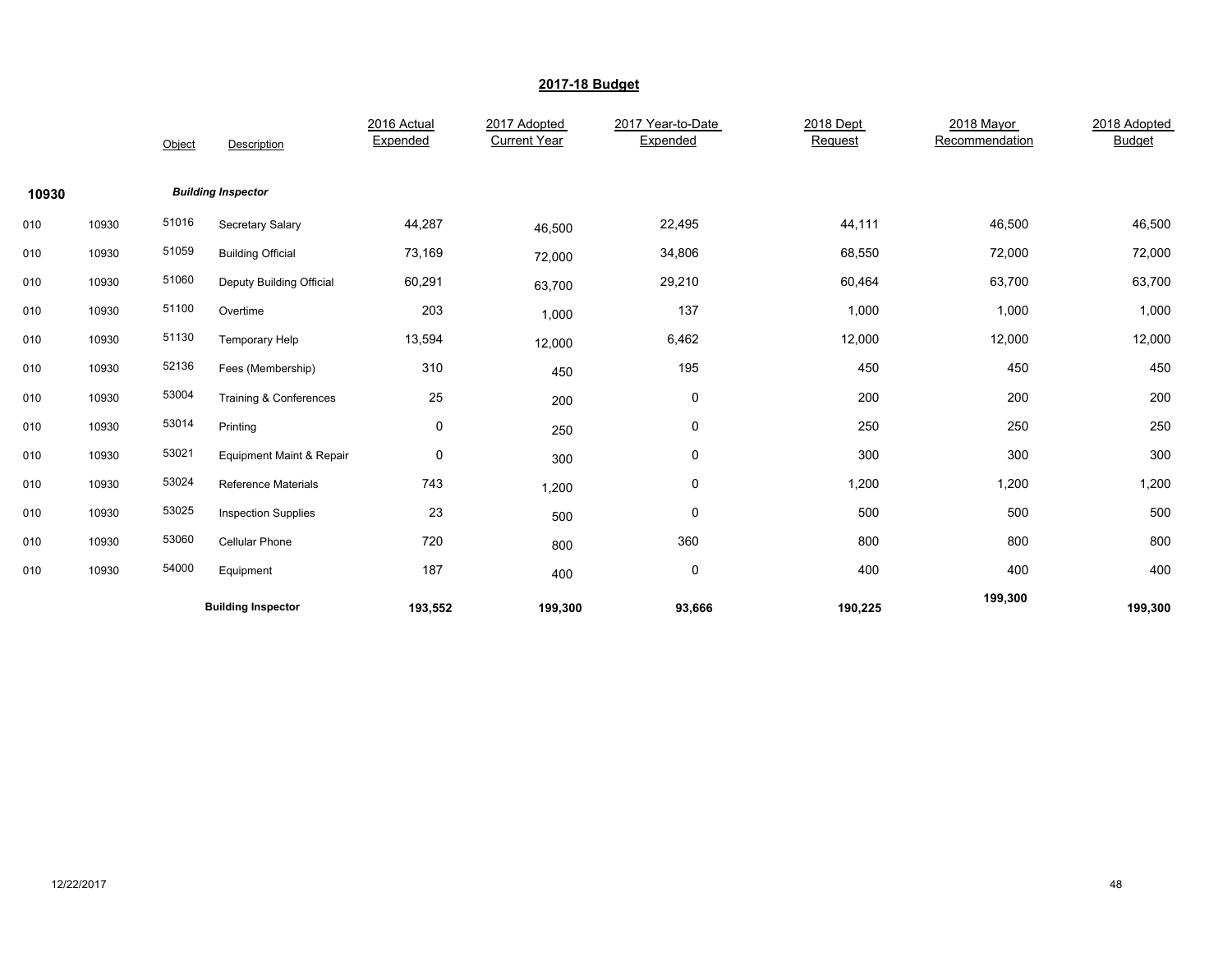|       |       | Object             | Description                     | 2016 Actual<br>Expended | 2017 Adopted<br><b>Current Year</b> | 2017 Year-to-Date<br>Expended | 2018 Dept<br>Request | 2018 Mayor<br>Recommendation | 2018 Adopted<br><b>Budget</b> |
|-------|-------|--------------------|---------------------------------|-------------------------|-------------------------------------|-------------------------------|----------------------|------------------------------|-------------------------------|
| 10940 |       | <b>Solid Waste</b> |                                 |                         |                                     |                               |                      |                              |                               |
| 010   | 10940 | 51100              | Overtime                        | 2,863                   | 4,000                               | 865                           | 4,000                | 4,000                        | 4,000                         |
| 010   | 10940 | 51131              | PT Landfill Operator            | 19,604                  | 44,800                              | 8,938                         | 44,800               | 44,800                       | 44,800                        |
| 010   | 10940 | 51139              | FT. Landfill                    | 110,547                 | 116,000                             | 59,859                        | 110,500              | 116,000                      | 116,000                       |
| 010   | 10940 | 52002              | Spring Water                    | 407                     | 300                                 | 165                           | 300                  | 300                          | 300                           |
| 010   | 10940 | 52013              | Propane/heat                    | 659                     | 1,200                               | 105                           | 1,200                | 1,200                        | 1,200                         |
| 010   | 10940 | 52030              | Recycling                       | 249,557                 | 200,000                             | 100,000                       | 200,000              | 200,000                      | 200,000                       |
| 010   | 10940 | 52035              | Hazardous Waste Coll            | 652                     | 1,000                               | 120                           | 1,000                | 1,000                        | 1,000                         |
| 010   | 10940 | 52124              | <b>Tipping Fees SCRRRA</b>      | 479,122                 | 510,000                             | 240,461                       | 510,000              | 510,000                      | 510,000                       |
| 010   | 10940 | 52136              | Fees (Membership)               | 0                       | 500                                 | 0                             | 500                  | 500                          | 500                           |
| 010   | 10940 | 52145              | <b>Tipping Fees Bulky Waste</b> | 67,007                  | 70,000                              | 36,308                        | 70,000               | 70,000                       | 70,000                        |
| 010   | 10940 | 52155              | <b>Sanitary Facilities</b>      | 2,860                   | 3,500                               | 0                             | 3,500                | 3,500                        | 3,500                         |
| 010   | 10940 | 53004              | Training & Conferences          | 150                     | 100                                 | 150                           | 100                  | 100                          | 100                           |
| 010   | 10940 | 53014              | Printing                        | 2,029                   | 2,500                               | 0                             | 2,500                | 2,500                        | 2,500                         |
| 010   | 10940 | 53015              | Uniforms                        | 1,128                   | 1,750                               | 583                           | 1,750                | 1,750                        | 1,750                         |
| 010   | 10940 | 53019              | <b>Misc Supplies</b>            | 2,970                   | 3,000                               | 523                           | 3,000                | 3,000                        | 3,000                         |
| 010   | 10940 | 53021              | Equipment Maint & Repair        | 21,466                  | 4,500                               | 180                           | 4,500                | 4,500                        | 4,500                         |
| 010   | 10940 | 53029              | Maintenance & Upkeep            | 1,897                   | 5,000                               | 618                           | 5,000                | 5,000                        | 5,000                         |
| 010   | 10940 | 53050              | Physicals                       | $\pmb{0}$               | 100                                 | 0                             | 100                  | 100                          | 100                           |
| 010   | 10940 | 53068              | Testing                         | 8,222                   | 18,000                              | 3,292                         | 18,000               | 18,000                       | 18,000                        |
| 010   | 10940 | 54000              | Equipment                       | 2,184                   | 3,000                               | 1,380                         | 3,000                | 3,000                        | 3,000                         |
| 010   | 10940 | 54143              | Recycling Containers            | 3,430                   | 6,000                               | 0                             | 6,000                | 6,000                        | 6,000                         |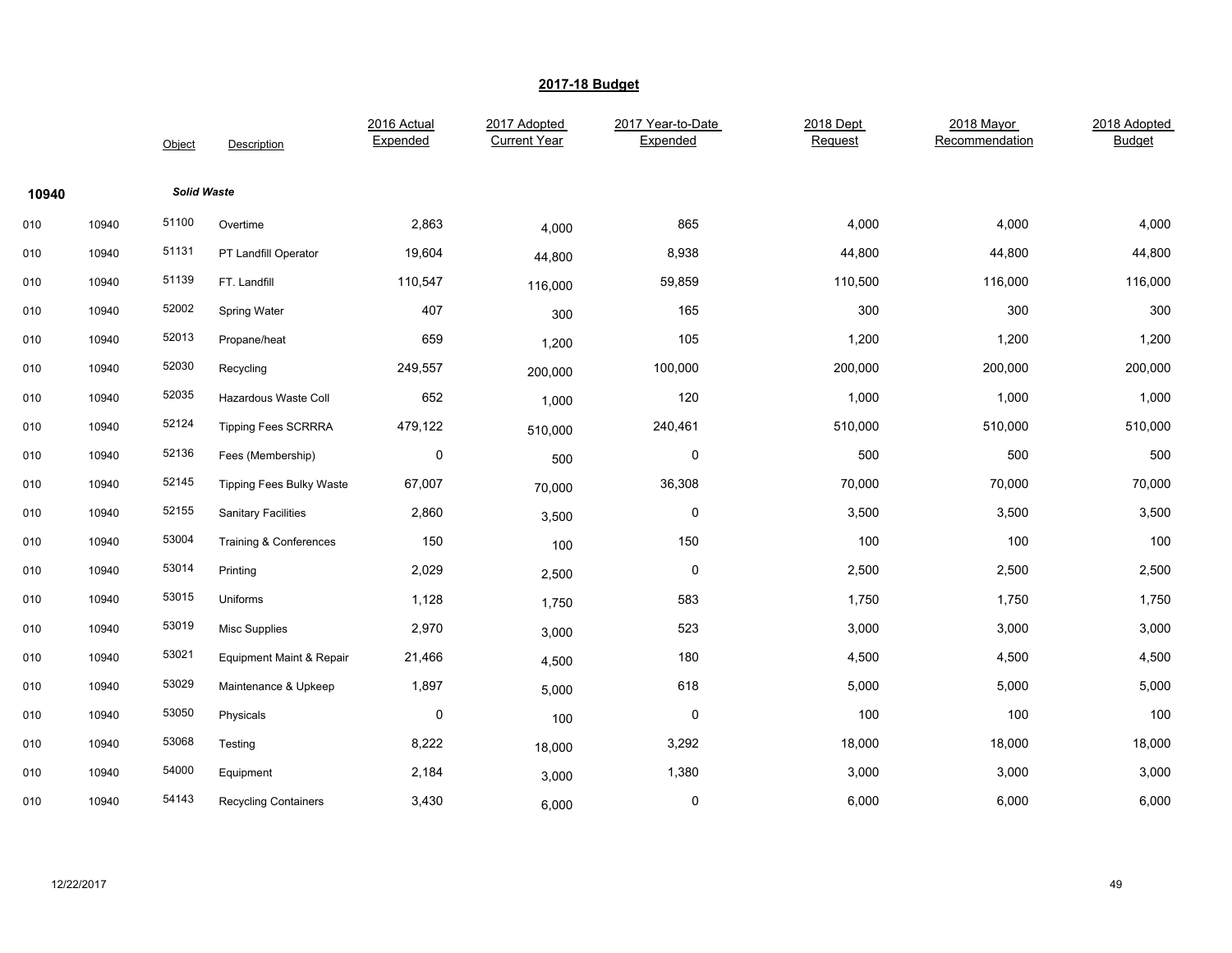| Object             | 2016 Actual | 2017 Adopted | 2017 Year-to-Date | 2018 Dept | 2018 Mayor     | 2018 Adopted  |
|--------------------|-------------|--------------|-------------------|-----------|----------------|---------------|
| Description        | Expended    | Current Year | Expended          | Request   | Recommendation | <b>Budget</b> |
| <b>Solid Waste</b> | 976.754     | 995,250      | 453,546           | 989,750   | 995,250        | 995,250       |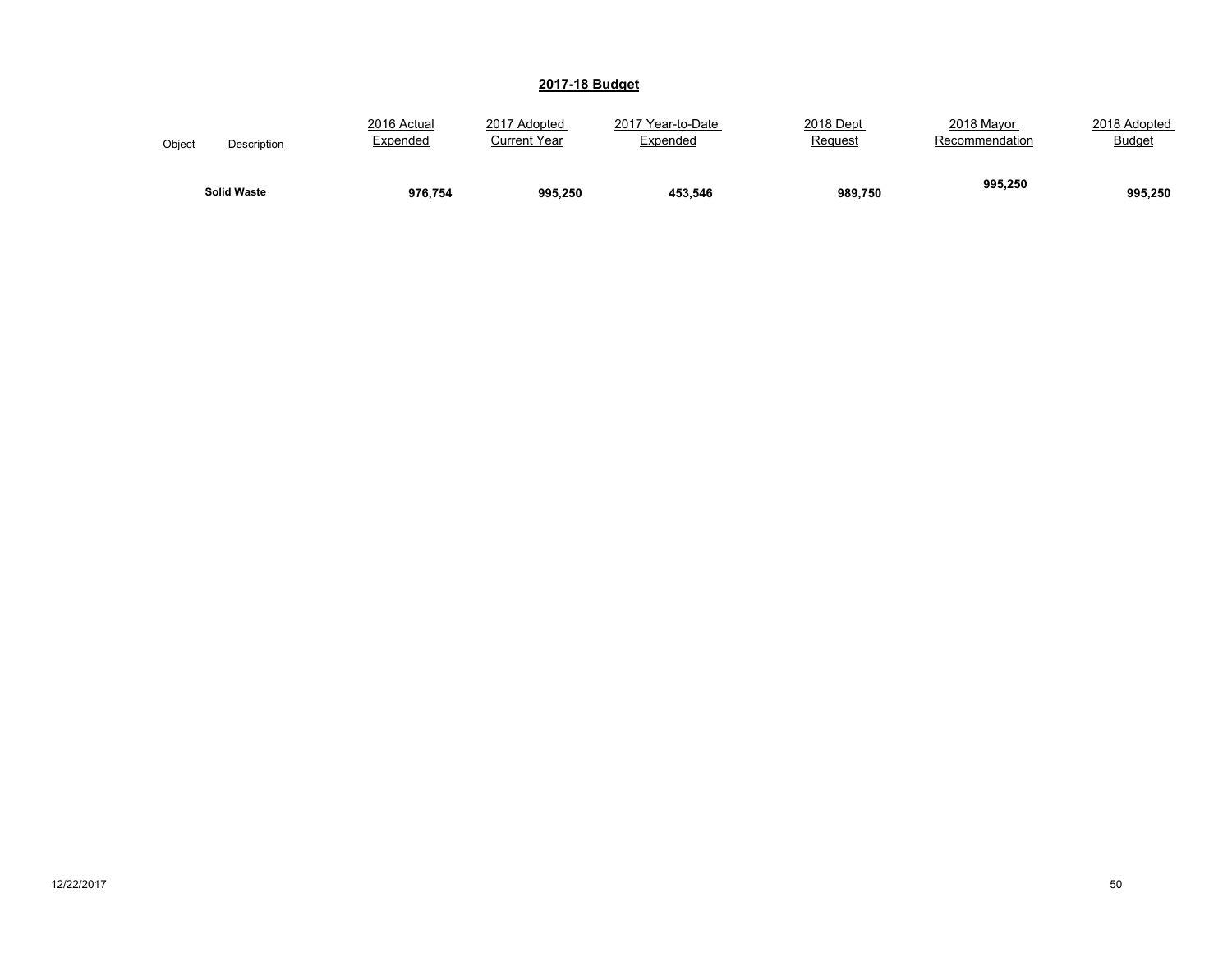|       |       | Object                    | <b>Description</b>        | 2016 Actual<br>Expended | 2017 Adopted<br><b>Current Year</b> | 2017 Year-to-Date<br>Expended | 2018 Dept<br>Request | 2018 Mayor<br>Recommendation | 2018 Adopted<br><b>Budget</b> |
|-------|-------|---------------------------|---------------------------|-------------------------|-------------------------------------|-------------------------------|----------------------|------------------------------|-------------------------------|
| 10950 |       |                           | <b>Board of Education</b> |                         |                                     |                               |                      |                              |                               |
| 010   | 10950 | 53051                     | Board of Ed Expenses      | 37,580,222              | 36,660,619                          | 12,163,253                    | 38,390,619           | 38,160,619                   | 36,660,619                    |
|       |       | <b>Board of Education</b> |                           | 37,580,222              | 36,660,619                          | 12,163,253                    | 38,390,619           | 38,160,619                   | 36,660,619                    |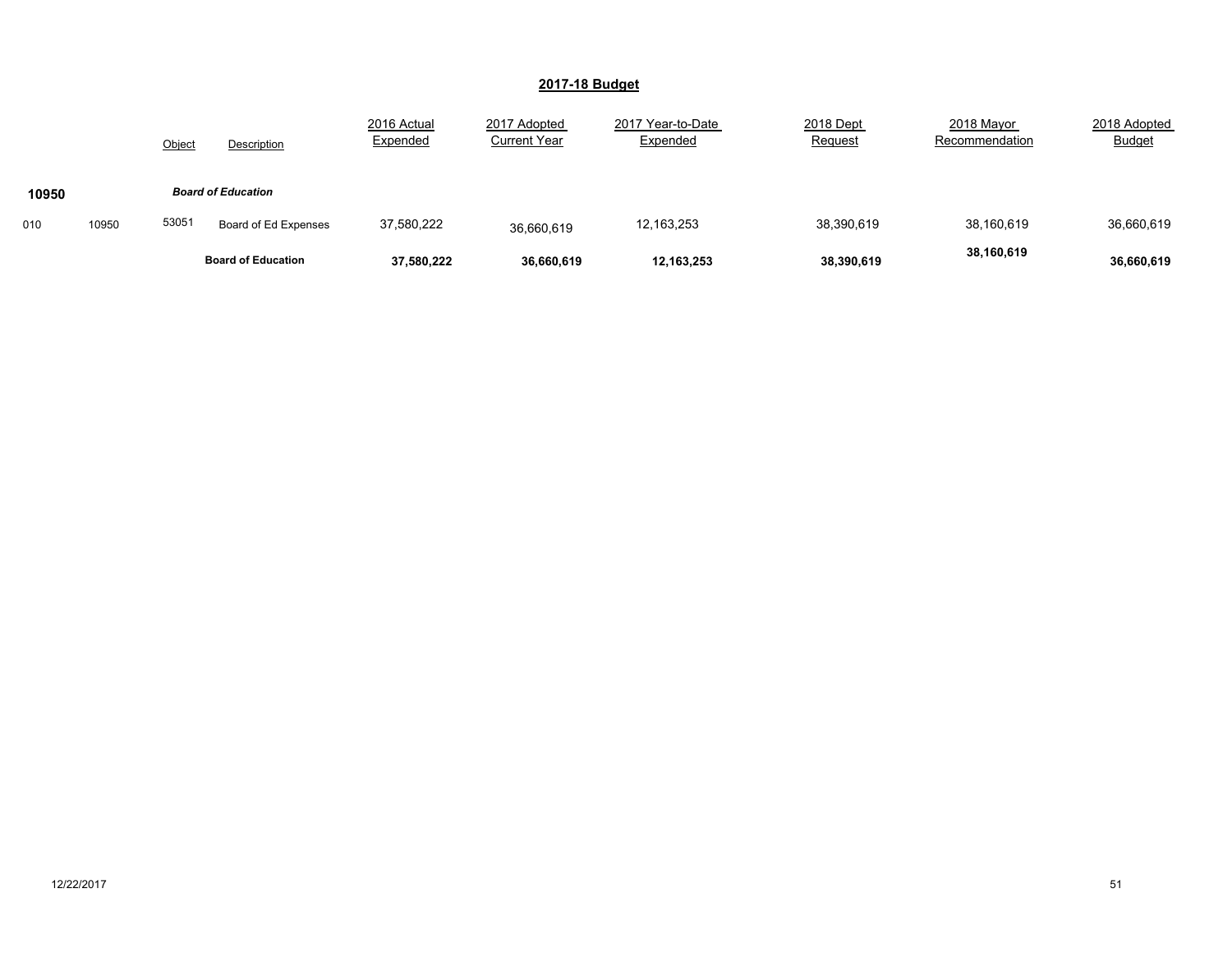|       |       | Object | Description                 | 2016 Actual<br>Expended | 2017 Adopted<br><b>Current Year</b> | 2017 Year-to-Date<br>Expended | 2018 Dept<br>Request | 2018 Mayor<br>Recommendation | 2018 Adopted<br><b>Budget</b> |
|-------|-------|--------|-----------------------------|-------------------------|-------------------------------------|-------------------------------|----------------------|------------------------------|-------------------------------|
| 10960 |       |        | <b>Capital Improvement</b>  |                         |                                     |                               |                      |                              |                               |
| 010   | 10960 | 52012  | Paving & Drainage           | 574,220                 | 573,183                             | 13,868                        | 0                    | 573,183                      | 573,183                       |
| 010   | 10960 | 54006  | Police Car Replacement      | 30,711                  | 0                                   | 0                             | 0                    | 0                            | $\mathbf{0}$                  |
| 010   | 10960 | 54012  | Utility Vehicle Camp Oakda  | 28,015                  | 0                                   | 0                             | 0                    | 0                            | $\mathbf{0}$                  |
| 010   | 10960 | 54013  | Jetter Transfer & Repair    | 0                       | 30,000                              | 30,000                        | 0                    | 30,000                       | 30,000                        |
| 010   | 10960 | 54015  | Radio Combiner              | 199,797                 | 0                                   | 0                             | 0                    | 0                            | 0                             |
| 010   | 10960 | 54040  | 40 Yd Container @ Trsf      | 9,500                   | 0                                   | 0                             | 0                    | 0                            | 0                             |
| 010   | 10960 | 54047  | Roll-off Truck Tarping Syst | 11,000                  | $\mathbf 0$                         | 0                             | 0                    | $\Omega$                     | 0                             |
| 010   | 10960 | 54050  | CSP Portable/Mobile Radio   | 119,000                 | $\mathbf 0$                         | 0                             | 0                    | $\Omega$                     | 0                             |
| 010   | 10960 | 54053  | Roof Repair-PW Office & C   | 40,000                  | $\mathbf 0$                         | 0                             | 0                    | $\Omega$                     | 0                             |
| 010   | 10960 | 54060  | Receiver Project            | 0                       | 35,000                              | 0                             | 0                    | 35,000                       | 35,000                        |
| 010   | 10960 | 54074  | MOBILE SHELVING LOWI        | 30,300                  | $\mathsf 0$                         | 0                             | 0                    | 0                            | 0                             |
| 010   | 10960 | 54078  | Police AFIS                 | 0                       | 9,899                               | 9,899                         | 0                    | 9,899                        | 9,899                         |
| 010   | 10960 | 54091  | Four Wheel Drive Pick up    | 24,000                  | 0                                   | 0                             | 0                    | 0                            | 0                             |
| 010   | 10960 | 54112  | Rebuild trash roll-off      | 140,781                 | 0                                   | 0                             | 0                    | 0                            | 0                             |
| 010   | 10960 | 54113  | PW Asbestos Abatement       | 10,635                  | $\mathbf 0$                         | 0                             | 0                    | 0                            | 0                             |
| 010   | 10960 | 54115  | Tire Changer                | 7,595                   | $\mathbf 0$                         | 0                             | 0                    | $\Omega$                     | $\mathbf 0$                   |
| 010   | 10960 | 54125  | Dump Trailer                | 0                       | 9,500                               | 8,946                         | 0                    | 9,500                        | 9,500                         |
| 010   | 10960 | 54126  | <b>HVAC-IT Room</b>         | 14,650                  | $\mathbf 0$                         | 0                             | 0                    | 0                            | $\mathbf 0$                   |
| 010   | 10960 | 54127  | Hatch @ Fair Oaks           | 0                       | 8,500                               | 0                             | 0                    | 8,500                        | 8,500                         |
| 010   | 10960 | 54130  | Police Vehicle Surv Systen  | 0                       | 17,500                              | 15,660                        | 0                    | 17,500                       | 17,500                        |
| 010   | 10960 | 54140  | Loader & Forks              | 0                       | 6,500                               | 6,339                         | 0                    | 6,500                        | 6,500                         |
| 010   | 10960 | 54141  | ABS controls TH             | 14,494                  | $\mathbf 0$                         | 0                             | 0                    | 0                            | 0                             |